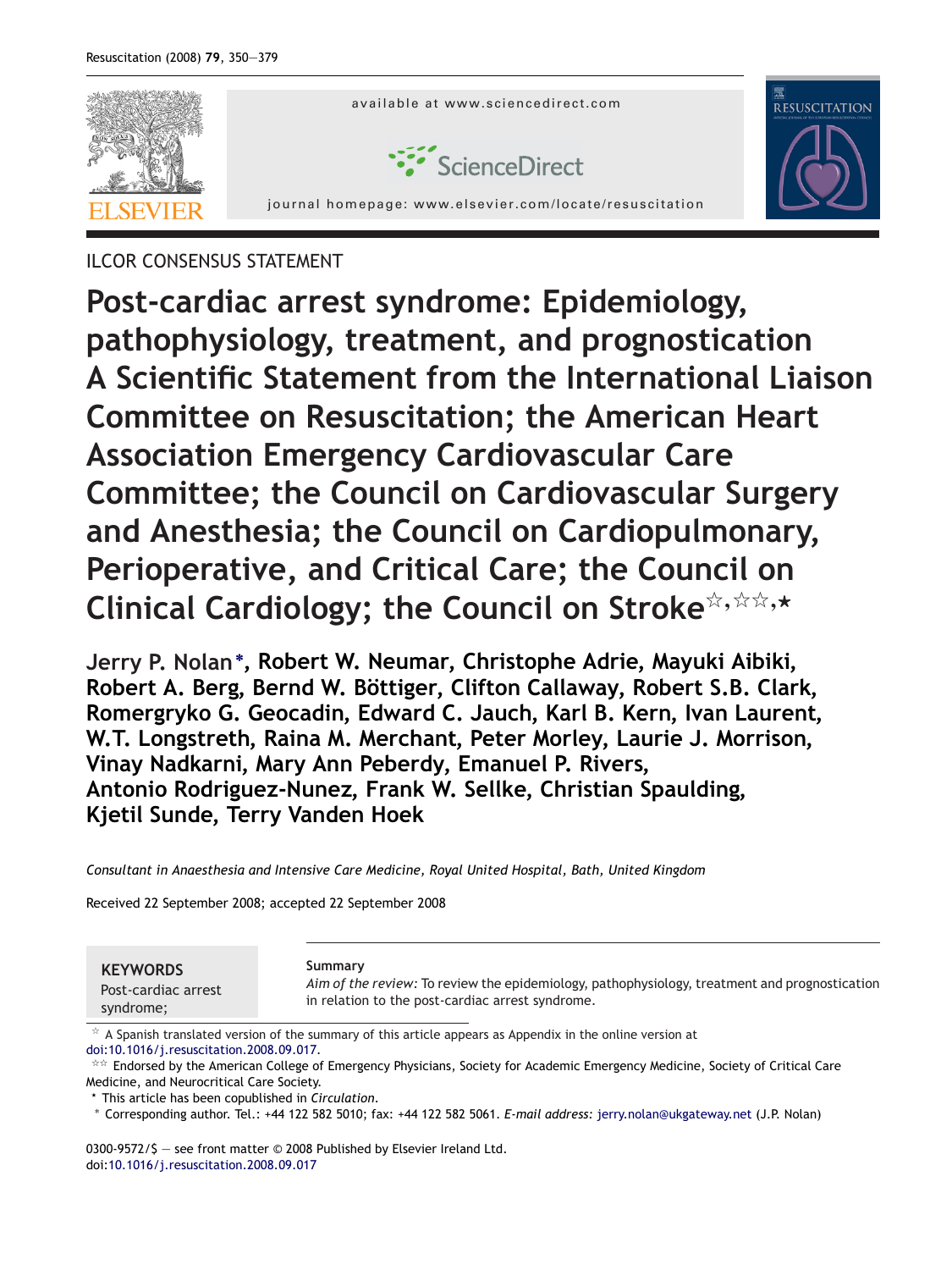

# **Consensus process**

The contributors of this statement were selected to ensure expertise in all the disciplines relevant to post-cardiac arrest care. In an attempt to make this document universally applicable and generalisable, the authorship comprised clinicians and scientists who represent many specialties in many regions of the world. Several major professional groups whose practice is relevant to post-cardiac arrest care were asked and agreed to provide representative contributors. Planning and invitations took place initially by email followed a series of telephone conferences and face-to-face meetings of the co-chairs and writing group members. International writing teams were formed to generate the content of each section, corresponding to the major subheadings of the final document. Two team leaders from different countries led each writing team. Individual contributors were assigned by the writing group co-chairs to work on one or more writing team, generally reflecting their areas of expertise. Relevant articles were identified using PubMed, EMBASE and an American Heart Association EndNote master resuscitation reference library, supplemented by hand searches of key papers. Drafts of each section were written and agreed upon by the writing team authors and then sent to the cochairs for editing and amalgamation into a single document. The first draft of the complete document was circulated among writing team leaders for initial comment and editing. A revised version of the document was circulated among all contributors and consensus was achieved before submission of the final version independent peer review and approval for publication.

# **Background**

This scientific statement outlines current understanding and identifies knowledge gaps in the pathophysiology, treatment, and prognosis of patients who regain spontaneous circulation after cardiac arrest. The purpose is to provide a resource for optimizing post-cardiac arrest care and pinpointing the need for research focused on gaps in knowledge that would potentially improve outcomes of patients resuscitated from cardiac arrest.

Resumption of spontaneous circulation after prolonged complete whole-body ischaemia is an unnatural pathophysiological state created by successful cardiopulmonary resuscitation (CPR). In the early 1970s, Dr. Vladimir Negovsky recognised that the pathology caused by complete wholebody ischaemia and reperfusion was unique in that it had a clearly definable aetiology, time course, and constellation of pathological processes. $1-3$  Negovsky named this state *postresuscitation disease*. Although appropriate at the time, the term *resuscitation* is now used more broadly to include treatment of various shock states in which circulation has not ceased. Moreover, the term *postresuscitation* implies that the act of resuscitation has ended. Negovsky himself stated that a second, more complex phase of resuscitation begins when patients regain spontaneous circulation after cardiac arrest.<sup>[1](#page-20-0)</sup> For these reasons, we propose a new term: *post-cardiac arrest syndrome*.

The first large multicentre report on patients treated for cardiac arrest was published in 1953.[4](#page-20-0) The in-hospital mortality rate for the 672 adults and children whose ''heart beat was restarted'' was 50%. More than a half-century later, the location, aetiology, and treatment of cardiac arrest have changed dramatically, but the overall prognosis following return of spontaneous circulation (ROSC) has not improved. The largest modern report of cardiac arrest epidemiology was published by the National Registry of CPR in 2006. $5$  Among the 19,819 adults and 524 children who regained any spontaneous circulation, in-hospital mortality rates were 67% and 55%, respectively. In a recent study of 24,132 patients in the United Kingdom who were admitted to critical care units after cardiac arrest, the in-hospital mortality rate was 71%.<sup>[6](#page-20-0)</sup>

In 1966 the National Academy of Sciences—National Research Council Ad Hoc Committee on Cardiopulmonary Resuscitation published the original consensus statement on CPR.[7](#page-20-0) This document described the original ABCDs of resuscitation, in which A represents airway; B, breathing; C, circulation; and D, definitive therapy. Definitive therapy includes not only the management of pathologies that cause cardiac arrest but also those that result from cardiac arrest. Post-cardiac arrest syndrome is a unique and complex combination of pathophysiological processes, including (1) post-cardiac arrest brain injury, (2) post-cardiac arrest myocardial dysfunction, and (3) systemic ischaemia/reperfusion response. This state is often complicated by a fourth component: the unresolved pathological process that caused the cardiac arrest. A growing body of knowledge suggests that the individual components of post-cardiac arrest syndrome are potentially treatable. The first intervention proved to be clinically effective is therapeutic hypothermia.<sup>[8,9](#page-20-0)</sup> These studies provide the essential proof of concept that interventions initiated after ROSC can improve outcome.

Several barriers impair implementation and optimization of post-cardiac arrest care. Post-cardiac arrest patients are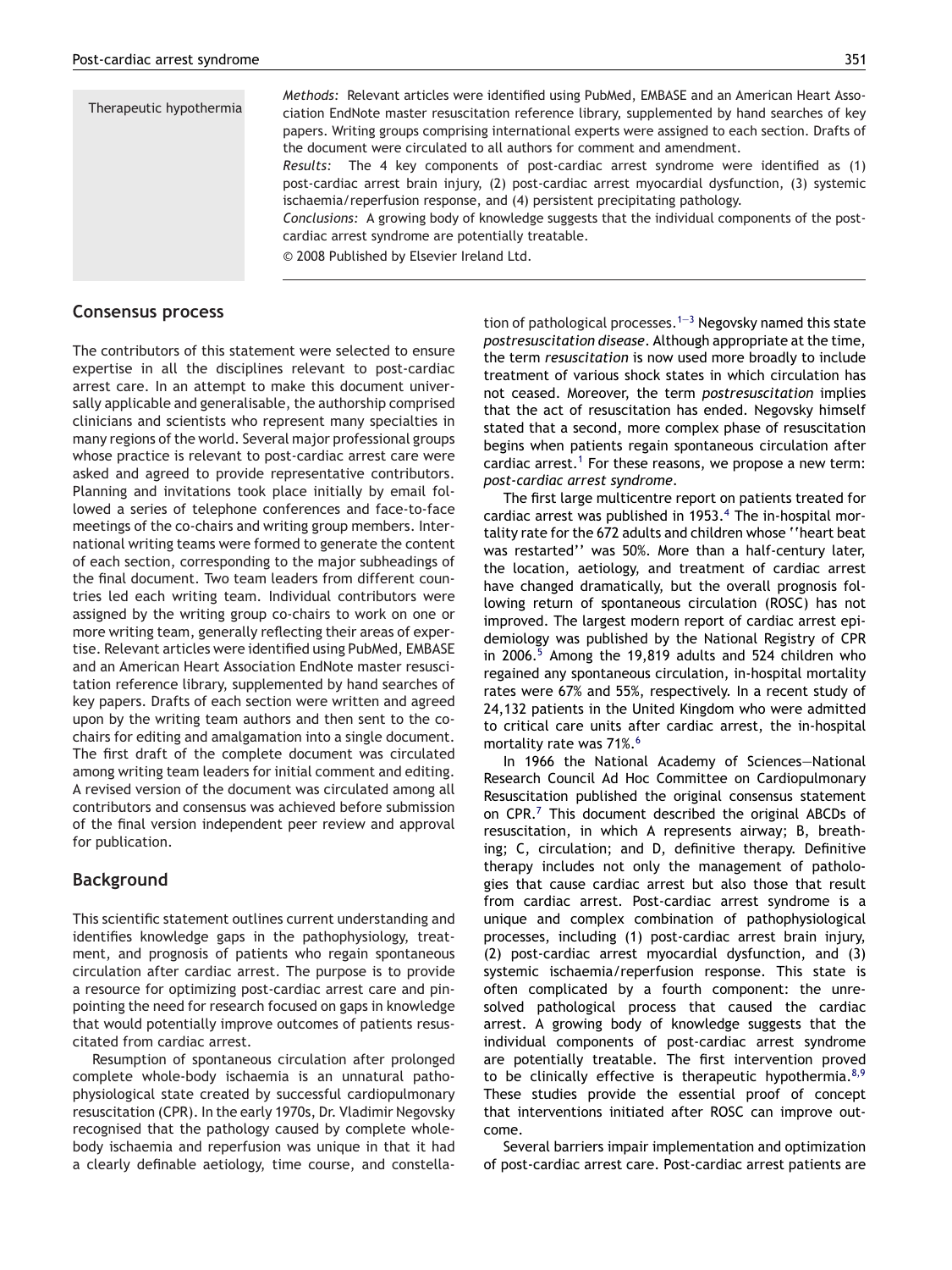treated by multiple teams of providers both outside and inside the hospital. There is evidence of considerable variation in post-cardiac arrest treatment and patient outcome between institutions.<sup>[10,11](#page-20-0)</sup> Therefore, a well-thought-out multidisciplinary approach for comprehensive care must be established and executed consistently. Such protocols have already been shown to improve outcomes at individual institutions when compared with historical controls.<sup>12-14</sup> Another potential barrier is the limited accuracy of early prognostication. Optimized post-cardiac arrest care is resource-intensive and should not be continued when the effort is clearly futile. However, the reliability of early prognostication (<72 h after arrest) remains limited, and the impact of emerging therapies (e.g., hypothermia) on accuracy of prognostication has yet to be elucidated. Reliable approaches must be developed to avoid premature prognostication of futility without creating unreasonable hope for recovery or consuming healthcare resources inappropriately.

The majority of research on cardiac arrest over the past half-century has focused on improving the rate of ROSC, and significant progress has been made. However, many interventions improve ROSC without improving long-term survival. The translation of optimized basic life support (BLS) and advanced life support (ALS) interventions into the best possible outcomes is contingent on optimal post-cardiac arrest care. This requires effective implementation of what is already known and enhanced research to identify therapeutic strategies that will give patients who are resuscitated from cardiac arrest the best chance for survival with good neurological function.

# **Epidemiology of the post-cardiac arrest syndrome**

The tradition in cardiac arrest epidemiology, based largely on the Utstein consensus guidelines, has been to report percentages of patients who survive to sequential end points such as ROSC, hospital admission, hospital discharge, and various points thereafter.<sup>[15,16](#page-20-0)</sup> Once ROSC is achieved, however, the patient is technically alive. A more useful approach to studying post-cardiac arrest syndrome is to report deaths during various phases of post-cardiac arrest care. In fact, this approach reveals that rates of early mortality in patients achieving ROSC after cardiac arrest vary dramatically between studies, countries, regions, and hospitals.<sup>[10,11](#page-20-0)</sup> The cause of these differences is multifactorial but includes variability in patient populations, reporting methods, and potentially post-cardiac arrest care.<sup>[10,11](#page-20-0)</sup>

Epidemiological data on patients who regain spontaneous circulation after out-of-hospital cardiac arrest suggest regional and institutional variation in in-hospital mortality rates. During the ALS phase of the Ontario Prehospital Advanced Life Support Trial (OPALS), 766 patients achieved ROSC after out-of-hospital cardiac arrest.<sup>[17](#page-20-0)</sup> In-hospital mortality rates were 72% for patients with ROSC and 65% for patients admitted to the hospital. Data from the Canadian Critical Care Research Network indicates a 65% in-hospital mortality rate for 1483 patients admitted to the intensive care unit (ICU) after out-of-hospital arrest.<sup>[18](#page-20-0)</sup> In the United Kingdom, 71.4% of 8987 patients admitted to the ICU after out-of-hospital cardiac arrest died before being discharged

from the hospital. $6$  In-hospital mortality rates for patients with out-of-hospital cardiac arrest who were taken to 4 different hospitals in Norway averaged 63% (range 54—70%) for patients with ROSC, 57% (range 56—70%) for patients arriving in the emergency department (ED) with a pulse, and 50% (range 41 $-62$ %) for patients admitted to the hospital.<sup>[10](#page-20-0)</sup> In Sweden the 1-month mortality rate for 3853 patients admitted with a pulse to 21 hospitals after out-of-hospital cardiac arrest ranged from 58% to 86%.<sup>[11](#page-20-0)</sup> In Japan, one study reported that patients with ROSC after witnessed out-ofhospital cardiac arrest of presumed cardiac origin had an in-hospital mortality rate of 90%.<sup>[19](#page-20-0)</sup> Among 170 children with ROSC after out-of-hospital cardiac arrest, the in-hospital mortality rate was 70% for those with any ROSC, 69% for those with ROSC > 20 min, and 66% for those admitted to the hospital. $20$  In a comprehensive review of nontraumatic out-of-hospital cardiac arrest in children, the overall rate of ROSC was 22.8%, and the rate of survival to discharge was 6.7%, resulting in a calculated post-ROSC mortality rate of  $70\%$ .<sup>[21](#page-20-0)</sup>

The largest published in-hospital cardiac arrest database (NRCPR) includes data from >36,000 cardiac arrests.<sup>5</sup> [R](#page-20-0)ecalculation of the results of this report reveals that the in-hospital mortality rate was 67% for the 19,819 adults with any documented ROSC, 62% for the 17,183 adults with ROSC > 20 min, 55% for the 524 children with any documented ROSC, and 49% for the 460 children with ROSC > 20 min. It seems intuitive to expect that advances in critical care over the past 5 decades would result in improvements in rates of hospital discharge after initial ROSC. However, epidemiological data to date fail to support this view.

Some variability between individual reports may be attributed to differences in the numerator and denominator used to calculate mortality. For example, depending on whether ROSC is defined as a brief (approximately >30 s) return of pulses or spontaneous circulation sustained for >20 min, the denominator used to calculate postresuscitation mortality rates will differ greatly.[15](#page-20-0) Other denominators include sustained ROSC to the ED or hospital/ICU admission. The lack of consistently defined denominators precludes comparison of mortality among a majority of the studies. Future studies should use consistent terminology to assess the extent to which post-cardiac arrest care is a contributing factor.

The choice of denominator has some relationship to the site of post-cardiac arrest care. Patients with fleeting ROSC are affected by interventions that are administered within seconds or minutes, usually at the site of initial collapse. Patients with ROSC that is sustained for >20 min receive care during transport or in the ED before hospital admission. Perhaps it is more appropriate to look at mortality rates for out-of-hospital (or immediate post-ROSC), ED, and ICU phases separately. A more physiological approach would be to define the phases of post-cardiac arrest care by time rather than location. The immediate postarrest phase could be defined as the first 20 min after ROSC. The early postarrest phase could be defined as the period between 20 min and 6—12 h after ROSC when early interventions might be most effective. An intermediate phase might be between 6—12 and 72 h when injury pathways are still active and aggressive treatment is typically instituted. Finally, a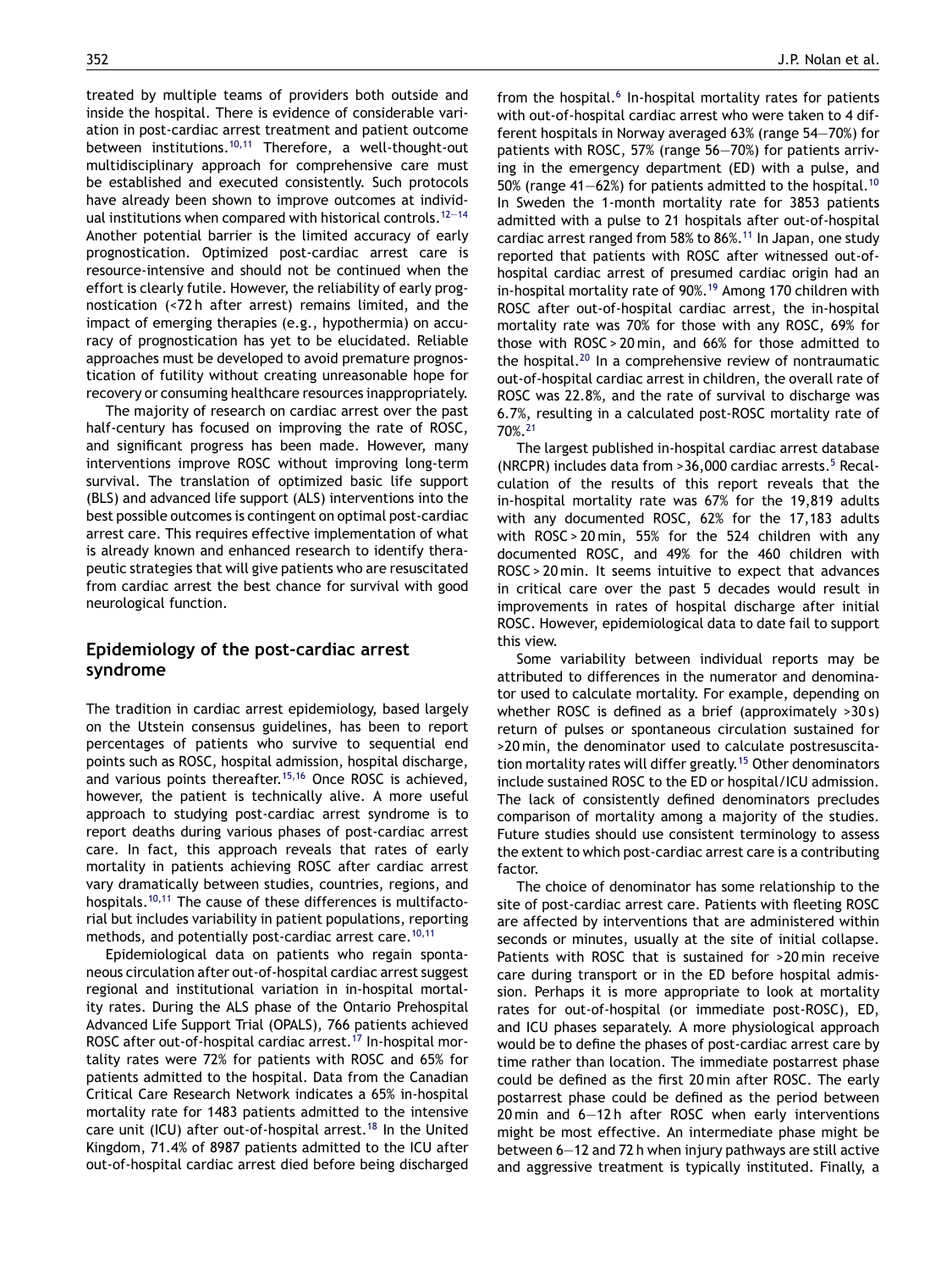

# **Phases of Post-Cardiac Arrest Syndrome**

**Figure 1** Phases of post-cardiac arrest syndrome.

period beyond 3 days could be considered the recovery phase when prognostication becomes more reliable and ultimate outcomes are more predictable (Figure 1). For both epidemiological and interventional studies, the choice of denominator should reflect the phases of post-cardiac arrest care that are being studied.

Beyond reporting post-cardiac arrest mortality rates, epidemiological data should define the neurological and functional outcomes of survivors. The updated Utstein reporting guidelines list Cerebral Performance Category (CPC) as a core data element.[15](#page-20-0) For example, examination of the latest NRCPR database report reveals that 68% of 6485 adults and 58% of 236 children who survived to hospital discharge had a good outcome, defined as CPC 1 (good cerebral performance) or CPC 2 (moderate cerebral disability). In one study, 81% of 229 out-of-hospital cardiac arrest survivors were categorized as CPC 1 and 2, although this varied between 70% and 90% in the 4 hospital regions.<sup>[10](#page-20-0)</sup> In another study, 75% of 51 children who survived out-of-hospital cardiac arrest had either paediatric CPC 1 and 2 or returned to their baseline neurological state. $20$  The CPC is an important and useful outcome tool, but it lacks the sensitivity to detect clinically significant differences in neurological outcome. The report of the recent Utstein consensus symposium on post-cardiac arrest care research anticipates more refined assessment tools, including tools that evaluate quality of life.[16](#page-20-0)

Two other factors related to survival after initial ROSC are limitations set on subsequent resuscitation efforts and the timing of withdrawal of therapy. The perception of a likely adverse outcome (correct or not) may well create a self-fulfilling prophesy. The timing of withdrawal of therapy is poorly documented in the resuscitation literature. Data from the NRCPR on in-hospital cardiac arrest indicate that 63% of patients were declared ''do not attempt resuscitation'' (DNAR) after the index event, and in 43% of these, life support was withdrawn.<sup>[22](#page-20-0)</sup> In the same report, the median survival time of patients who died after ROSC was 1.5 days, long before futility could be accurately prognosticated in most cases. Among 24,132 comatose survivors of either inor out-of-hospital cardiac arrest who were admitted to UK critical care units, treatment was withdrawn in 28.2% at a median of 2.4 days (interquartile range  $1.5-4.1$  days).<sup>6</sup> [T](#page-20-0)he reported incidence of inpatients with clinical brain death and sustained ROSC after cardiac arrest ranges from 8% to  $16\%,^{22,23}$  $16\%,^{22,23}$  $16\%,^{22,23}$  Although clearly a poor outcome, these patients can and should be considered for organ donation. A number of studies have reported no difference in transplant outcomes whether the organs were obtained from appropriately selected post-cardiac arrest patients or from other braindead donors.[23—25](#page-20-0) Non-heart-beating organ donation has also been described after failed resuscitation attempts following in- and out-of-hospital cardiac arrest,  $26,27$  but these have generally been cases in which sustained ROSC is never achieved. The proportion of cardiac arrest patients dying in the critical care unit and who might be suitable non-heartbeating donors has not been documented.

Despite variability in reporting techniques, there is surprisingly little evidence to suggest that the in-hospital mortality rate of patients who achieve ROSC after cardiac arrest has changed significantly in the past half-century. To minimise artefactual variability, epidemiological and interventional post-cardiac arrest studies should incorporate well-defined standardised methods to calculate and report mortality rates at various stages of post-cardiac arrest care, as well as long-term neurological outcome.[16](#page-20-0) Overriding these issues is a growing body of evidence that post-cardiac arrest care impacts mortality rate and functional outcome.

# **Pathophysiology of the post-cardiac arrest syndrome**

The high mortality rate of patients who initially achieve ROSC after cardiac arrest can be attributed to a unique pathophysiological process involving multiple organs. Although prolonged whole-body ischaemia initially causes global tissue and organ injury, additional damage occurs during and after reperfusion.<sup>[28,29](#page-20-0)</sup> The unique features of post-cardiac arrest pathophysiology are often superimposed on the disease or injury that caused the cardiac arrest as well as underlying co-morbidities. Therapies that focus on individual organs may compromise other injured organ systems. The 4 key components of post-cardiac arrest syndrome are (1) post-cardiac arrest brain injury, (2) post-cardiac arrest myocardial dysfunction, (3) systemic ischaemia/reperfusion response, and (4) persistent precipitating pathology ([Table 1\).](#page-4-0) The severity of these disorders after ROSC is not uniform and will vary in individual patients, based on the severity of the ischaemic insult, the cause of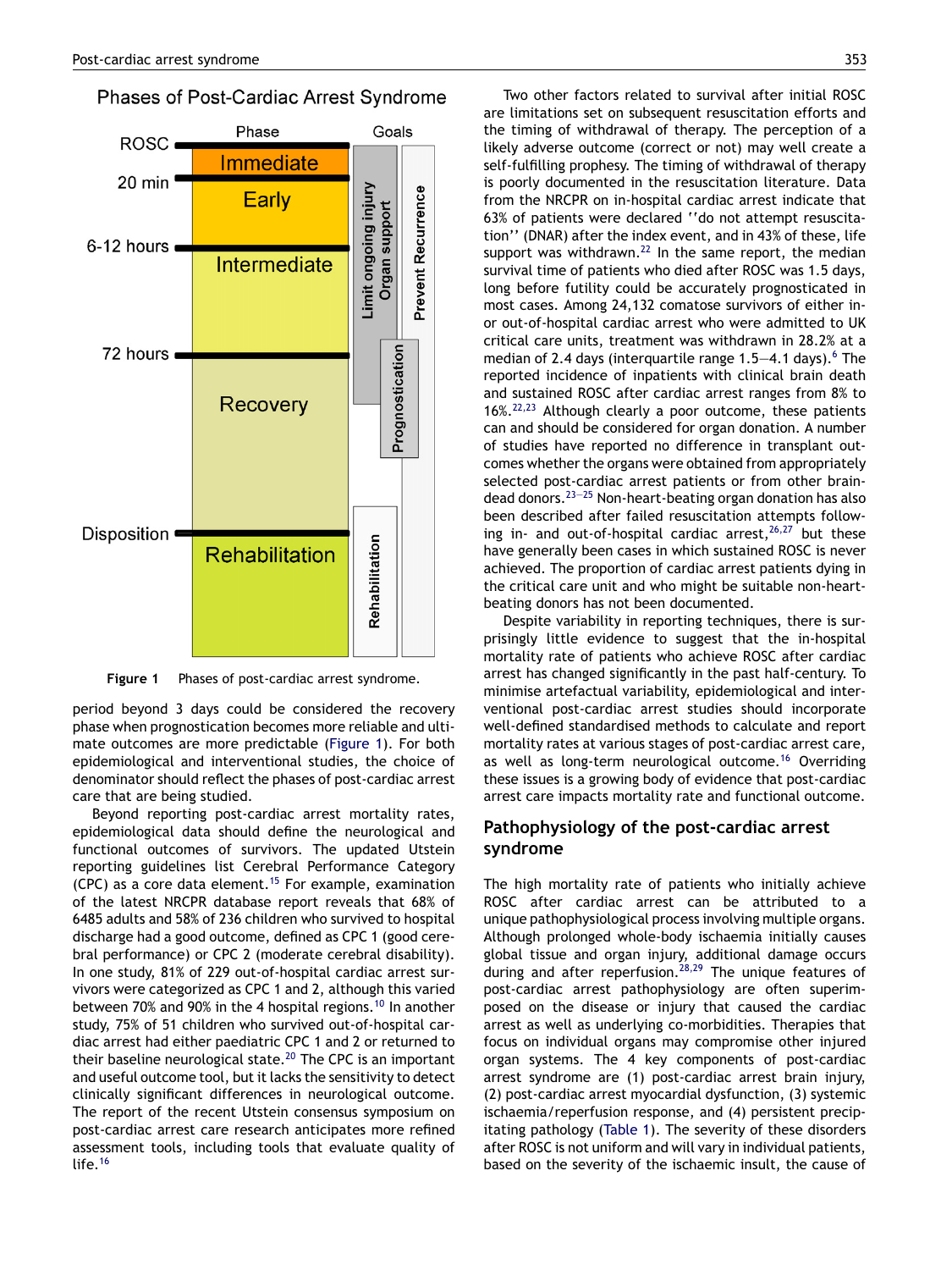| Syndrome                                                            | Pathophysiology                                                                                                                                                                                                                                                                            | Clinical manifestation                                                                                                                                                                             | Potential treatments                                                                                                                                                                                                                         |
|---------------------------------------------------------------------|--------------------------------------------------------------------------------------------------------------------------------------------------------------------------------------------------------------------------------------------------------------------------------------------|----------------------------------------------------------------------------------------------------------------------------------------------------------------------------------------------------|----------------------------------------------------------------------------------------------------------------------------------------------------------------------------------------------------------------------------------------------|
| Post-cardiac arrest brain<br>injury                                 | · Impaired cerebrovascular<br>autoregulation<br>• Cerebral oedema (limited)<br>• Postischaemic<br>neurodegeneration                                                                                                                                                                        | $\bullet$ Coma<br>• Seizures<br>• Myoclonus<br>• Cognitive<br>dysfunction<br>· Persistent vegetative<br>state<br>• Secondary Parkinsonism<br>• Cortical stroke<br>• Spinal stroke<br>• Brain death | • Therapeutic hypothermia <sup>177</sup><br>• Early haemodynamic<br>optimization<br>• Airway protection and mechanical<br>ventilation<br>• Seizure control<br>• Controlled reoxygenation (SaO <sub>2</sub> 94%-96%)<br>• Supportive care     |
| Post-cardiac arrest<br>myocardial dysfunction (myocardial stunning) | • Global hypokinesis<br>• Reduced cardiac output<br>$\bullet$ ACS                                                                                                                                                                                                                          | • Early revascularization<br>of AMI <sup>171,373</sup><br>• Hypotension<br>· Dysrhythmias<br>• Cardiovascular collapse                                                                             | $\bullet$ Early haemodynamic<br>optimization<br>• Intravenous fluid <sup>97</sup><br>· Inotropes97<br>$\bullet$ IABP <sup>13,160</sup><br>$\bullet$ LVAD <sup>161</sup><br>$\bullet$ ECMO $^{361}$                                           |
| Systemic ischaemia/<br>reperfusion<br>response                      | • Systemic inflammatory<br>response syndrome<br>· Impaired vasoregulation<br>• Increased coagulation<br>• Adrenal suppression<br>• Impaired tissue oxygen<br>delivery and utilisation<br>· Impaired resistance to<br>infection                                                             | • Ongoing tissue<br>hypoxia/ischaemia<br>• Hypotension<br>• Cardiovascular collapse<br>· Pyrexia (fever)<br>· Hyperglycaemia<br>· Multiorgan failure<br>$\bullet$ Infection                        | $\bullet$ Early haemodynamic<br>optimization<br>· Intravenous fluid<br>· Vasopressors<br>• High-volume haemofiltration <sup>374</sup><br>• Temperature control<br>· Glucose control <sup>220</sup><br>• Antibiotics for documented infection |
| Persistent precipitating<br>pathology                               | • Cardiovascular disease<br>(AMI/ACS, cardiomyopathy)<br>· Pulmonary disease (COPD,<br>asthma)<br>• CNS disease (CVA)<br>• Thromoboembolic disease<br>(PE)<br>· Toxicologic (overdose,<br>poisoning)<br>· Infection (sepsis,<br>pneumonia)<br>· Hypovolaemia<br>(haemorrhage, dehydration) | $\bullet$ Specific to aetiology,<br>but complicated by<br>concomitant PCAS                                                                                                                         | · Disease-specific interventions guided by<br>patient condition concomitant PCAS                                                                                                                                                             |

<span id="page-4-0"></span>**Table 1** Post-cardiac arrest syndrome: pathophysiology, clinical manifestations, and potential treatments.

ACS indicates acute coronary syndrome; AMI, acute myocardial infarction; IABP, intra-aortic balloon pump; LVAD, left ventricular assist device; EMCO, extracorporeal membrane oxygenation; COPD, chronic obstructive pulmonary disease; CNS, central nervous system; CVA, cerebrovascular accident PE, pulmonary embolism; and PCAS, post-cardiac arrest syndrome.

cardiac arrest, and the patient's prearrest state of health. If ROSC is rapidly achieved after onset of cardiac arrest, the post-cardiac arrest syndrome will not occur.

# **Post-cardiac arrest brain injury**

Post-cardiac arrest brain injury is a common cause of morbidity and mortality. In one study of patients who survived to ICU admission but subsequently died in the hospital, brain injury was the cause of death in 68% after out-of hospital cardiac arrest and in 23% after in-hospital cardiac arrest.<sup>[30](#page-20-0)</sup> The unique vulnerability of the brain is attributed to its limited tolerance of ischaemia as well as its unique response to reperfusion. The mechanisms of brain injury triggered by cardiac arrest and resuscitation are complex and include excitotoxicity, disrupted calcium homeostasis, free radical formation, pathological protease cascades, and activation of cell death signaling pathways.  $31-33$  Many of these pathways are executed over hours to days after ROSC.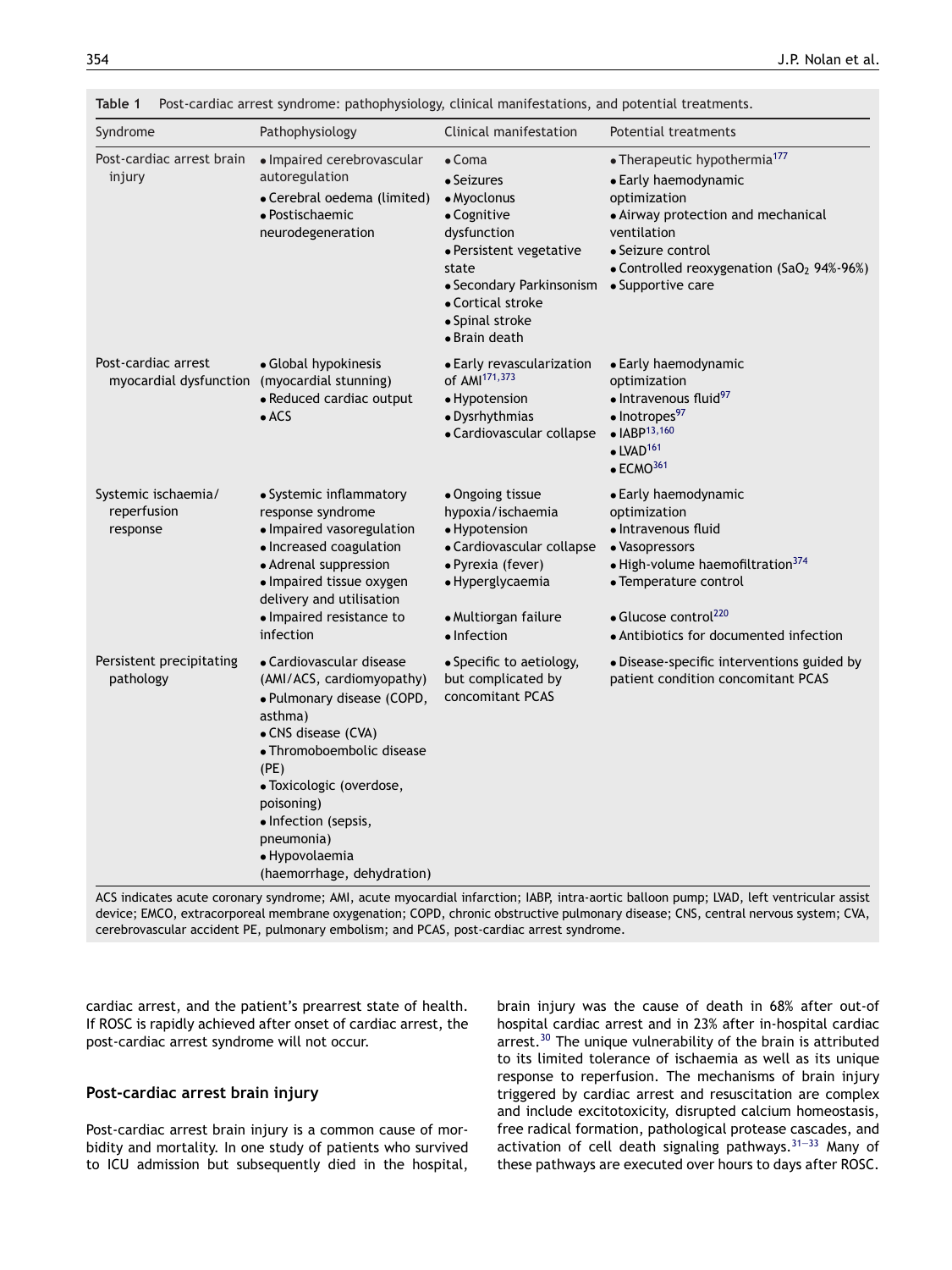Histologically, selectively vulnerable neuron subpopulations in the hippocampus, cortex, cerebellum, corpus striatum, and thalamus degenerate over hours to days.  $34-38$  Both neuronal necrosis and apoptosis have been reported after cardiac arrest. The relative contribution of each cell death pathway remains controversial, however, and is dependent partly on patient age and the neuronal subpopulation under examination. $39-41$  The relatively protracted duration of injury cascades and histological change suggests a broad therapeutic window for neuroprotective strategies following cardiac arrest.

Prolonged cardiac arrest can also be followed by fixed and/or dynamic failure of cerebral microcirculatory reperfusion despite adequate cerebral perfusion pressure (CPP).  $42,43$ This impaired reflow can cause persistent ischaemia and small infarctions in some brain regions. The cerebral microvascular occlusion that causes no-reflow has been attributed to intravascular thrombosis during cardiac arrest and has been shown to be responsive to thrombolytic ther-apy in preclinical studies.<sup>[44](#page-21-0)</sup> The relative contribution of fixed no-reflow is controversial, however, and appears to be of limited significance in preclinical models when the duration of untreated cardiac arrest is <15 min.<sup>[44,45](#page-21-0)</sup> Serial measurements of regional cerebral blood flow (CBF) using stable xenon/computed tomography (CT) after 10.0—12.5 min of untreated cardiac arrest in dogs demonstrated dynamic and migratory hypoperfusion rather then fixed no-flow.<sup>[43,46](#page-21-0)</sup> In the recent Thrombolysis in Cardiac Arrest (TROICA) trial, tenectaplase given to patients with out-of-hospital cardiac arrest of presumed cardiac aetiology did not increase 30-day survival compared with placebo (B.J.B., personal communication, 26th February 2008).

Despite cerebral microcirculatory failure, macroscopic reperfusion is often hyperaemic in the first few minutes after cardiac arrest because of elevated CPP and impaired cerebrovascular autoregulation.[47,48](#page-21-0) These high initial perfusion pressures can theoretically minimise impaired reflow.<sup>[49](#page-21-0)</sup> Yet, hyperaemic reperfusion can potentially exacerbate brain oedema and reperfusion injury. In one human study, hypertension (mean arterial pressure (MAP) >100 mmHg) in the first 5 min after ROSC was not associated with improved neurological outcome, but MAP during the first 2 h after ROSC was positively correlated with neurological outcome.<sup>[50](#page-21-0)</sup> Although resumption of oxygen and metabolic substrate delivery a the microcirculatory level is essential, a growing body of evidence suggests that too much oxygen during the initial stages of reperfusion can exacerbate neuronal injury through production of free radicals and mitochondrial injury (see section 'Oxygenation'). [51,52](#page-21-0)

Beyond the initial reperfusion phase, several factors can potentially compromise cerebral oxygen delivery and possibly secondary injury in the hours to days after cardiac arrest. These include hypotension, hypoxaemia, impaired cerebrovascular autoregulation, and brain oedema. However, human data are limited to small case series. Autoregulation of CBF is impaired for some time after cardiac arrest. During the subacute period, cerebral perfusion varies with CPP instead of being linked to neuronal activity. $47,48$  In humans, in the first 24—48 h after resuscitation from cardiac arrest, there is increased cerebral vascular resistance, decreased CBF, decreased cerebral metabolic rate of oxygen consumption (CMRO<sub>2</sub>), and decreased glucose consumption.  $53-56$  Although the results of animal studies are contradictory in terms of the coupling of CBF and  $CMRO<sub>2</sub>$  during this period,[57,58](#page-21-0) human data indicate that global CBF is adequate to meet oxidative metabolic demands.<sup>[53,55](#page-21-0)</sup> Improvement of global CBF during secondary delayed hypoperfusion by giving the calcium channel blocker nimodipine had no impact on neurological outcome in humans.[56](#page-21-0) These results do not rule out the potential presence of regional microcirculatory reperfusion deficits that have been observed in animal studies despite adequate CPP. $43,46$  Overall, it is likely that the CPP necessary to maintain optimal cerebral perfusion will vary among individual post-cardiac arrest patients at various time points after ROSC.

There is limited evidence that brain oedema or elevated intracranial pressure (ICP) directly exacerbates post-cardiac arrest brain injury. Although transient brain oedema is observed early after ROSC, most commonly after asphyxial cardiac arrest, it is rarely associated with clinically relevant increases in ICP.<sup>59-62</sup> In contrast, delayed brain oedema, occurring days to weeks after cardiac arrest, has been attributed to delayed hyperaemia; this is more likely the consequence rather than the cause of severe ischaemic neurodegeneration. $60-62$  No published prospective trials have examined the value of monitoring and managing ICP in post-cardiac arrest patients.

Other factors that can impact brain injury after cardiac arrest are pyrexia, hyperglycaemia, and seizures. In a small case series, patients with temperatures >39 ◦C in the first 72 h after out-of-hospital cardiac arrest had a significantly increased risk of brain death. $63$  When serial temperatures were monitored in 151 patients for 48 h after out-of-hospital cardiac arrest, the risk of unfavorable outcome increased (odds ratio (OR) 2.3 [95% confidence interval (CI) 1.2—4.1]) for every degree Celsius that the peak temperature exceeded  $37^{\circ}$ C.<sup>[64](#page-21-0)</sup> A subsequent multicentre retrospective study of patients admitted after out-of-hospital cardiac arrest reported that a maximal recorded temperature >37.8 $\degree$ C was associated with increased in-hospital mortality (OR 2.7 [95% CI 1.2–6.3]).<sup>[10](#page-20-0)</sup> Recent data demonstrating neuroprotection with therapeutic hypothermia further supports the role of body temperature in the evolution of post-cardiac arrest brain injury.

Hyperglycaemia is common in post-cardiac arrest patients and is associated with poor neurological outcome after out-of-hospital cardiac arrest.[10,65—70](#page-20-0) Animal studies suggest that elevated postischaemic blood glucose concentrations exacerbate ischaemic brain injury, $71,72$  and this effect can be mitigated by intravenous insulin therapy.<sup>[73,74](#page-22-0)</sup> Seizures in the post-cardiac arrest period are associated with worse prognosis and are likely to be caused by, as well as exacerbate, post-cardiac arrest brain injury.<sup>[75](#page-22-0)</sup>

Clinical manifestations of post-cardiac arrest brain injury include coma, seizures, myoclonus, varying degrees of neurocognitive dysfunction (ranging from memory deficits to persistent vegetative state), and brain death ([Table 1\).](#page-4-0)<sup>75-83</sup> Of these conditions, coma and related disorders of arousal and awareness are a very common acute presentation of post-cardiac arrest brain injury. Coma precipitated by global brain ischaemia is a state of unconsciousness that is unresponsive to both internal and external stimuli. $84,85$ This state represents extensive dysfunction of brain areas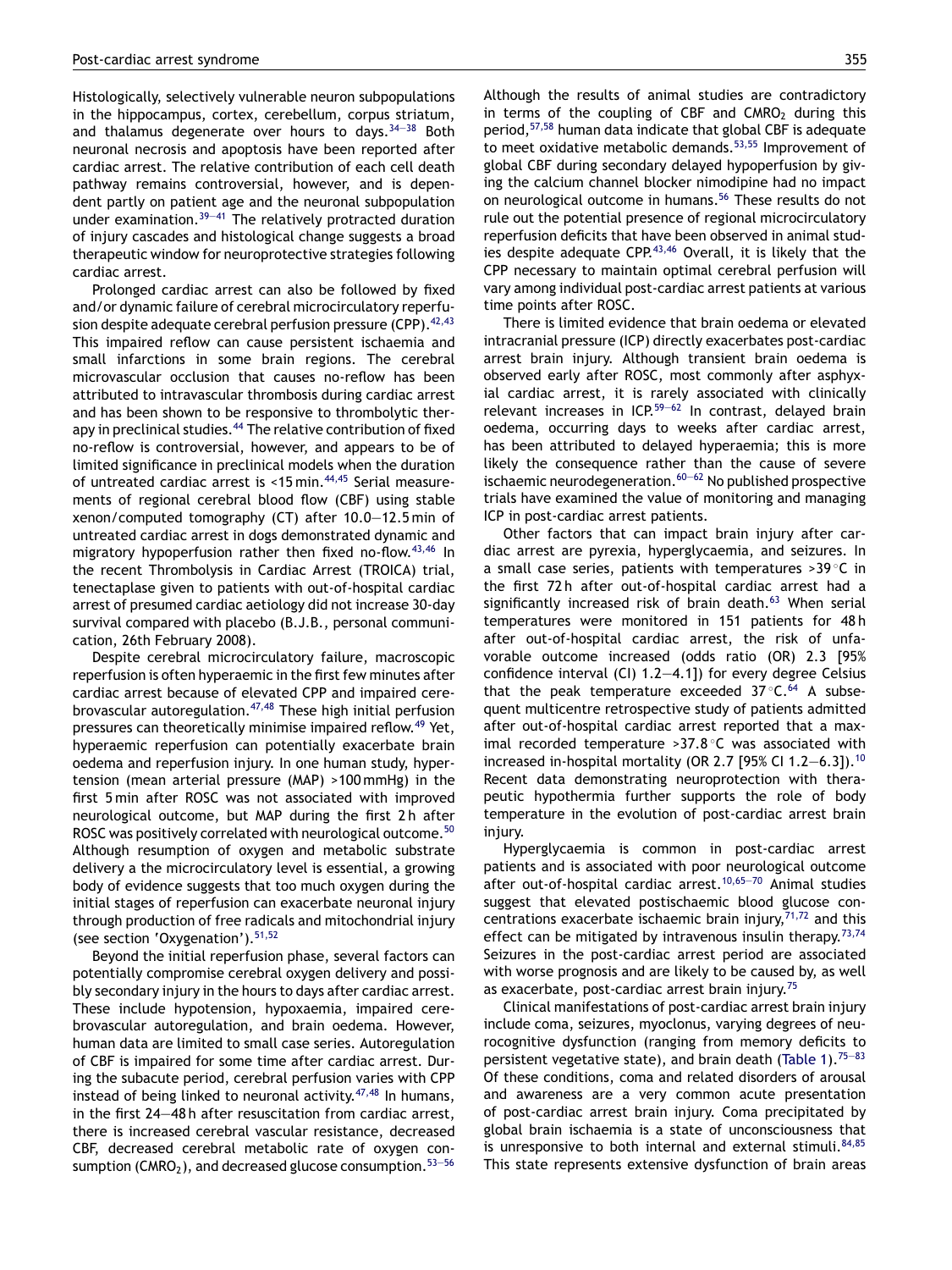responsible for arousal (ascending reticular formation, pons, midbrain, diencephalon, and cortex) and awareness (bilateral cortical and subcortical structures). 84,86-89 The lesser vulnerability or earlier recovery of the brainstem and diencephalon<sup>[90,91](#page-22-0)</sup> may lead to either a vegetative state, with arousal and preservation of sleep—wake cycles but with persistent lack of awareness of self and environment,  $92$  or a minimally conscious state showing inconsistent but clearly discernible behavioral evidence of consciousness.  $93$  With heightened vulnerability of cortical areas, many survivors will regain consciousness but have significant neuropsycho-logical impairment, <sup>[94](#page-22-0)</sup> myoclonus, and seizures. Impairment in movement and coordination may arise from motor-related centres in the cortex, basal ganglia, and cerebellum.<sup>[95](#page-22-0)</sup> These clinical conditions, representing most of the poor functional outcome (CPC 3 and 4), continue to challenge healthcare providers and should be a major focus of research.

### **Post-cardiac arrest myocardial dysfunction**

Post-cardiac arrest myocardial dysfunction also contributes to the low survival rate after in- and out-of-hospital cardiac arrest.[30,96,97](#page-20-0) A significant body of preclinical and clinical evidence, however, indicates that this phenomenon is both responsive to therapy and reversible.<sup>97-102</sup> Immediately after ROSC, heart rate and blood pressure are extremely variable. It is important to recognise that normal or elevated heart rate and blood pressure immediately after ROSC can be caused by a transient increase in local and circulating catecholamine concentrations.[103,104](#page-22-0) When post-cardiac arrest myocardial dysfunction occurs, it can be detected within minutes of ROSC by appropriate monitoring. In swine studies, the ejection fraction decreases from 55% to 20% and left ventricular end-diastolic pressure increases from 8—10 to 20-22 mmHg as early as 30 min after ROSC.<sup>[101,102](#page-22-0)</sup> During the period with significant dysfunction, coronary blood flow is not reduced, indicating a true stunning phenomenon rather than permanent injury or infarction. In one series of 148 patients who underwent coronary angiography after cardiac arrest, 49% of subjects had myocardial dysfunction manifested by tachycardia and elevated left ventricular end-diastolic pressure, followed approximately 6 h later by hypotension (MAP < 75 mmHg) and low cardiac output (cardiac index < 2.2 L min<sup>-1</sup> m<sup>-2</sup>).<sup>97</sup>

This global dysfunction is transient, and full recovery can occur. In a swine model with no antecedent coronary or other left ventricular dysfunction features, the time to recovery appears to be between 24 and  $48 h.^{102}$  $48 h.^{102}$  $48 h.^{102}$ Several case series have described transient myocardial dysfunction after human cardiac arrest. Cardiac index values reached their nadir at 8h after resuscitation, improved substantially by 24h, and almost uniformly returned to normal by 72 h in patients who survived out-of-hospital cardiac arrest.<sup>[97](#page-22-0)</sup> More sustained depression of ejection fraction among in- and out-of-hospital post-cardiac arrest patients has been reported with continued recovery over weeks to months.<sup>[99](#page-22-0)</sup> The responsiveness of post-cardiac arrest global myocardial dysfunction to inotropic drugs is well documented in animal studies. $98,101$  In swine, dobutamine infusions of 5 $-$ 10  $\mu$ g kg $^{-1}$  min $^{-1}$  dramatically improve

systolic (left ventricular ejection fraction) and diastolic (isovolumic relaxation of left ventricle) dysfunction after cardiac arrest.[101](#page-22-0)

#### **Systemic ischaemia/reperfusion response**

Cardiac arrest represents the most severe shock state, during which delivery of oxygen and metabolic substrates is abruptly halted and metabolites are no longer removed. CPR only partially reverses this process, achieving cardiac output and systemic oxygen delivery  $(DO<sub>2</sub>)$  that is much less than normal. During CPR a compensatory increase in systemic oxygen extraction occurs, leading to significantly decreased central  $(ScvO<sub>2</sub>)$  or mixed venous oxygen saturation.<sup>[105](#page-22-0)</sup> Inadequate tissue oxygen delivery can persist even after ROSC because of myocardial dysfunction, pressordependent haemodynamic instability, and microcirculatory failure. Oxygen debt (the difference between predicted oxygen consumption [normally 120—140 mL kg−<sup>1</sup> min−1] and actual consumption multiplied by time duration) quantifies the magnitude of exposure to insufficient oxygen delivery. Accumulated oxygen debt leads to endothelial activation and systemic inflammation<sup>[106](#page-22-0)</sup> and is predictive of subsequent multiple organ failure and death.[107,108](#page-22-0)

The whole-body ischaemia/reperfusion of cardiac arrest with associated oxygen debt causes generalized activation of immunological and coagulation pathways, increasing the risk of multiple organ failure and infection.<sup>109–111</sup> This condition has many features in common with sepsis. $112,113$ As early as 3h after cardiac arrest, blood concentrations of various cytokines, soluble receptors, and endotoxin increase, and the magnitude of these changes are associated with outcome.<sup>[112](#page-22-0)</sup> Soluble intercellular adhesion molecule-1 (sICAM-1), soluble vascular-cell adhesion molecule-1 (sVCAM-1), and P- and E-selectins are increased during and after CPR, suggesting leucocyte activation or endothelial injury.<sup>[114,115](#page-22-0)</sup> Interestingly, hyporesponsiveness of circulating leucocytes, as assessed *ex vivo*, has been studied extensively in patients with sepsis and is termed *endotoxin tolerance*. Endotoxin tolerance after cardiac arrest may protect against an overwhelming proinflammatory process, but it may induce immunosuppression with an increased risk of nosocomial infection.[112,116](#page-22-0)

Activation of blood coagulation without adequate activation of endogenous fibrinolysis is an important pathophysiological mechanism that may contribute to microcirculatory reperfusion disorders.<sup>[117,118](#page-23-0)</sup> Intravascular fibrin formation and microthromboses are distributed throughout the entire microcirculation, suggesting a potential role for interventions that focus on haemostasis. Coagulation/anticoagulation and fibrinolysis/antifibrinolysis systems are activated in patients who undergo  $CPR$ ,  $^{117}$  $^{117}$  $^{117}$ particularly those who recover spontaneous circulation.<sup>[118](#page-23-0)</sup> Anticoagulant factors such as antithrombin, protein S, and protein C are decreased and are associated with a very transient increase in endogenous activated protein C soon after the cardiac arrest-resuscitation event.<sup>[118](#page-23-0)</sup> Early endothelial stimulation and thrombin generation may be responsible for the tremendous increase in protein C activation, followed rapidly by a phase of endothelial dysfunction in which the endothelium may be unable to generate an adequate amount of activated protein C.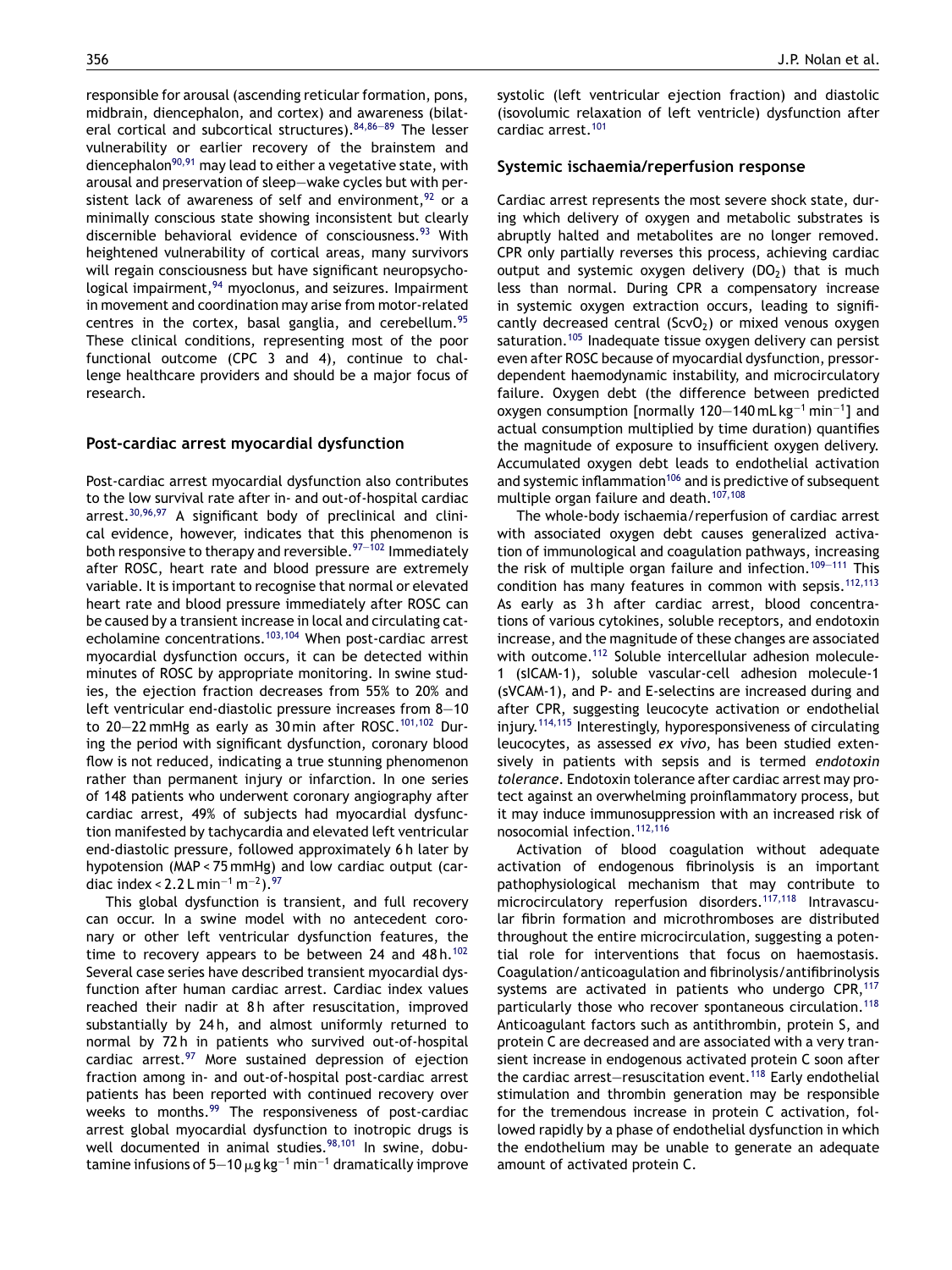The stress of total body ischaemia/reperfusion affects adrenal function. Although an increased plasma cortisol level occurs in many patients after out-of-hospital cardiac arrest, relative adrenal insufficiency, defined as failure to respond to corticotrophin (i.e., <9  $\mu$ gmL $^{-1}$  increase in cortisol), is common.<sup>[119,120](#page-23-0)</sup> Furthermore, basal cortisol levels measured from 6 to 36 h after the onset of cardiac arrest were lower in patients who subsequently died from early refractory shock (median 27  $\mu$ g<code>dL $^{-1}$ ; interquartile</code> range 15—47) than in patients who died later from neurological causes (median 52 µgdL $^{-1}$ ; interquartile range  $28 - 72$ ).<sup>[119](#page-23-0)</sup>

Clinical manifestations of systemic ischaemic-reperfusion response include intravascular volume depletion, impaired vasoregulation, impaired oxygen delivery and utilisation, and increased susceptibility to infection. In most cases these pathologies are both responsive to therapy and reversible. Data from clinical research on sepsis suggest that outcomes are optimized when interventions are both goal directed and initiated as early as possible.

#### **Persistent precipitating pathology**

The pathophysiology of post-cardiac arrest syndrome is commonly complicated by persisting acute pathology that caused or contributed to the cardiac arrest itself. Diagnosis and management of persistent precipitating pathologies such as acute coronary syndrome (ACS), pulmonary diseases, haemorrhage, sepsis, and various toxidromes can complicate and be complicated by the simultaneous pathophysiology of the post-cardiac arrest syndrome.

There is a high probability of identifying an ACS in the patient who is resuscitated from cardiac arrest. In out-of-hospital cardiac arrest studies, acute myocardial infarction (AMI) has been documented in ∼50% of adult patients.<sup>[13,121,122](#page-20-0)</sup> An acute coronary occlusion was found in 40 of 84 (48%) consecutive patients who had no obvious noncardiac aetiology but had undergone coronary angiography after resuscitation from out-of-hospital cardiac arrest.<sup>[123](#page-23-0)</sup> Nine of the patients with acute coronary occlusion did not have chest pain or ST-segment elevation. Elevations in troponin T measured during treatment of cardiac arrest suggest that an ACS precedes out-of-hospital cardiac arrest in 40% of patients.[124](#page-23-0) Injury to the heart during initial resuscitation reduces the specificity of cardiac biomarkers for identifying ACS after ROSC. At 12 h after ROSC from out-of-hospital cardiac arrest, troponin T has been reported to be 96% sensitive and 80% specific for diagnosis of AMI, whereas creatine kinase MB (CK-MB) is 96% sensitive and 73% specific.<sup>[125](#page-23-0)</sup> In the NRCPR registry, only 11% of adult in-hospital arrests were attributed to MI or acute ischaemia.<sup>[5](#page-20-0)</sup> The proportion of in-hospital patients who achieved ROSC and are diagnosed with ACS has not been reported in this population.

Another thromboembolic disease to consider after cardiac arrest is pulmonary embolism. Pulmonary emboli have been reported in 2-10% of sudden deaths.<sup>5,126-129</sup> No reliable data are available to estimate the likelihood of pulmonary embolism among patients who achieve ROSC after either inor out-of-hospital cardiac arrest.

Haemorrhagic cardiac arrest has been studied extensively in the trauma setting. The precipitating causes (multiple trauma with and without head injury) and methods of resuscitation (blood volume replacement and surgery) differ sufficiently from other situations causing cardiac arrest that haemorrhagic cardiac arrest should be considered a separate clinical syndrome.

Primary pulmonary disease such as chronic obstructive pulmonary disease (COPD), asthma, or pneumonia can lead to respiratory failure and cardiac arrest. When cardiac arrest is caused by respiratory failure, pulmonary physiology may be worse after restoration of circulation. Redistribution of blood into pulmonary vasculature can lead to frank pulmonary oedema or at least increased alveolar—arterial oxygen gradients after cardiac arrest.[130](#page-23-0) Preclinical studies suggest that brain injury after asphyxiation-induced cardiac arrest is more severe than after sudden circula-tory arrest.<sup>[131](#page-23-0)</sup> For example, acute brain oedema is more common after cardiac arrest caused by asphyxia.<sup>[60](#page-21-0)</sup> It is possible that perfusion with hypoxemic blood during asphyxia preceding complete circulatory collapse is harmful.

Sepsis is a cause of cardiac arrest, acute respiratory distress syndrome (ARDS), and multiple organ failure. Thus, there is a predisposition for exacerbation of post-cardiac arrest syndrome when cardiac arrest occurs in the setting of sepsis. Multiple organ failure is a more common cause of death in the ICU after initial resuscitation from in-hospital cardiac arrest than after out-of-hospital cardiac arrest. This may reflect the greater contribution of infections to cardiac arrest in the hospital.<sup>[30](#page-20-0)</sup>

Other precipitating causes of cardiac arrest may require specific treatment during the post-cardiac arrest period. For example, drug overdose and intoxication may be treated with specific antidotes, and environmental causes such as hypothermia may require active temperature control. Specific treatment of these underlying disturbances must then be coordinated with specific support for post-cardiac arrest neurological and cardiovascular dysfunction.

### **Therapeutic strategies**

Care of the post-cardiac arrest patient is time-sensitive, occurs both in- and out-of-hospital, and is sequentially provided by multiple diverse teams of healthcare providers. Given the complex nature of post-cardiac arrest care, it is optimal to have a multidisciplinary team develop and execute a comprehensive clinical pathway tailored to available resources. Treatment plans for post-cardiac arrest care must accommodate a spectrum of patients, ranging from the awake, haemodynamically stable survivor to the unstable comatose patient with persistent precipitating pathology. In all cases, treatment must focus on reversing the pathophysiological manifestations of the post-cardiac arrest syndrome with proper prioritization and timely execution. Such a plan enables physicians, nurses, and other healthcare professionals to optimize post-cardiac arrest care and prevents premature withdrawal of care before long-term prognosis can be established. This approach improved outcomes at individual institutions when compared with historical controls.[12,13,132](#page-20-0)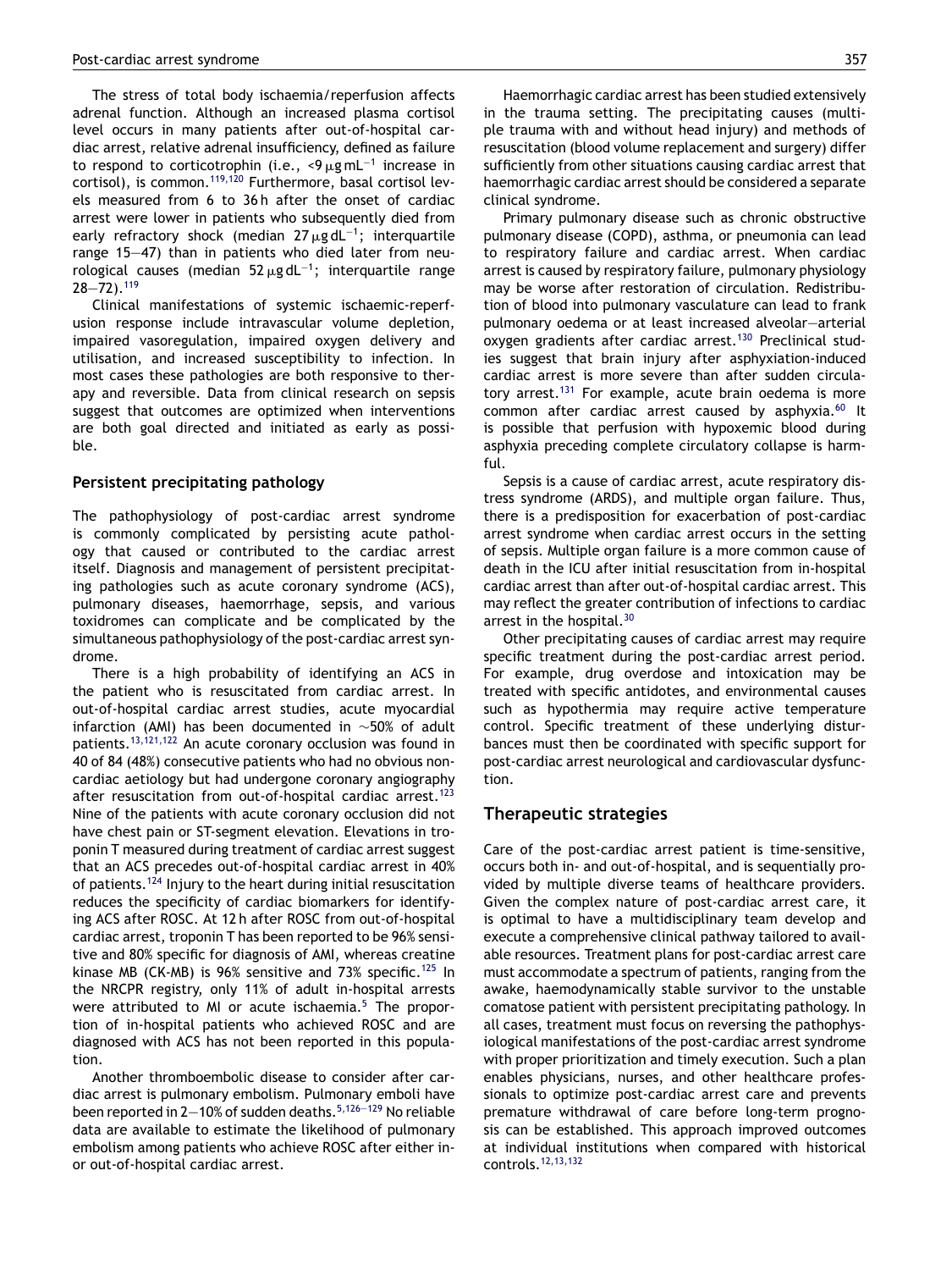**Table 2** Post-cardiac arrest syndrome: monitoring options.

| 1. General intensive care monitoring<br>Arterial catheter       |
|-----------------------------------------------------------------|
| Oxygen saturation by pulse oximetry                             |
| Continuous FCG                                                  |
| CV <sub>P</sub>                                                 |
| ScvO <sub>2</sub>                                               |
| Temperature (bladder, esophagus)                                |
| Urine output                                                    |
| Arterial blood gases                                            |
| Serum lactate                                                   |
| Blood glucose, electrolytes, CBC, and general blood<br>sampling |
| Chest radiograph                                                |
|                                                                 |

- 2. More advanced haemodynamic monitoring Echocardiography Cardiac output monitoring (either non-invasive or PA catheter)
- 3. Cerebral monitoring EEG (on indication/continuously): early seizure detection and treatment CT/MRI

CVP indicates central venous pressure;  $ScvO<sub>2</sub>$ , central venous oxygen saturation; CBC, complete blood count; PA, pulmonary artery; EEG, electroencephalogram; and CT/MRI, computed tomography/magnetic resonance imaging.

### **General measures**

The general management of post-cardiac arrest patients should follow the standards of care for most critically ill patients in the ICU setting. This statement focuses on the components of care that specifically impact the post-cardiac arrest syndrome. The time-sensitive nature of therapeutic strategies will be highlighted, as well as the differential impact of therapeutic strategies on individual components of the syndrome.

### **Monitoring**

Post-cardiac arrest patients generally require intensive care monitoring; this can be divided into 3 categories (Table 2): general intensive care monitoring, more advanced haemodynamic monitoring, and cerebral monitoring. General intensive care monitoring (Table 2) is the minimum requirement; additional monitoring should be added depending on the status of the patient and local resources and experience. The impact of specific monitoring techniques on post-cardiac arrest outcome, however, has not been prospectively validated.

## **Early haemodynamic optimization**

Early haemodynamic optimization or early goal-directed therapy (EGDT) is an algorithmic approach to restoring and maintaining the balance between systemic oxygen delivery and demands. The key to the success of this approach is initiation of monitoring and therapy as early as possible

and achievement of goals within hours of presentation. This approach focuses on optimization of preload, arterial oxygen content, afterload, contractility, and systemic oxygen utilisation. EGDT has been studied in randomized prospective clinical trials of postoperative patients and patients with severe sepsis.<sup>133–135</sup> The goals in these studies have included central venous pressure (CVP) 8—12 mmHg, MAP 65—90 mmHg, ScvO<sub>2</sub> > 70%, hematocrit > 30% or Hb > 8 g dL<sup>-1</sup>, lactate <sup>≤</sup> 2 mmol L−1, urine output <sup>≥</sup> 0.5 mL kg−<sup>1</sup> <sup>h</sup>−1, and oxygen delivery index > 600 mL min<sup>-1</sup> m<sup>-2</sup>. The primary therapeutic tools are intravenous fluids, inotropes, vasopressors, and blood transfusion. The benefits of EGDT include modulation of inflammation, reduction of organ dysfunction, and reduction of healthcare resource consumption.<sup>133-135</sup> In severe sepsis EGDT also has been shown to reduce mortality.<sup>[133](#page-23-0)</sup>

The systemic ischaemia/reperfusion response and myocardial dysfunction of post-cardiac arrest syndrome have many characteristics in common with sepsis.<sup>[112](#page-22-0)</sup> Therefore, it has been hypothesized that early haemodynamic optimization might improve the outcome of post-cardiac arrest patients. The benefit of this approach has not been studied in randomized prospective clinical trials, however. Moreover, the optimal goals and strategies to achieve those goals could be different in post-cardiac arrest syndrome, given the concomitant presence of post-cardiac arrest brain injury, myocardial dysfunction, and persistent precipitating pathologies.

The optimal MAP for post-cardiac arrest patients has not been defined by prospective clinical trials. The simultaneous need to perfuse the postischaemic brain adequately without putting unnecessary strain on the postischaemic heart is unique to the post-cardiac arrest syndrome. The loss of cerebrovascular pressure autoregulation makes cerebral perfusion dependent on CPP (CPP = MAP − ICP). Because sustained elevation of ICP during the early post-cardiac arrest phase is uncommon, cerebral perfusion is predominantly dependent on MAP. If fixed or dynamic cerebral microvascular dysfunction is present, an elevated MAP could theoretically increase cerebral oxygen delivery. In one human study, hypertension (MAP > 100 mmHg) during the first 5 min after ROSC was not associated with improved neurological outcome<sup>50</sup>; however, MAP during the first 2h after ROSC was positively correlated with neurological outcome. Good outcomes have been achieved in published studies in which the MAP target was as low as  $65-75$  mmHg<sup>[13](#page-20-0)</sup> to as high as  $90-100$  mmHg<sup>[9,12](#page-20-0)</sup> for patients admitted after out-ofhospital cardiac arrest. The optimal MAP in the post-cardiac arrest period might be dependent on the duration of cardiac arrest, with higher pressures needed to overcome the potential no-reflow phenomenon observed with >15 min of untreated cardiac arrest. $42,43,136$  At the opposite end of the spectrum, a patient with an evolving AMI or severe myocardial dysfunction might benefit from the lowest target MAP that will ensure adequate cerebral oxygen delivery.

The optimal CVP goal for post-cardiac arrest patients has not been defined by prospective clinical trials, but a range of 8—12 mmHg is used in most published studies. An important consideration is the potential for persistent precipitating pathology that could cause elevated CVP independent of volume status, such as cardiac tamponade, right-sided AMI, pulmonary embolism, and tension pneumothorax or any dis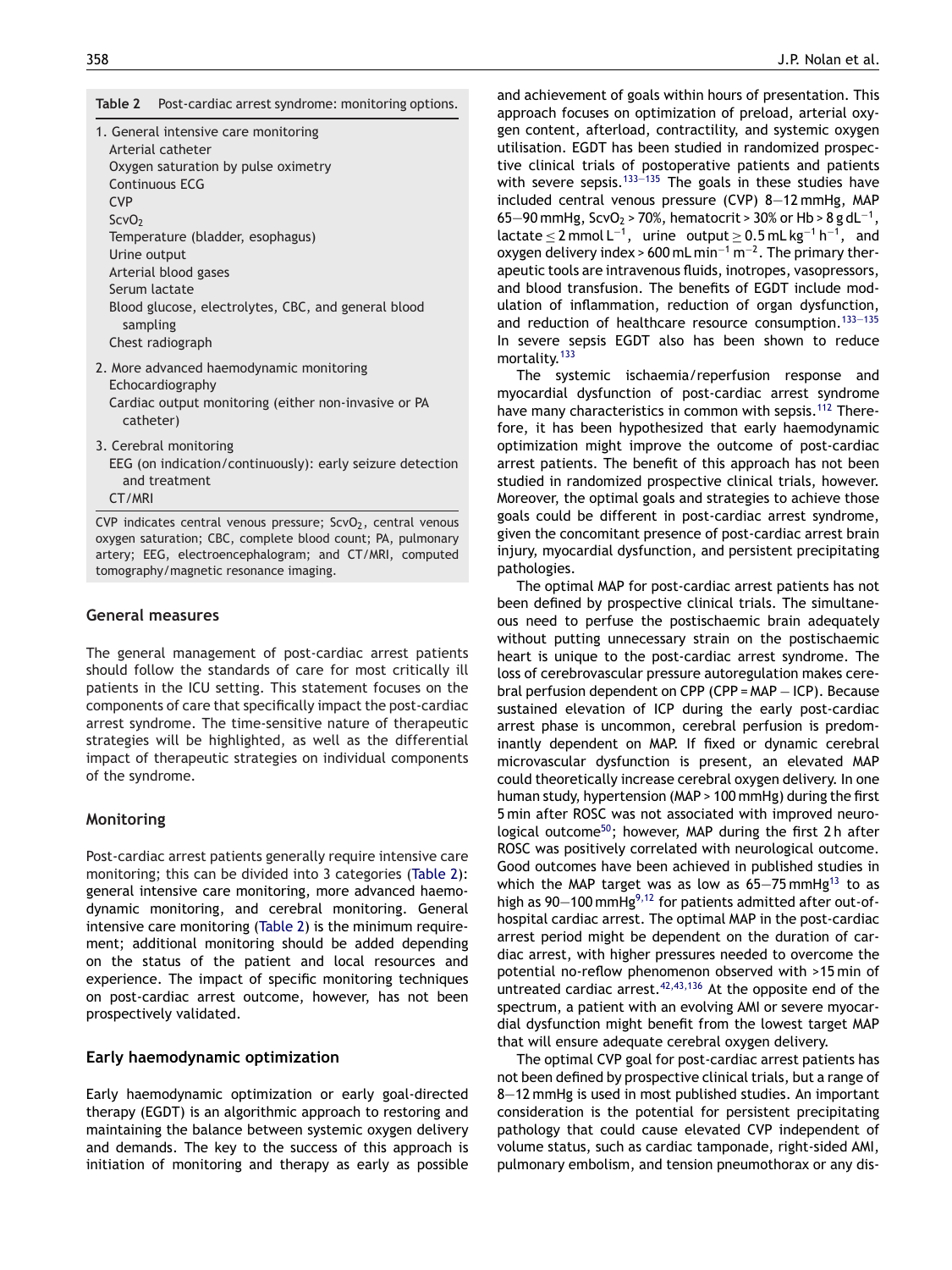ease that impairs myocardial compliance. There is also a risk of precipitating pulmonary oedema in the presence of postcardiac arrest myocardial dysfunction. The post-cardiac arrest ischaemia/reperfusion response causes intravascular volume depletion relatively soon after the heart is restarted, and volume expansion is usually required. There is no evidence indicating an advantage for any specific type of fluid (crystalloid or colloid) in the post-cardiac arrest phase. There are some animal data indicating that hypertonic saline may improve myocardial and cerebral blood flow when given during CPR,[137,138](#page-23-0) but there are no clinical data to indicate an advantage for hypertonic saline in the post-cardiac arrest phase.

The balance between systemic oxygen delivery and consumption can be monitored indirectly with mixed venous oxygen saturation (SvO<sub>2</sub>) or ScvO<sub>2</sub>. The optimal ScvO<sub>2</sub> goal for post-cardiac arrest patients has not been defined by prospective clinical trials, and the value of continuous  $ScvO<sub>2</sub>$  monitoring remains to be demonstrated. One important caveat is that a subset of post-cardiac arrest patients have elevated central or mixed venous oxygen saturations despite inadequate tissue oxygen delivery, a phenomenon that is more common in patients given high doses of epinephrine during CPR.[139](#page-23-0) This phenomenon, termed ''venous hyperoxia,'' can be attributed to impaired tissue oxygen utilisation caused by microcirculatory failure or mitochondrial failure.

Additional surrogates for oxygen delivery include urine output and lactate clearance. Two of the EGDT randomized prospective trials described above used a urine output target of  $\geq$ 0.5 mL kg<sup>-1</sup> 24 h<sup>-1</sup>.<sup>133,135</sup> A higher urine output goal of >1 mL kg−<sup>1</sup> h−<sup>1</sup> is reasonable in postarrest patients treated with therapeutic hypothermia, given the higher urine production during hypothermia<sup>13</sup>; however, urine output could be misleading in the presence of acute or chronic renal insufficiency. Lactate concentrations are elevated early after ROSC because of the total body ischaemia of cardiac arrest. This limits the usefulness of a single measurement during early haemodynamic optimization. Lactate clearance has been associated with outcome in patients with ROSC after out-of-hospital cardiac arrest.<sup>[140,141](#page-23-0)</sup> However, lactate clearance can be impaired by convulsive seizures, excessive motor activity, hepatic insufficiency and hypothermia.

The optimal goal for haemoglobin concentration in the post-cardiac arrest phase has not been defined. The original early goal-directed therapy in sepsis study used a transfusion threshold hematocrit of 30, but relatively few patients received a transfusion, and the use of this transfusion threshold, even for septic shock, is controversial.<sup>[133](#page-23-0)</sup> Subgroup analysis of patients with a closed head injury enrolled in the Transfusion Requirements in Critical Care trial showed no difference in mortality rates when haemoglobin concentration was maintained at 10–12 g dL<sup>-1</sup> compared with 7—9 g dL−1[.142](#page-23-0) A post-cardiac arrest care protocol published by a group from Norway included a haemoglobin target of 9–10 g dL<sup>-1</sup>.<sup>[13](#page-20-0)</sup>

In summary, the value of haemodynamic optimization or early goal-directed therapy in post-cardiac arrest care has yet to be demonstrated in randomized prospective clinical trials, and there is little evidence about the optimal goals in post-cardiac arrest syndrome. On the basis of the limited available evidence, reasonable goals for post-cardiac arrest syndrome include an MAP of 65—100 mmHg (taking into consideration the patient's normal blood pressure, cause of arrest, and severity of any myocardial dysfunction), CVP of 8—12 mmHg, ScvO<sub>2</sub> > 70%, urine output > 1 mL kg<sup>-1</sup> h<sup>-1</sup> and a normal or decreasing serum or blood lactate level. Goals for haemoglobin concentration during post-cardiac arrest care remain to be defined.

## **Oxygenation**

Existing guidelines emphasize the use of an FIO<sub>2</sub> of 1.0 during CPR, and clinicians will frequently maintain ventilation with 100% oxygen for variable periods after ROSC. Although it is important to ensure that patients are not hypoxemic, a growing body of preclinical evidence suggests that hyperoxia during the early stages of reperfusion harms postischaemic neurons by causing excessive oxidative stress.<sup>[51,52,143,144](#page-21-0)</sup> Most relevant to post-cardiac arrest care, ventilation with 100% oxygen for the first hour after ROSC resulted in worse neurological outcome compared with immediate adjustment of the FIO<sub>2</sub> to produce an arterial oxygen saturation of 94—96%.[145](#page-23-0)

On the basis of preclinical evidence alone, unnecessary arterial hyperoxia should be avoided, especially during the initial post-cardiac arrest period. This can be achieved by adjusting the  $F10<sub>2</sub>$  to produce an arterial oxygen saturation of 94—96%. However, controlled reoxygenation has yet to be studied in randomized prospective clinical trials.

## **Ventilation**

Although cerebral autoregulation is either absent or dysfunctional in most patients in the acute phase after cardiac arrest, $47$  cerebrovascular reactivity to changes in arterial carbon dioxide tension seems to be preserved.[53,55,146,147](#page-21-0) Cerebrovascular resistance may be elevated for at least 24 h in comatose survivors of cardiac arrest.<sup>[55](#page-21-0)</sup> There are no data to support the targeting of a specific PaCO<sub>2</sub> after resuscitation from cardiac arrest; however, extrapolation of data from studies of other cohorts suggest ventilation to normocarbia is appropriate. Studies in brain-injured patients have shown that the cerebral vasoconstriction caused by hyperventilation may produce potentially harmful cerebral ischaemia.[148—150](#page-23-0) Hyperventilation also increases intrathoracic pressure, which will decrease cardiac output both during and after CPR.<sup>[151,152](#page-23-0)</sup> Hypoventilation may also be harmful because hypoxia and hypercarbia could increase ICP or compound metabolic acidosis, which is common shortly after ROSC.

High tidal volumes cause barotrauma, volutrauma, <sup>[153](#page-24-0)</sup> and biotrauma<sup>[154](#page-24-0)</sup> in patients with acute lung injury (ALI). The Surviving Sepsis Campaign recommends the use of a tidal volume of 6 mL kg−<sup>1</sup> (predicted) body weight and a plateau pressure of  $\leq 30$  cm H<sub>2</sub>O during mechanical ventilation of patients with sepsis-induced ALI or acute respiratory distress syndrome.[155](#page-24-0) However, there are no data to support use of a specific tidal volume during post-cardiac arrest care and the use of this protective lung strategy will often result in hypercapnia, which may be harmful in the post-cardiac arrest patient. In these patients it may be necessary to use tidal volumes higher than 6 mL kg−<sup>1</sup> to prevent hypercapnia. When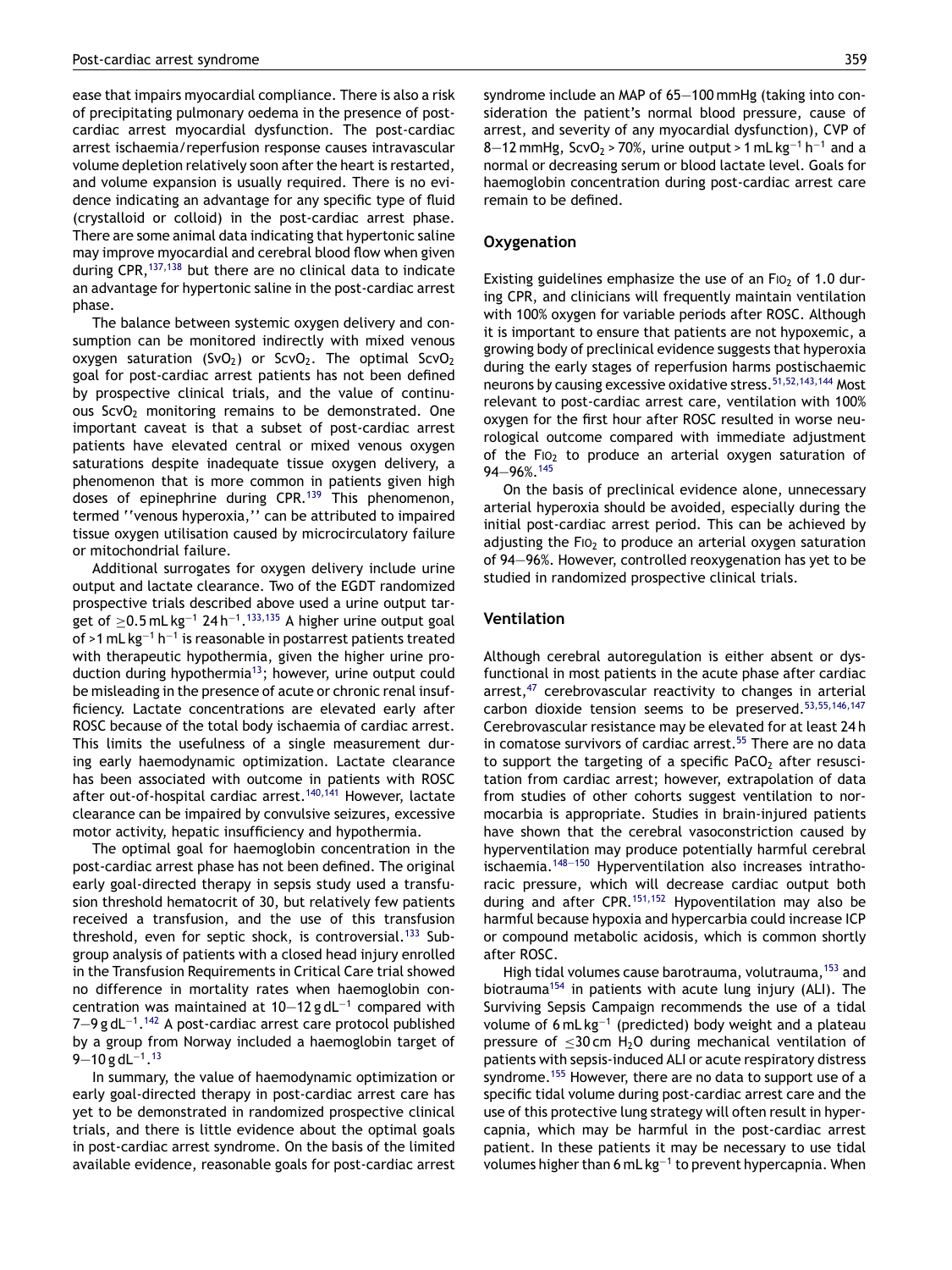inducing therapeutic hypothermia, additional blood gases may be helpful to adjust tidal volumes, because cooling will decrease metabolism and the tidal volumes required. Blood gas values can either be corrected for temperature or left uncorrected. There is no evidence to suggest that one strategy is significantly better than the other.

In summary, the preponderance of evidence indicates that hyperventilation should be avoided in the post-cardiac arrest period. Ventilation should be adjusted to achieve normocarbia and should be monitored by regular measurement of arterial blood gas values.

## **Circulatory support**

Haemodynamic instability is common after cardiac arrest and manifests as dysrhythmias, hypotension, and low cardiac index.[97](#page-22-0) Underlying mechanisms include intravascular volume depletion, impaired vasoregulation, and myocardial dysfunction.

Dysrhythmias can be treated by maintaining normal electrolyte concentrations and using standard drug and electrical therapies. There is no evidence to support the prophylactic use of anti-arrhythmic drugs after cardiac arrest. Dysrhythmias are commonly caused by focal cardiac ischaemia, and early reperfusion treatment is probably the best anti-arrhythmic therapy. Ultimately, survivors of cardiac arrest attributed to a primary dysrhythmia should be evaluated for placement of a pacemaker or an implantable cardioverter-defibrillator (ICD).

The first-line intervention for hypotension is to optimize right-heart filling pressures by using intravenous fluids. In one study, 3.5—6.5 L of intravenous crystalloid was required in the first 24 h following ROSC after out-of-hospital cardiac arrest to maintain right atrial pressures in the range of 8-13 mmHg. $97$  In a separate study, out-of-hospital postcardiac arrest patients had a positive fluid balance of  $3.5 \pm 1.6$  L in the first 24 h, with a CVP goal of 8–12 mmHg.<sup>[13](#page-20-0)</sup>

Inotropes and vasopressors should be considered if haemodynamic goals are not achieved despite optimized preload. Myocardial dysfunction after ROSC is well-described in both animal<sup>[101,102,156,157](#page-22-0)</sup> and human<sup>[97,99,112](#page-22-0)</sup> studies. Post-cardiac arrest global myocardial dysfunction is generally reversible and responsive to inotropes, but the severity and duration of the myocardial dysfunction may impact survival.<sup>[97](#page-22-0)</sup> Early echocardiography will enable the extent of myocardial dysfunction to be quantified and may guide therapy. Impaired vasoregulation is also common in post-cardiac arrest patients; this may require treatment with vasopressors and is also reversible. Persistence of reversible vasopressor dependency has been reported for up to 72 h after out-of-hospital cardiac arrest despite preload optimization and reversal of global myocardial dysfunction.[97](#page-22-0) No individual drug or combination of drugs has been demonstrated to be superior in the treatment of post-cardiac cardiovascular dysfunction. Despite improving haemodynamic values, the effect on survival of inotropes and vasopressors in the post-cardiac arrest phase has not been studied in humans. Furthermore, inotropes have the potential to exacerbate or induce focal ischaemia in the setting of ACS and coronary artery disease (CAD). The choice of inotrope or vasopressor can be guided by blood pressure,

heart rate, echocardiographic estimates of myocardial dysfunction, and surrogate measures of tissue oxygen delivery such as  $ScvO<sub>2</sub>$ , lactate clearance, and urine output. If a pulmonary artery catheter (PAC) or some form of non-invasive cardiac output monitor is being used, therapy can be further guided by cardiac index and systemic vascular resistance. There is no evidence that the use of a PAC or non-invasive cardiac output monitoring improves outcome after cardiac arrest.

If volume expansion and treatment with vasoactive and inotropic drugs do not restore adequate organ perfu-sion, consider mechanical circulatory assistance.<sup>[158,159](#page-24-0)</sup> This treatment can support circulation in the period of transient severe myocardial dysfunction that often occurs for 24 $-48$  h after ROSC.<sup>[97](#page-22-0)</sup> The intra-aortic balloon pump (IABP) is the most readily available device to augment myocardial perfusion; it is generally easy to insert with or without radiological imaging, and its use after cardiac arrest has been recently documented in some studies.[13,160](#page-20-0) If additional cardiac support is needed, then more invasive treatments such as percutaneous cardiopulmonary bypass (PCPB), extracorporeal membrane oxygenation (ECMO), or transthoracic ventricular assist devices can be considered.<sup>[161,162](#page-24-0)</sup> In a recent systematic review of published case series in which PCPB was initiated during cardiac arrest and then gradually weaned after ROSC (*n* = 675), an overall in-hospital mortality rate of 55% was reported.<sup>[162](#page-24-0)</sup> The clinical value of initiating these interventions after ROSC for cardiovascular support has not been determined.

## **Management of acute coronary syndrome**

Coronary artery disease is present in the majority of out-ofhospital cardiac arrest patients, $163-165$  and AMI is the most common cause of sudden cardiac death.<sup>[165](#page-24-0)</sup> One autopsy study reported coronary artery thrombi in 74 of 100 subjects who died of ischaemic heart disease within 6h of symptom onset, and plaque fissuring in 21 of 26 subjects in the absence of thrombus.<sup>[166](#page-24-0)</sup> A more recent review reported acute changes in coronary plaque morphology in 40—86% of cardiac arrest survivors and in  $15-64\%$  of autopsy studies.<sup>[167](#page-24-0)</sup>

The feasibility and success of early coronary angiography and subsequent percutaneous coronary intervention (PCI) after out-of-hospital cardiac arrest is well-described in a number of relatively small case series and studies with historical controls.<sup>13,14,123,160,168-172</sup> A subset of these studies focus on early primary PCI in post-cardiac arrest patients with ST elevation myocardial infarction (STEMI).<sup>14,168-171</sup> Although inclusion criteria and the outcomes reported are variable, average intervals from symptom onset or CPR to balloon inflation ranged from 2 to 5 h, angiographic success rates ranged from 78% to 95%, and overall in-hospital mortality ranged from 25% to 56%. In several of these studies, PCI was combined with therapeutic hypothermia. One retrospective study reported 25% in-hospital mortality among 40 consecutive comatose post-cardiac arrest patients with STEMI who received early coronary angiography/PCI and mild therapeutic hypothermia compared with a 66% inhospital mortality rate for matched historical controls who underwent PCI without therapeutic hypothermia.[14](#page-20-0) In this study 21 (78%) of 27 hypothermia-treated 6-month survivors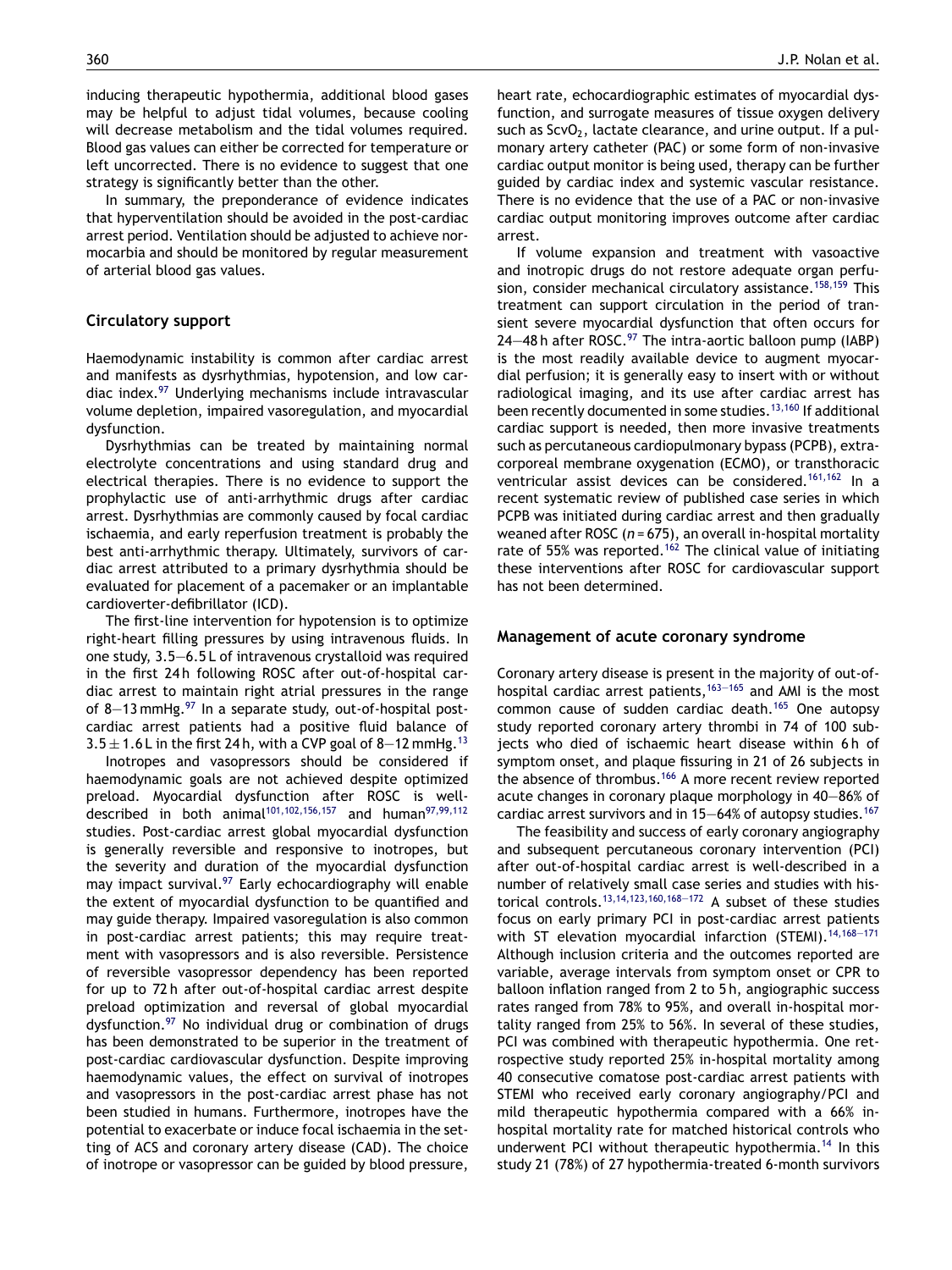had a good neurologic outcome (CPC of 1 or 2) compared with only 6 (50%) of 12 non-hypothermia-treated 6-month survivors.

Studies with broader inclusion criteria (not limited to STEMI) have also shown promising results. In one such study, 77% of all out-of-hospital cardiac arrest survivors with presumed cardiac aetiology underwent immediate coronary angiography, revealing CAD in 97%, of which >80% had total occlusion of a major coronary artery.<sup>[13](#page-20-0)</sup> Nearly half of these patients underwent reperfusion interventions with the majority by percutaneous coronary intervention and a minority by coronary artery bypass graft (CABG). Among patients admitted after ROSC, the overall in-hospital mortality decreased from 72% before the introduction of a comprehensive post-cardiac arrest care plan (which included this intensive coronary reperfusion strategy and therapeutic hypothermia) to 44% (*P* < 0.001), and >90% of survivors were neurologically normal.<sup>[13](#page-20-0)</sup>

Chest pain and ST elevation may be poor predictors of acute coronary occlusion in post-cardiac arrest patients.<sup>[123](#page-23-0)</sup> Given that acute coronary occlusion is the most common cause of out-of-hospital cardiac arrest, prospective studies are needed to determine if immediate coronary angiography should be performed in all patients after ROSC. It is feasible to initiate cooling before coronary angiography, and patients can be transported to the angiography laboratory while cooling continues.  $13,14,160$ 

If there are no facilities for immediate PCI, in-hospital thrombolysis is recommended for patients with ST eleva-tion who have not received prehospital thrombolysis.<sup>[173,174](#page-24-0)</sup> Although the efficacy and risk thrombolytic therapy has been well characterised in post-cardiac arrest patients, 174-176 the potential interaction of mild therapeutic hypothermia and thrombolytic therapy has not be formally studied. Theoretical considerations include possible impact on the efficacy of thrombolysis and the risk of haemorrhage. CABG is indicated in the post-cardiac arrest phase for patients with left main coronary artery stenosis or 3-vessel CAD. In addition to acute reperfusion, management of ACS and CAD should follow standard guidelines.

In summary, patients resuscitated from cardiac arrest and who have ECG criteria for STEMI should undergo immediate coronary angiography with subsequent PCI if indicated. Furthermore, given the high incidence of ACS in patients with out-of-hospital cardiac arrest and limitations of ECG-based diagnosis, it is appropriate to consider immediate coronary angiography in all post-cardiac arrest patients in whom ACS is suspected. If PCI is not available, thrombolytic therapy is an appropriate alternative for post-cardiac arrest management of STEMI. Standard guidelines for management of ACS and CAD should be followed.

### **Other persistent precipitating pathologies**

Other causes of out-of-hospital cardiac arrest include pulmonary embolism, sepsis, hypoxaemia, hypovolaemia, hypokalaemia, hyperkalaemia, metabolic disorders, accidental hypothermia, tension pneumothorax, cardiac tamponade, toxins, intoxication or cerebrovascular catastrophes. The incidence of these causes is potentially higher for in-hospital cardiac arrest.<sup>5</sup> [T](#page-20-0)hese potential causes of cardiac arrest that persist after ROSC should be diagnosed promptly and treated.

### **Therapeutic hypothermia**

Therapeutic hypothermia should be part of a standardised treatment strategy for comatose survivors of cardiac arrest.[13,177,178](#page-20-0) Two randomized clinical trials and a metaanalysis showed improved outcome in adults who remained comatose after initial resuscitation from out-of-hospital ventricular fibrillation (VF) cardiac arrest and who were cooled within minutes to hours after ROSC.<sup>[8,9,179](#page-20-0)</sup> Patients in these studies were cooled to 33 ◦C or the range of 32—34 ◦C for 12—24 h. The Hypothermia After Cardiac Arrest (HACA) study included a small subset of patients with in-hospital cardiac arrest.<sup>[8](#page-20-0)</sup> Four studies with historical control groups reported benefit after therapeutic hypothermia in comatose survivors of out-of-hospital non-VF arrest<sup>180</sup> and all rhythm arrests. $12,13,132$  Other observational studies provide evidence possible benefit after cardiac arrest from other initial rhythms and in other settings.<sup>[181,182](#page-24-0)</sup> Mild hypothermia is the only therapy applied in the postcardiac arrest setting that has been shown to increase survival rates. The patients who may benefit from this treatment have not been fully elucidated, and the ideal induction technique (alone or in combination), target temperature, duration, and rewarming rate have yet to be established.

Animal studies demonstrate a benefit of very early cooling either during CPR or within 15 min of ROSC when cooling is maintained for only a short duration  $(1-2 h)$ .<sup>[183,184](#page-24-0)</sup> When prolonged cooling is used (>24h), however, less is known about the therapeutic window. Equivalent neuroprotection was produced in a rat model of cardiac arrest when a 24-h period of cooling was initiated either at the time of ROSC or delayed by  $1 h$ .<sup>[185](#page-24-0)</sup> In a gerbil forebrain ischaemia model, sustained neuroprotection was achieved when hypothermia was initiated at 1, 6, or 12 h after reperfusion and maintained for 48 h<sup>186</sup>; however, neuroprotection did decrease when the start of therapy was delayed. The median time to achieve target temperature in the HACA trial was [8](#page-20-0)h (IQR  $6-26$ ),<sup>8</sup> whereas in the Bernard study, average core temperature was reported to be 33.5 °C within 2 h of ROSC.<sup>[9](#page-20-0)</sup> Clearly, additional clinical studies are needed to optimize this therapeutic strategy.

The practical approach of therapeutic hypothermia can be divided into 3 phases: induction, maintenance, and rewarming. Induction can be instituted easily and inexpensively with intravenous ice-cold fluids (30 mL/kg of saline 0.9% or Ringer's lactate)<sup>187-191</sup> or traditional ice packs placed on the groin and armpits and around the neck and head. In most cases it is easy to cool patients initially after ROSC because their temperature normally decreases within the first hour.[10,64](#page-20-0) Initial cooling is facilitated by concomitant neuromuscular blockade with sedation to prevent shivering. Patients can be transferred to the angiography laboratory with ongoing cooling using these easily applied methods.<sup>[13,14](#page-20-0)</sup> Surface or internal cooling devices (as described below) can also be used either alone or in combination with the above measures to facilitate induction.<sup>[182,192](#page-24-0)</sup>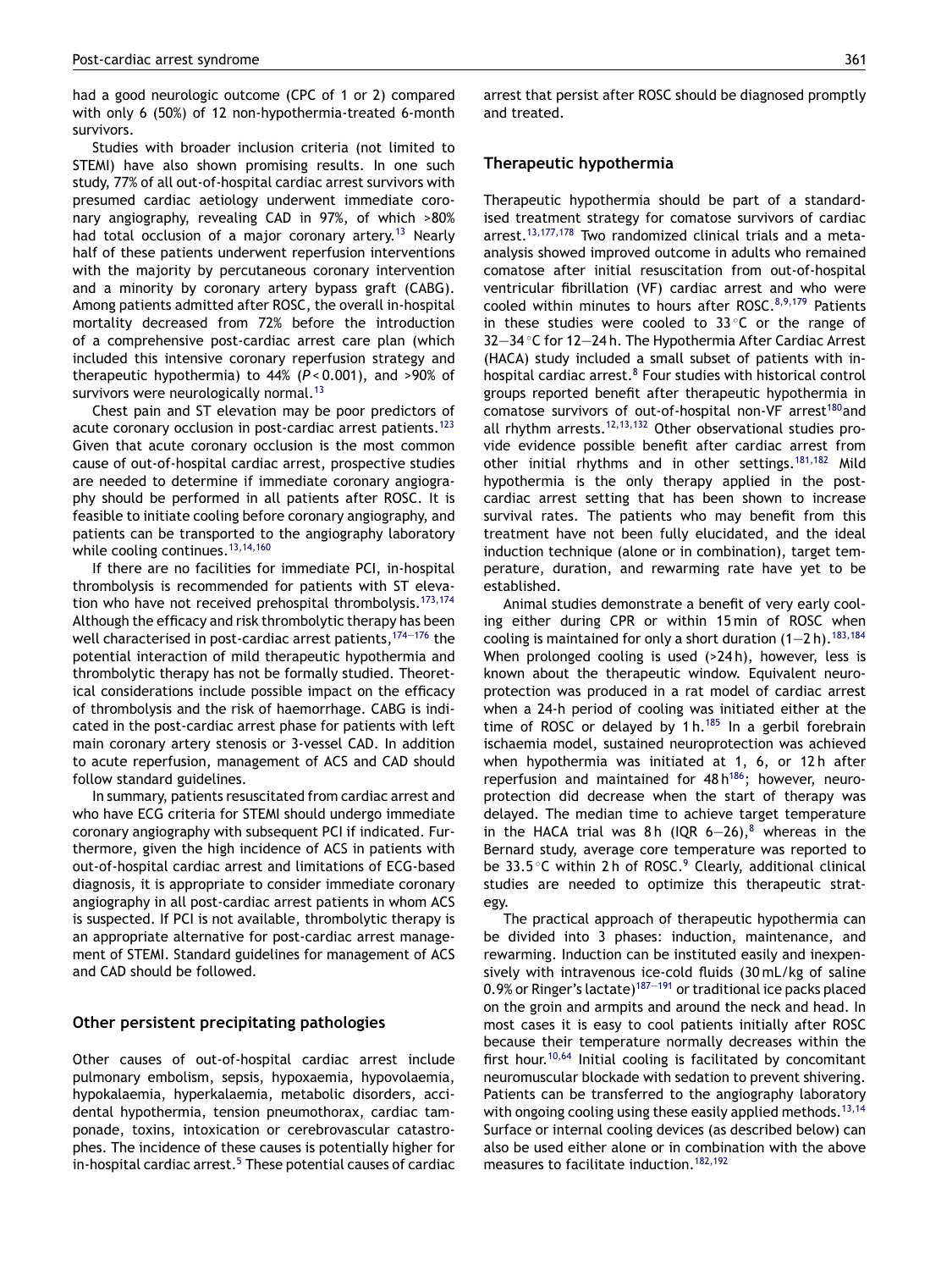In the maintenance phase, effective temperature monitoring is needed to avoid significant temperature fluctuations. This is best achieved with external or internal cooling devices that include continuous temperature feedback to achieve a target temperature. External devices include cooling blankets or pads with water-filled circulating systems or more advanced systems in which cold air is circulated through a tent. Intravascular cooling catheters are internal cooling devices which are usually inserted into a femoral or subclavian vein. Less sophisticated methods, such as cold wet blankets placed on the torso and around the extremities, or ice packs combined with ice-cold fluids, can also be effective; but these methods may be more time consuming for nursing staff, result in greater temperature fluctuations, and do not enable controlled rewarming.[193](#page-25-0) Ice-cold fluids alone cannot be used to maintain hypothermia.[194](#page-25-0)

The rewarming phase can be regulated using the external or internal devices used for cooling or by other heating systems. The optimal rate of rewarming is not known, but current consensus is to rewarm at about  $0.25-0.5\degree$ C/h.<sup>[181](#page-24-0)</sup> Particular care should be taken during the cooling and rewarming phases because metabolic rate, plasma electrolyte concentrations, and haemodynamic conditions may change rapidly.

Therapeutic hypothermia is associated with several complications.[195](#page-25-0) Shivering is common, particularly during the induction phase.<sup>[196](#page-25-0)</sup> Mild hypothermia increases systemic vascular resistance, which reduces cardiac output. A variety of arrhythmias may be induced by hypothermia, but bradycardia is the most common.[182](#page-24-0) Hypothermia induces a diuresis and coexisting hypovolaemia will compound haemodynamic instability. Diuresis may produce electrolyte abnormalities including hypophosphatemia, hypokalaemia, hypomagnesemia and hypocalcemia and these, in turn, may cause dysrhythmias.<sup>[195,197](#page-25-0)</sup> The plasma concentrations of these electrolytes should be measured frequently and electrolytes should be replaced to maintain normal values. Hypothermia decreases insulin sensitivity and insulin secretion, which results in hyperglycaemia.<sup>9</sup> [T](#page-20-0)his should be treated with insulin (see Section 'Glucose control'). Effects on platelet and clotting function account for impaired coagulation and increased bleeding. Hypothermia can impair the immune system and increase infection rates.<sup>[198](#page-25-0)</sup> In the HACA study, pneumonia was more common in the cooled group but this did not reach statistical significance.<sup>[8](#page-20-0)</sup> The serum amylase may increase during hypothermia but its significance is unclear. The clearance of sedative drugs and neuromuscular blockers is reduced by up to 30% at a temperature of 34 °C.<sup>[199](#page-25-0)</sup>

Magnesium sulphate, a naturally occurring NMDA receptor antagonist, reduces shivering thresholds and can be given to reduce shivering during cooling.<sup>[200](#page-25-0)</sup> Magnesium is also a vasodilator, and therefore increases cooling rates.<sup>[201](#page-25-0)</sup> It has anti-arrhythmic properties, and there are some animal data indicating that magnesium provides added neuroprotection in combination with hypothermia.<sup>[202](#page-25-0)</sup> Magnesium sulphate 5 g can be infused over 5 h, which covers the period of hypothermia induction. The shivering threshold can also be reduced by warming the skin — the shivering threshold is reduced by 1 °C for every 4 °C increase in skin temperature.<sup>[203](#page-25-0)</sup> Application of a forced air warming blanket reduces shivering during intravascular cooling.[204](#page-25-0)

If therapeutic hypothermia is not feasible or contraindicated, then, at a minimum, pyrexia must be prevented. Pyrexia is common in the first 48 h after cardiac arrest.[63,205,206](#page-21-0) The risk of a poor neurological outcome increases for each degree of body temperature >37 ◦C.[64](#page-21-0)

In summary, both preclinical and clinical evidence strongly support mild therapeutic hypothermia as an effective therapy for the post-cardiac arrest syndrome. Unconscious adult patients with spontaneous circulation after out-of-hospital VF cardiac arrest should be cooled to 32-34 ℃ for at least 12-24 h.<sup>[177](#page-24-0)</sup> Most experts currently recommend cooling for at least 24 h. Although data support cooling to 32–34 ℃, the optimal temperature has not been determined. Induced hypothermia might also benefit unconscious adult patients with spontaneous circulation after out-of-hospital cardiac arrest from a nonshockable rhythm or in-hospital cardiac arrest.[177](#page-24-0) Although the optimal timing of initiation has not been clinically defined, current concensus is to initiate cooling as soon as possible. The therapeutic window, or time after ROSC at which therapeutic hypothermia is no longer beneficial, is also not defined. Rapid intravenous infusion of ice-cold 0.9% saline or Ringer's lactate  $(30 \text{ mL kg}^{-1})$  is a simple, effective method for initiating cooling. Shivering should be treated by ensuring adequate sedation or neuromuscular blockade with sedation. Bolus doses of neuromuscular blocking drugs are usually adequate, but infusions are occasionally necessary. Slow rewarming is recommended  $(0.25-0.5\degree\text{C/h})$ , although the optimum rate for rewarming has not been clinically defined. If therapeutic hypothermia is not undertaken, pyrexia during the first 72 h after cardiac arrest should be treated aggressively with antipyretics or active cooling.

#### **Sedation and neuromuscular blockade**

If patients do not show adequate signs of awakening within the first 5—10 min after ROSC, tracheal intubation (if not already achieved), mechanical ventilation, and sedation will be required. Adequate sedation will reduce oxygen consumption, which is further reduced with therapeutic hypothermia. Use of published sedation scales for monitoring these patients (e.g., the Richmond or Ramsay Scales) may be helpful.<sup>[207,208](#page-25-0)</sup> Both opioids (analgesia) and hypnotics (e.g., propofol or benzodiazepines) should be used. During therapeutic hypothermia, optimal sedation can prevent shivering, and achieve target temperature earlier. If shivering occurs despite deep sedation, neuromuscular blocking drugs (as an intravenous bolus or infusion) should be used with close monitoring of sedation and neurological signs such as seizures. Because of the relatively high incidence of seizures after cardiac arrest, continuous electroencephalographic (EEG) monitoring for patients during sustained neuromuscular blockade is advised.<sup>[209](#page-25-0)</sup> The duration of action of neuromuscular blockers is prolonged during hypothermia.<sup>[199](#page-25-0)</sup>

Although it has been common practice to sedate and ventilate patients for at least 24 h after ROSC, there are no secure data to support routines of ventilation, sedation, or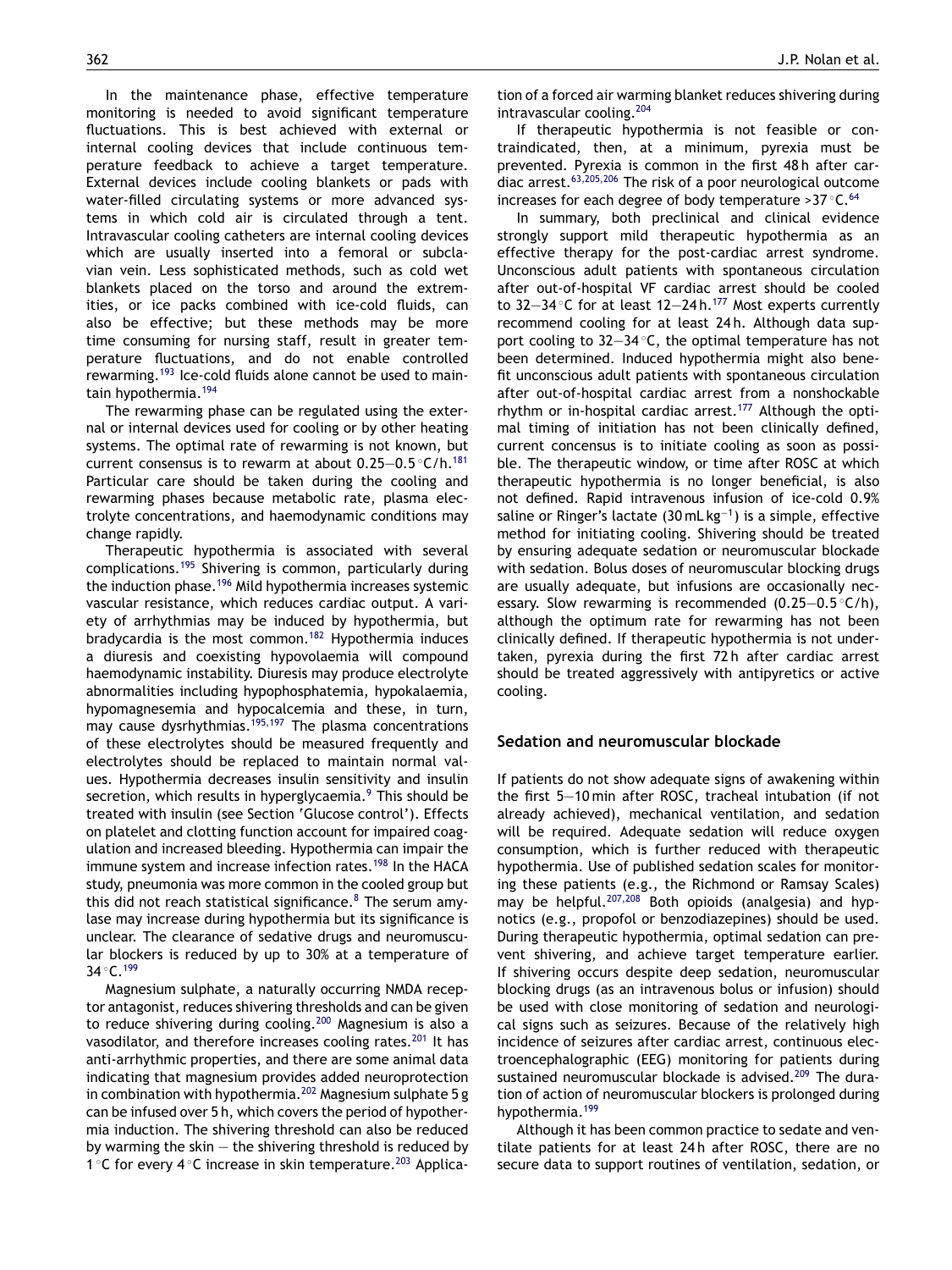neuromuscular blockade after cardiac arrest. The duration of sedation and ventilation may be influenced by the use of therapeutic hypothermia.

In summary, critically ill post-cardiac arrest patients will require sedation for mechanical ventilation and therapeutic hypothermia. Use of sedation scales for monitoring may be helpful. Adequate sedation is particularly important for prevention of shivering during induction of therapeutic hypothermia, maintenance, and rewarming. Neuromuscular blockade may facilitate induction of therapeutic hypothermia, but if continuous infusions of neuromuscular blocking drugs become necessary, continuous EEG monitoring should be considered.

### **Seizure control and prevention**

Seizures or myoclonus or both occur in 5—15% of adult patients who achieve ROSC and 10—40% of those who remain comatose.[75,76,210,211](#page-22-0) Seizures increase cerebral metabolism by up to 3-fold.<sup>[212](#page-25-0)</sup> No studies directly address the use of prophylactic anticonvulsant drugs after cardiac arrest in adults. Anticonvulsants such as thiopental, and especially phenytoin, are neuroprotective in animal models,  $213-215$  but a clinical trial of thiopental after cardiac arrest showed no benefit.<sup>[216](#page-25-0)</sup> Myoclonus can be particularly difficult to treat; phenytoin is often ineffective. Clonazepam is the most effective antimyoclonic drug, but sodium valproate and lev-etiracetam may also be effective.<sup>[83](#page-22-0)</sup> Effective treatment of myoclonus with propofol has been described.[217](#page-25-0) With therapeutic hypothermia, good neurological outcomes have been reported in patients initially displaying severe post-arrest status epilepticus.<sup>[218,219](#page-25-0)</sup>

In summary, prolonged seizures may cause cerebral injury and should be treated promptly and effectively with benzodiazepines, phenytoin, sodium valproate, propofol, or a barbiturate. Each of these drugs can cause hypotension, and this must be treated appropriately. Clonazepam is the drug of choice for the treatment of myoclonus. Maintenance therapy should be started after the first event once potential precipitating causes (e.g., intracranial haemorrhage, electrolyte imbalance) are excluded. Prospective studies are needed to determine the benefit of continuous EEG monitoring.

## **Glucose control**

Tight control of blood glucose (4.4—6.1 mmol L−<sup>1</sup> or 80—110 mg dL−1) with insulin reduced hospital mortality rates in critically ill adults in a surgical ICU<sup>[220](#page-25-0)</sup> and appeared to protect the central and peripheral nervous system.<sup>[221](#page-25-0)</sup> When the same group repeated this study in a medical ICU, the overall mortality rate was similar in the intensive insulin and control groups.<sup>[222](#page-25-0)</sup> Among the patients with an ICU stay of  $\geq$ 3 days, intensive insulin therapy reduced the mortality rate from 52.5% (control group) to 43% (*P* = 0.009). Of the 1200 patients in the medical ICU study, 61 had neurological disease; the mortality rate among these patients was the same in the control and treatment groups (29% ver-sus 30%).<sup>[222](#page-25-0)</sup> Two studies indicate that the median length of ICU stay for ICU survivors after admission following cardiac arrest is approximately 3.4 days. $6,13$ 

Hyperglycaemia is common after cardiac arrest. Blood glucose concentrations must be monitored frequently in these patients and hyperglycaemia treated with an insulin infusion. Recent studies indicate that post-cardiac arrest patients may be treated optimally with a target range for blood glucose concentration of up to 8 mmol L−<sup>1</sup> (144 mg dL−1)[.13,223,224](#page-20-0) In a recent study, 90 unconscious survivors of out-of-hospital VF cardiac arrest were cooled and randomized into 2 treatment groups: a strict glucose control (SGC) group, with a blood glucose target of  $4-6$  mmol L<sup>-1</sup> (72—108 mg dL−1), and a moderate glucose control (MGC) group, with a blood glucose target of  $6-8$  mmol L<sup>-1</sup> (108—144 mg dL−1).[223](#page-25-0) Episodes of moderate hypoglycaemia (<3.0 mmol L−<sup>1</sup> or 54 mg dL−1) occurred in 18% of the SGC group and 2% of the MGC group (*P* = 0.008); however, there were no episodes of severe hypoglycaemia (<2.2 mmol L−<sup>1</sup> or 40 mg dL<sup>-1</sup>). There was no difference in mortality. A target glucose range with an upper value of 8.0 mmol  $L^{-1}$ (144 mg dL<sup>-1</sup>) has been suggested by others.<sup>[13,224,225](#page-20-0)</sup> The lower value of 6.1 mmol L−<sup>1</sup> may not reduce mortality any further but instead may expose patients to the poten-tially harmful effects of hypoglycaemia.<sup>[223](#page-25-0)</sup> The incidence of hypoglycaemia in another recent study of intensive insulin therapy exceeded 18%,[226](#page-25-0) and some have cautioned against its routine use in the critically  $\frac{1}{227,228}$  $\frac{1}{227,228}$  $\frac{1}{227,228}$  Regardless of the chosen glucose target range, blood glucose must be measured frequently,  $13,223$  especially when insulin is started and during cooling and rewarming periods.

### **Neuroprotective pharmacology**

Over the past 3 decades investigators have used animal models of global cerebral ischaemia to study numerous neuroprotective modalities, including anesthetics, anticonvulsants, calcium and sodium channel antagonists, N-methyl D-aspartate (NMDA)-receptor antagonists, immunosuppressants, growth factors, protease inhibitors, magnesium, and  $\gamma$ -aminobutyric acid (GABA) agonists. Many of these targeted pharmacological neuroprotective strategies that focus on specific injury mechanisms have shown benefit in preclinical studies. Yet, none of the interventions tested thus far in prospective clinical trials have improved outcomes after out-of-hospital cardiac arrest.[216,229—231](#page-25-0)

There are many negative or neutral studies of targeted neuroprotective trials in humans with acute ischaemic stroke. Over the past 10 years the Stroke Therapy Academic Industry Roundtable (STAIR) has made recommendations for preclinical evidence of drug efficacy and enhancing acute stroke trial design and performance in studies of neuroprotective therapies in acute stroke.[232](#page-26-0) Despite improved trial design and relatively large human clinical trials, results from neuroprotective studies remain disappointing.[233—235](#page-26-0)

In summary, there is inadequate evidence to recommend any pharmacological neuroprotective strategies to reduce brain injury in post-cardiac arrest patients.

## **Adrenal dysfunction**

Relative adrenal insufficiency occurs frequently after successful resuscitation of out-of-hospital cardiac arrest and is associated with increased mortality (see Section 'Epi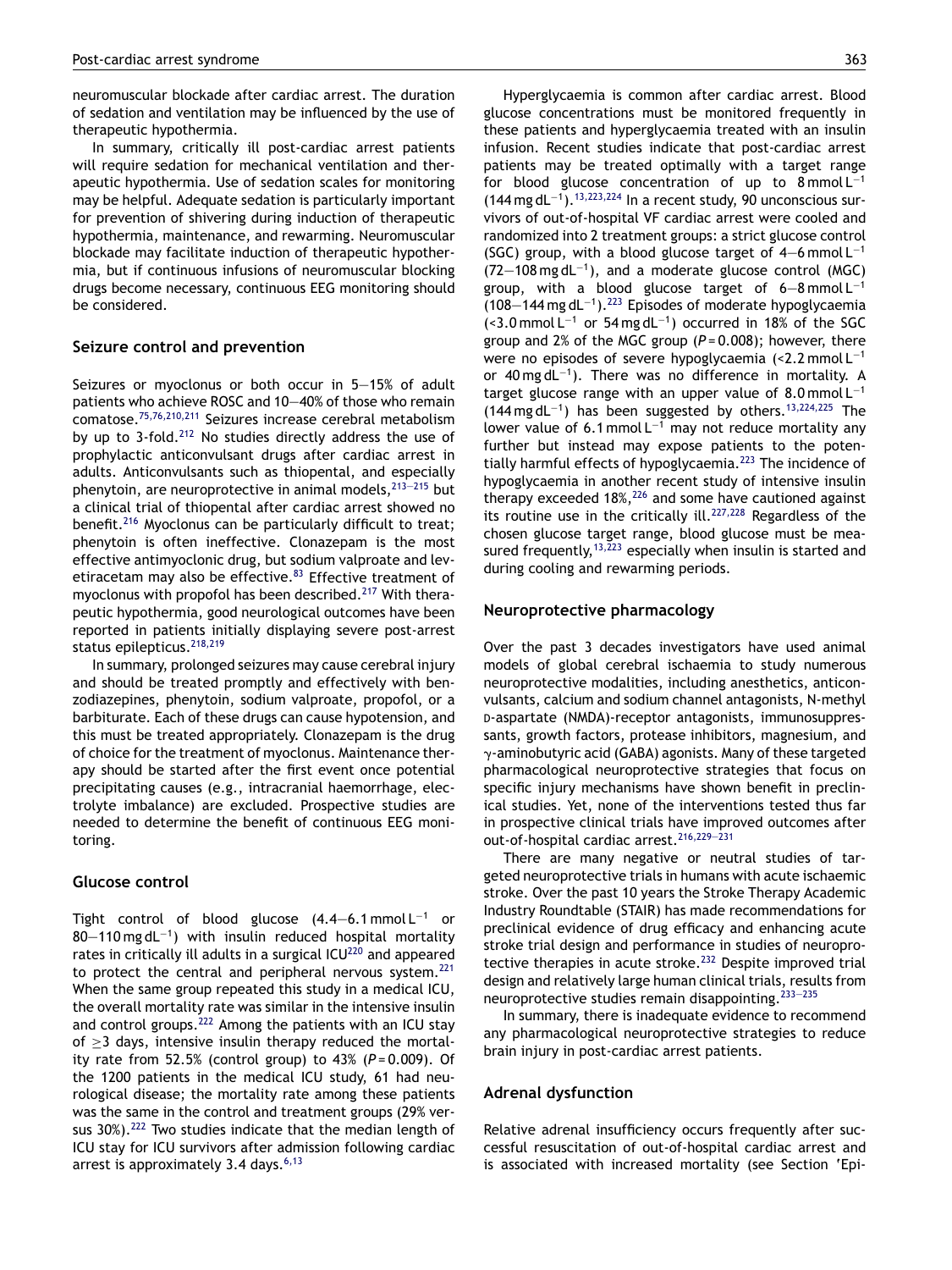demiology of the post-cardiac arrest syndrome').<sup>[119,236](#page-23-0)</sup> One small study has demonstrated increased ROSC when patients with out-of-hospital cardiac arrest were treated with hydrocortisone, $237$  but the use of steroids has not been studied in the post-cardiac arrest phase. The use of low-dose steroids, even in septic shock, for which they are commonly given, remains controversial.<sup>[238](#page-26-0)</sup> Although relative adrenal insufficiency may exist after ROSC, there is no evidence that treatment with steroids improves long-term outcomes. Therefore, routine use of steroids after cardiac arrest is not recommended.

## **Renal failure**

Renal failure is common in any cohort of critically ill patients. In a recent study of comatose survivors of out-ofhospital cardiac arrest, 5 of 72 (7%) received haemodialysis, and the incidence was the same with or without the use of therapeutic hypothermia.<sup>[14](#page-20-0)</sup> In another study, renal function was impaired transiently in out-of-hospital post-cardiac arrest patients treated with therapeutic hypothermia, required no interventions, and returned to normal by 28 days.<sup>[239](#page-26-0)</sup> The indications for starting renal replacement therapy in comatose cardiac arrest survivors are the same as those used for critically ill patients in general. $240$ 

### **Infection**

Complications inevitably occur during the treatment of post-cardiac arrest patients as they do during the treatment of any critically ill patients. Although several studies have shown no statistical difference in complication rates between patients with out-of-hospital cardiac arrest who are treated with hypothermia and those who remain normothermic, these studies are generally underpowered to show this conclusively.<sup>[12,132](#page-20-0)</sup> Pneumonia caused by aspiration or mechanical ventilation is probably the most important complication in comatose post-cardiac arrest patients, occurring in up to 50% of patients after out-of-hospital car-diac arrest.<sup>[8,13](#page-20-0)</sup> In comparison with other intubated critically ill patients, post-cardiac arrest patients are at particularly high risk of developing pneumonia within the first 48 h of intubation.[241](#page-26-0)

## **Placement of implantable cardioverter-defibrillators**

In survivors with good neurological recovery, insertion of an ICD is indicated if subsequent cardiac arrests cannot be reliably prevented by other treatments (such as a pacemaker for atrioventricular block, transcatheter ablation of a single ectopic pathway, or valve replacement for critical aortic stenosis). $242-250$  For patients with underlying coronary disease, an ICD is strongly recommended if myocardial ischaemia was not identified as the single trigger of sudden cardiac death or if it cannot be treated by coronary revascularization. Systematic implementation of ICD therapy should be considered for survivors of sudden cardiac death with persistent low (<30%) left ventricular ejection fraction. Detection of asynchrony is important because stim-

ulation at multiple sites may further improve prognosis when combined with medical treatment (diuretics,  $\beta$ -blockers, angiotensin-converting enzyme [ACE] inhibitors) in patients with low left ventricular ejection fraction.<sup>[250](#page-26-0)</sup>

#### **Long-term management**

Issues related to long-term management are beyond the scope of this scientific statement but include cardiac and neurological rehabilitation and psychiatric disorders.

### **Post-cardiac arrest prognostication**

With the brain's heightened susceptibility to global ischaemia, the majority of cardiac arrest patients who are successfully resuscitated have impaired consciousness, and some remain in a vegetative state. The need for protracted high-intensity care of neurologically devastated survivors presents an immense burden to healthcare sys-tems, patients' families, and society in general.<sup>[251,252](#page-26-0)</sup> To limit this burden, clinical factors and diagnostic tests are used to prognosticate functional outcome. With the limitation of care or withdrawal of life-sustaining therapies as a likely outcome of prognostication, studies have focused on poor long-term prognosis (vegetative state or death) based on clinical or test findings that indicate irreversible brain injury. A recent study showed that prognostication based on neurological examination and diagnostic modalities influenced the decision of physicians and families on the timing of withdrawal of life-sustaining therapies.<sup>[253](#page-26-0)</sup>

Recently several systematic reviews evaluated predictors of poor outcome, including clinical circumstances of cardiac arrest and resuscitation, patient characteristics, neurological examination, electrophysiological studies, biochemical markers, and neuroimaging.<sup>254–256</sup> Despite a large body of research in this area, the timing and optimal approach to prognostication of futility is controversial. Most importantly, the impact of therapeutic hypothermia on the overall accuracy of clinical prognostication has undergone only limited prospective evaluation.

This section approaches important prognostic factors as a manifestation of specific neurological injury in the context of the overall neurological presentation. Having been the most studied factor with widest applicability even in institutions with limited technologies and expertise, the primary focus is on neurological examination, with the use of adjunctive prognostic factors to enhance the accuracy of predicting poor outcome. We will present classical factors in patients not treated with hypothermia followed by recent studies on the impact of therapeutic hypothermia on prognostic factors and clinical outcome.

## **Prognostication in patients not treated with hypothermia**

### **Pre-cardiac arrest factors**

Many studies have identified factors associated with poor functional outcome after resuscitation, but no studies have shown a reliable predictor of outcome. Advanced age is associated with decreased survival after resuscitation,[257—259](#page-26-0) but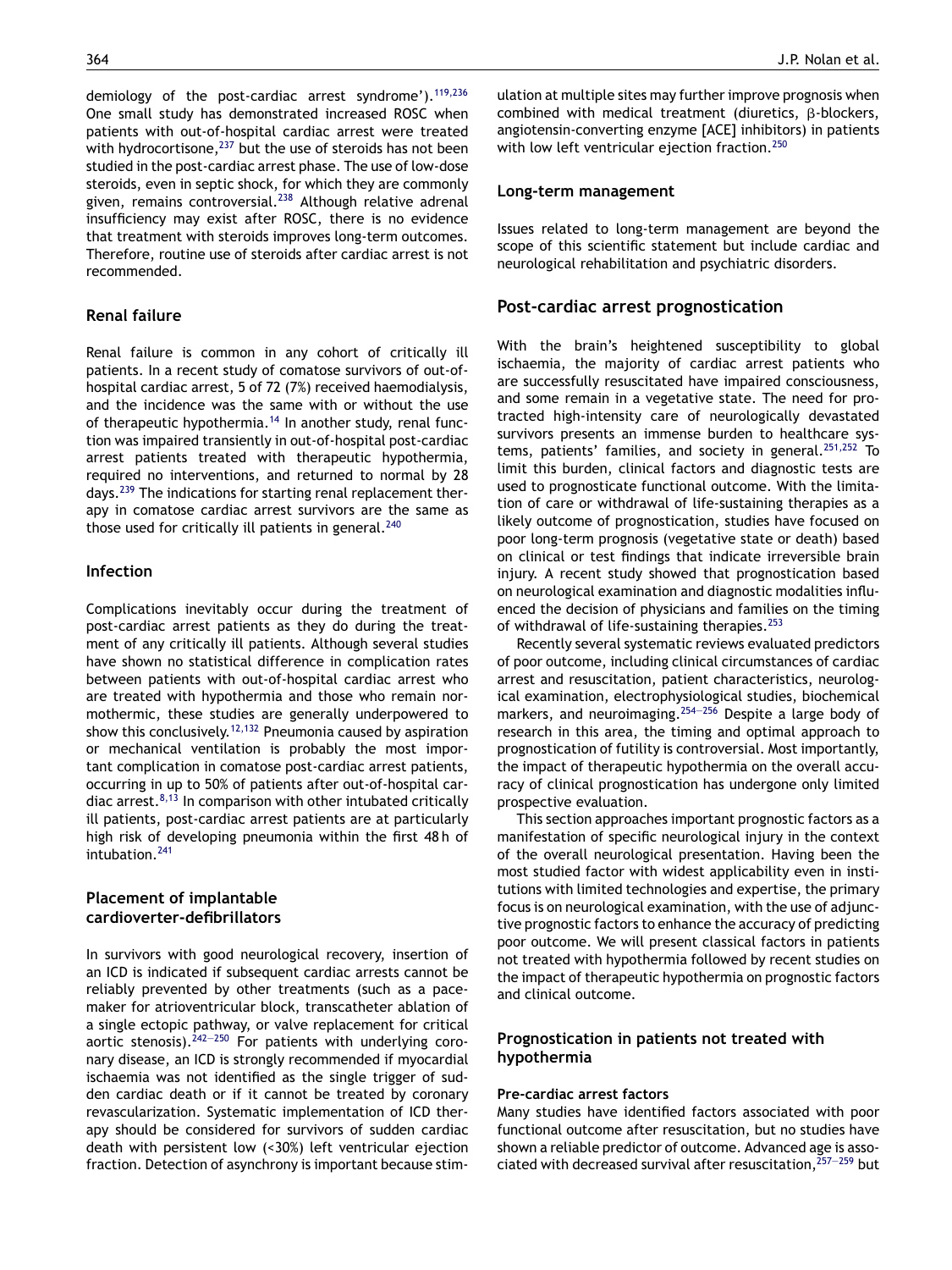at least one study suggested that advanced age did not pre-dict poor neurological outcome in survivors.<sup>[260](#page-26-0)</sup> Race<sup>261-263</sup> and poor pre-cardiac arrest health, including conditions such as diabetes,  $259,264$  sepsis,  $265$  metastatic cancer,  $266$  renal failure,<sup>[267](#page-26-0)</sup> homebound lifestyle,<sup>[266](#page-26-0)</sup> and stroke<sup>267</sup> were associated with outcome but not enough to be reliable predictors of function. The prearrest Acute Physiology and Chronic Health Evaluation (APACHE) II and III scores also were not reliable predictors.<sup>[266,268](#page-26-0)</sup>

#### **Intra-cardiac arrest factors**

Many factors during the resuscitation process have been associated with functional outcome, but no single factor has been identified as a reliable predictor. Some association with poor functional outcome has been made between a long interval between collapse and the start of CPR and increased duration of CPR to ROSC, [260,269](#page-26-0) but high falsepositive rates make these unreliable for predicting poor outcome.<sup>[254](#page-26-0)</sup> Furthermore, the quality of CPR is likely to influence outcome. Lack of adherence to established CPR guidelines, $270-272$  including failure to deliver a shock or achieve ROSC before transport, $273$  and long preshock pauses with extended interruption to assess rhythms and provide ventilation have been associated with poor outcome.<sup>[270,272](#page-27-0)</sup> A maximum end-tidal carbon dioxide (ETCO<sub>2</sub>) of <10 mmHg (as a marker of cardiac output during CPR) is associated with worse outcomes.[274—279](#page-27-0) Other arrest-related factors associated with poor outcome that are unreliable as predictors are asystole as the initial cardiac rhythm[280,281](#page-27-0) and noncardiac causes of arrest.<sup>[260,282](#page-26-0)</sup>

### **Post-cardiac arrest factors**

The bedside neurological examination remains one of the most reliable and widely validated predictors of functional outcome after cardiac arrest.<sup>76,254-256</sup> With sudden interruption of blood flow to the brain, higher cortical functions, such as consciousness, are lost first, whereas lower brainstem functions, such as spontaneous breathing activity, are lost last.<sup>[283](#page-27-0)</sup> Not surprisingly, retention of any neurological function during or immediately after CPR portends a good neurological outcome. The absence of neurological function immediately after ROSC, however, is not a reliable predictor of poor neurological outcome. The reliability and validity of neurological examination as a predictor of poor outcome depends on the presence of neurological deficits at specific time points after ROSC.<sup>[255,256](#page-26-0)</sup> Findings of prognostic value include the absence of pupillary light reflex, corneal reflex, facial movements, eye movements, gag, cough, and motor response to painful stimuli. Of these, the absence of pupillary light response, corneal reflex, or motor response to painful stimuli at day 3 provide the most reliable predic-tor of poor outcome (vegetative state or death).<sup>[211,254,256](#page-25-0)</sup> On the basis of a systematic review of the literature, it was reported that absent brainstem reflexes or a Glasgow Coma Scale (GCS) motor score of  $\leq$ 2 at 72 h had a false-positive rate (FPR) of 0% (95% CI 0—3%) for predicting poor outcome.[254](#page-26-0) In a recent prospective trial it was reported that absent pupillary or corneal reflexes at 72 h had a 0% FPR (95% CI 0–9%), whereas absent motor response at 72 h had a 5% FPR (95% CI 2-9%) for poor outcome.<sup>[211](#page-25-0)</sup> Poor neurological outcome is expected with these findings because of the extensive brain injury involving the upper brainstem (midbrain), which is the location of the ascending reticular formation (responsible for arousal) and where the pupillary light response and motor response to pain is facilitated.[284](#page-27-0) When the neurological examination is used as the basis for prognostication, it is important to consider that physiological and pathological factors (hypotension, shock, and severe metabolic abnormalities) and interventions (paralytics, sedatives, and hypothermia) may influence the findings and lead to errors in interpretation.<sup>[254](#page-26-0)</sup> Therefore, adequate efforts must be undertaken to stabilize the patient medically before prognosis is determined. Use of the bedside neurological examination can also be compromised by complications such as seizures and myoclonus, which, if prolonged and repetitive, may carry their own grave prognosis.[285](#page-27-0) Although status myoclonus has been regarded as a reliable predictor of poor outcome (FPR 0% [95% CI  $0-8.8\%$ ]),<sup>[254](#page-26-0)</sup> it may be misdiagnosed by non-neurologists.

Combinations of neurological findings have been studied in an attempt to find a simple summary scale such as the GCS,<sup>[286](#page-27-0)</sup> which is based on the patient's best verbal, eye, and motor responses. The GCS score  $-$  especially a low motor component score  $-$  is associated with poor outcome.<sup>287-289</sup> The importance of brainstem reflexes in the assessment of brain injury has been incorporated into a GCS-style scale called the Full Outline of UnResponsiveness (FOUR) scale; the FOUR score includes the 4 components of eye, motor, and cranial nerve reflexes (i.e., pupillary light response) and respiration.[290](#page-27-0) Some of the best predictors of neurological outcome are cranial nerve findings and motor response to pain. A measure that combines these findings, such as the FOUR score, may have better utility. Unfortunately, no studies have been undertaken to assess the utility of the FOUR score in cardiac arrest survivors.

### **Neurophysiological tests**

The recording of somatosensory-evoked potentials (SSEP) is a neurophysiological test of the integrity of the neuronal pathways from a peripheral nerve, spinal cord, or brainstem to the cerebral cortex.[291,292](#page-27-0) The SSEP is probably the best and most reliable prognostic test because it is influenced less by common drugs and metabolic derangements. The N20 component (representing the primary cortical response) of the SSEP with median nerve stimulation is the best studied evoked-potential waveform in prognostication.[211,256,293—295](#page-25-0) In an unresponsive cardiac arrest survivor, the absence of the bilateral N20 component of the SSEP with median nerve stimulation from 24 h to one week after ROSC very reliably predicts poor outcome (FPR for poor outcome = 0.7%, 95% CI 0.1-3.7).<sup>254-256</sup> The presence of the N20 waveform in comatose survivors, however, did not reliably predict a good outcome.<sup>[296](#page-27-0)</sup> It also has been suggested that the absence of the N20 waveform is better than the bedside neurological examination as a predictor of poor outcome.<sup>[211](#page-25-0)</sup> Widespread implementation of the SSEP in postresuscitation care requires advanced neurological training; this investigation can be completed and interpreted only in specialized centres. Other evoked potentials such as brainstem auditory and visual and long-latency evoked-potential tests have not been thoroughly tested or widely replicated for their prognostic value in brain injury after cardiac arrest.<sup>296-299</sup>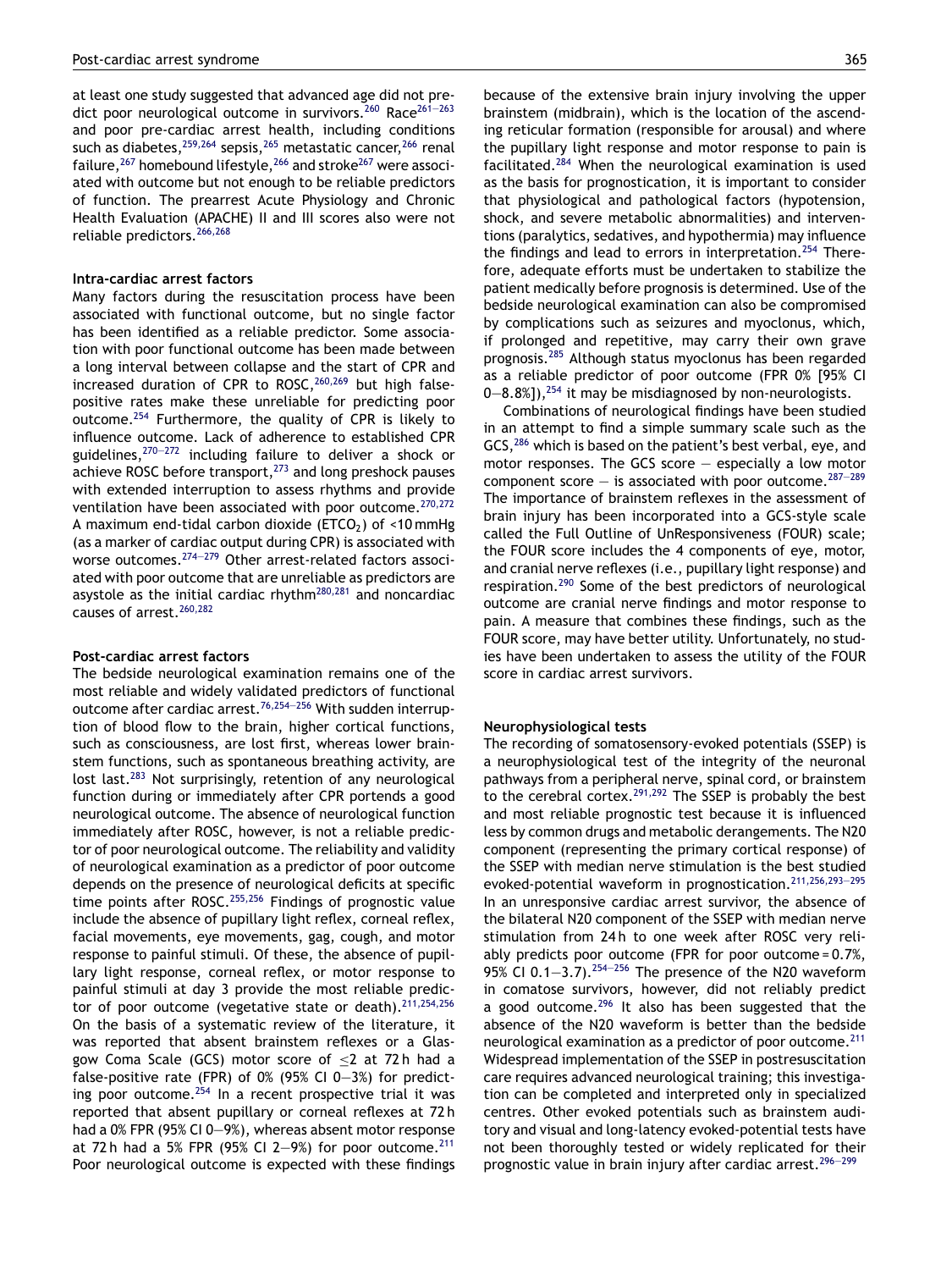Electroencephalography has been extensively studied as a tool for evaluating the depth of coma and extent of damage after cardiac arrest. Many malignant EEG patterns have been associated with poor functional outcome, the most reliable of which appear to be generalized suppression to <20  $\mu$ V, burst-suppression pattern with generalized epileptiform activity, and generalized periodic complexes on a flat background.[254](#page-26-0) However, the predictive value of individual patterns is poorly understood because most studies categorize a panel of patterns as malignant. A meta-analysis of studies reporting malignant EEG patterns within the first 3 days after ROSC calculated an FPR of 3% (95% CI 0.9-11%).<sup>[254](#page-26-0)</sup> The authors concluded that the EEG alone was insufficient to prognosticate futility. Electroencephalography is non-invasive and easy to record even in unstable patients, but its widespread application is hampered by the lack of a unified classification system, lack of consistent study design, the need for EEG expertise, and its susceptibility to numerous drugs and metabolic disorders.[291,293,294,300—303](#page-27-0) Recent advances in the analysis of electroencephalography and continuous bedside recording have addressed many of these limitations. Quantitative EEG (QEEG) analysis will enable non-neurologists to use this technology at the bedside.[301,302,304](#page-27-0) Given the capability of the EEG to monitor brain activity continuously, future research can focus on developing better methods to prognosticate early, track the brain's real-time response to therapies, help understand the impact of neurological injury caused by seizures, and develop novel treatment strategies.<sup>[209](#page-25-0)</sup>

### **Neuroimaging and monitoring modalities**

Neuroimaging is performed to define structural brain injury related to cardiac arrest. The absence of a well-designed study has limited the use of neuroimaging in the prediction of outcome after cardiac arrest. The most common type of neuroimaging studied has been cranial CT. Cranial CT studies can show widespread injury to the brain with changes in oedema characteristics.<sup>[61,305](#page-21-0)</sup> Acquiring MRI studies is challenging in critically ill patients because of restrictions on the type of equipment that can be placed in the room; however, this is becoming less problematic, and MRI studies in the critically ill are increasingly being undertaken. Some limited studies have shown that diffuse cortical abnormalities in diffusion-weighted imaging (DWI) or fluidattenuated inversion recovery (FLAIR) are associated with poor outcome.[306](#page-27-0) Functional neuroimaging with magnetic resonance spectroscopy<sup>[307](#page-27-0)</sup> and positron emission tomography (PET) showing metabolic abnormality (i.e., increasing lactate) in the brain are associated with poor outcome.<sup>[308](#page-27-0)</sup> Other neurological factors that define neurological injury but were not reliable predictors of outcome are ICP/CPP, [309](#page-27-0) brain energy metabolism,  $310$  CBF by xenon CT,  $311$  and jugular bulb venous oxygen concentrations.<sup>[312](#page-28-0)</sup>

At this time the practical utility of neuroimaging, especially CT scans, is limited to excluding intracranial pathologies such as haemorrhage or stroke. The limited studies available hinder the effective use of neuroimaging for prognostication. Nonetheless, neuroimaging continues to be useful for understanding the brain's response to cardiac arrest. Well-designed prospective studies are needed to fully understand the utility of neuroimaging techniques

at key times after resuscitation. Functional neuroimaging has been used successfully to characterise injury in other areas of the brain. The development of portable imaging devices and improved functional neuroimaging studies may provide a way to study the utility of neuroimaging during the acute period, not only as a prognostic tool but also to guide treatment.

#### **Biochemical markers**

Biochemical markers derived initially from cerebrospinal fluid (CSF) (creatine phosphokinase  $ICPK1-BB$ )<sup>[313,314](#page-28-0)</sup> or peripheral blood (neuron-specific enolase [NSE] and S100<sub>B</sub>) have been used to prognosticate functional outcome after cardiac arrest. The ease of obtaining samples has favored blood-based biochemical markers over those in CSF. NSE is a cytoplasmic glycolytic enzyme found in neurons, cells, and tumors of neuroendocrine origin; concentrations increase in serum a few hours after injury. One study showed that an NSE cutoff of >71.0  $\mu$ g L<sup>-1</sup> drawn between 24 and 48 h after ROSC was required to achieve an FPR of 0% (95% CI 0—43%) for predicting poor outcome with a sensitivity of 14%.<sup>[315](#page-28-0)</sup> Another study showed that serum NSE concentrations >33 µg L<sup>-1</sup> drawn between 24 and 72 h after ROSC predicted poor outcome after one month with an FPR of 0% (95% CI  $0-3\%$ ).<sup>[211](#page-25-0)</sup> Numerous other studies show varying thresholds from 30 to 65  $\mu$ g L<sup>-1</sup> for poor outcome and mortality.<sup>316–322</sup>

The biochemical marker S100<sub>B</sub> is a calcium-binding protein from astroglial and Schwann cells. In cardiac arrest survivors, one study showed that an S100<sub>B</sub> cutoff of >1.2 µg L<sup>-1</sup> drawn between 24 and 48h after ROSC was required to achieve an FPR of 0% (95% CI 0—14%), with a sensitivity of 45%.<sup>[315](#page-28-0)</sup> Other less robust studies show similar high specificity with low sensitivity.<sup>319,320,323-326</sup>

Although a recommendation has been made on the use of biochemical markers, specifically NSE > 33  $\mu$ g L<sup>-1</sup> as a predictor of poor outcome, $254$  care must taken. This caution is based on problems such as lack of standardisation in study design and patient treatment, wide variability of threshold values to predict poor outcome, and differing measurement techniques. These limitations make it difficult to analyze these studies in aggregate. A well-designed study to standardise these tests at strategic times after cardiac arrest is necessary to determine their benefit.

#### **Multimodality prediction of neurological outcome**

More accurate prognostication can potentially be achieved by using several methods to investigate neurological injury. Some studies have suggested that combining neurological examination with other adjunctive tests enhances the overall accuracy and efficiency of prognosticating poor outcome.[255,293,299,327](#page-26-0) No clinical decision rule or multimodal prognostication protocol has been prospectively validated, however.

## **Prognostication in hypothermia-treated patients**

Therapeutic hypothermia improved survival and functional outcome for one in every 6 comatose cardiac arrest survivors treated.[179](#page-24-0) As a neuroprotective intervention, hypothermia alters the progression of neurological injury; hypothermia alters the evolution of recovery when patients who received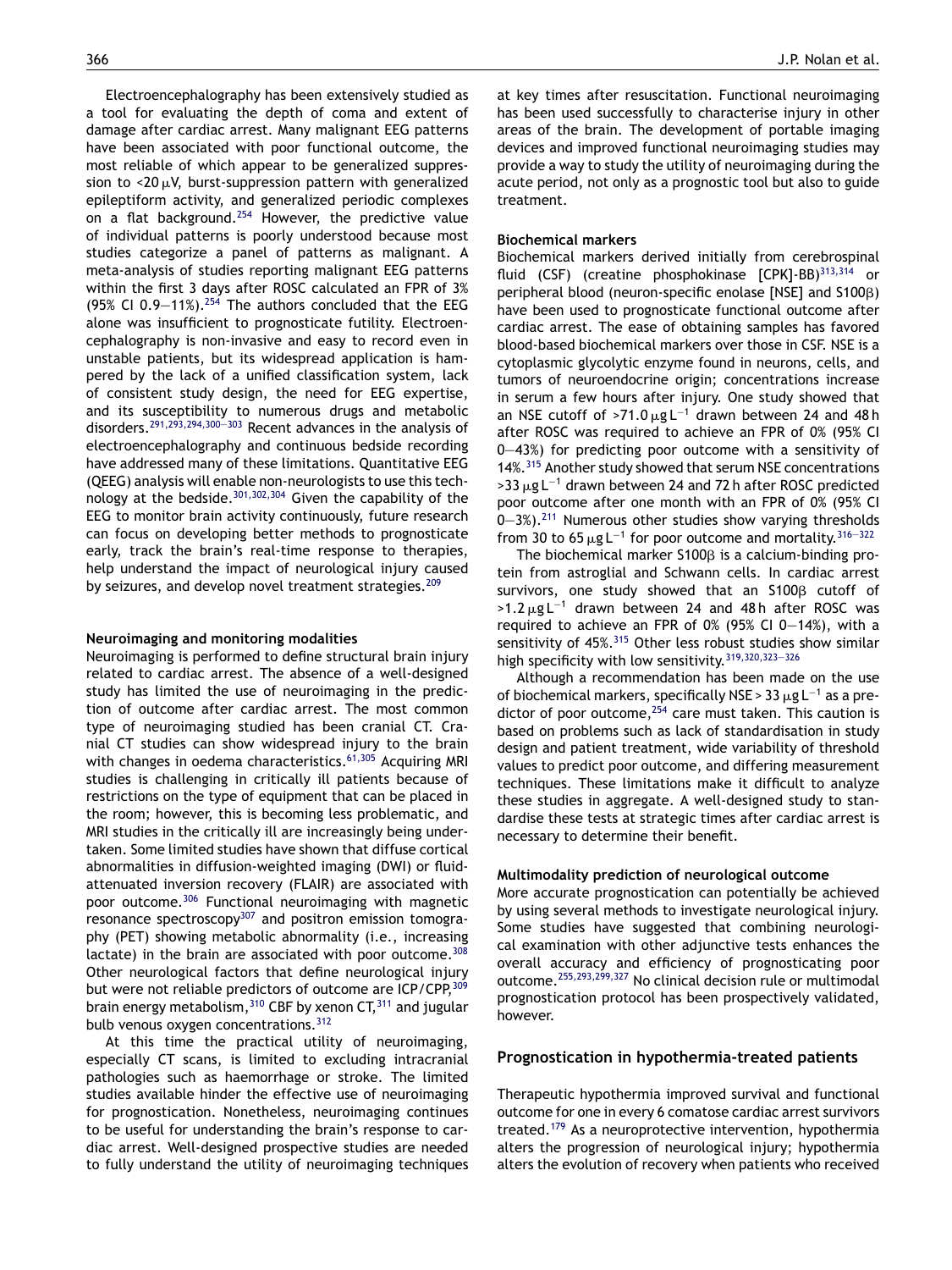therapeutic hypothermia are compared with those who did not. Therefore, prognostication strategies established in patients who were not treated with hypothermia might not accurately predict the outcome of those treated with hypothermia. Hypothermia may mask neurological examination or delay the clearance of medication, such as sedative or neuromuscular blocking drugs that may mask neurological function.[199,254,328](#page-25-0) Although the incidence of seizures in the HACA study was similar in the hypothermia and placebo groups, $8$  [t](#page-20-0)here is some concern that seizures may be masked when a neuromuscular blocking drug is used. $219$ 

There are no studies detailing the prognostic accuracy of the neurological examination in cooled post-cardiac arrest patients. SSEPs and biochemical markers have undergone limited investigation in this patient population. One study found bilateral absence of cortical N20 responses at 24—28 h after cardiac arrest in 3 of 4 hypothermia-treated patients with permanent coma [FPR 0% (95% CI 0—100%); sensitivity 75% (95% CI 30-95%)].<sup>[329](#page-28-0)</sup> An earlier study from the same group found that the 48-h NSE and S100 values which achieved a 0% FPR for poor outcome were 2—3 times higher in patients treated with hypothermia compared with the normothermic control group [NSE > 25 versus 8.8  $\mu$ g L $^{-1};$ S100 $\beta$  0.23 versus 0.12  $\mu$ g L $^{-1}$ ]. $^{317}$ 

In summary, there are both theoretical and evidencebased concerns suggesting that the approach to early prognostication might need to be modified when postcardiac arrest patients are treated with therapeutic hypothermia. The relative impact of hypothermia on prognostic accuracy appears to vary among individual strategies, and is inadequately studied. The recovery period after hypothermia therapy has not been clearly defined, and early withdrawal of life-sustaining therapies may not be in the best interest of patients and their families. Until more is known about the impact of therapeutic hypothermia, prognostication should probably be delayed, but the optimal time has yet to be determined. Ideally bedside monitoring systems need to be developed to enable tracking of evolving brain injury and the brain's response to therapy (e.g., hypothermia).

## **Paediatrics: special considerations**

In children, cardiac arrests are caused typically by respiratory failure, circulatory shock or both. In contrast to adults, children rarely develop sudden arrhythmogenic VF arrests from coronary artery disease. Arrhythmogenic VF/ventricular tachycardia (VT) arrests occur in 5—20% of out-of-hospital paediatric cardiac arrests and approximately 10% of in-hospital paediatric arrests.[5,20,330—332](#page-20-0)

Although clinical data are limited, differences in both cardiac arrest aetiology and developmental status are likely to contribute to differences between adult and paediatric post-cardiac arrest syndrome.[97,330,333—335](#page-22-0) For example, the severity and duration post-cardiac arrest myocardial stunning in paediatric animal models is substantially less than in adult animals.[102,336—338](#page-22-0)

In terms of treatment, there is a critical knowledge gap for postarrest interventions in children.<sup>[339](#page-28-0)</sup> Therefore, management strategies are based primarily on general principles of intensive care or extrapolation of evidence obtained from

adults, newborns, and animal studies.  $8,9,12,13,195,333,334,340-346$ Based upon this extrapolation, close attention to temperature management (avoidance of hyperthermia and consideration of induction of hypothermia), glucose management (control of hyperglycaemia and avoidance of hypoglycaemia[347—349\),](#page-29-0) blood pressure (avoidance of ageadjusted hypotension), ventilation (avoidance of hyper- or hypocarbia and avoidance of over ventilation), and haemodynamic support (maintenance of adequate cardiac output to meet metabolic demand) are recommended by consensus for children post-cardiac arrest, but are not supported by specific interventional studies in the post-arrest setting.

#### **Temperature management**

Mild hypothermia is a promising neuroprotective and cardio-protective treatment in the postarrest phase<sup>[177,179,350](#page-24-0)</sup> and is a well-established treatment in adult survivors of cardiac arrest.<sup>[12,13](#page-20-0)</sup> Studies of hypoxic-ischaemic encephalopathy in newborns indicate that mild hypothermia is safe and feasible and may be neuroprotective, 340-342, 344, 351-355 although the pathophysiology of newborn hypoxic-ischaemic encephalopathy differs from cardiac arrest and the postcardiac arrest syndrome. Furthermore, pyrexia is common after cardiac arrest in children and is associated with poor neurological outcome.[356](#page-29-0) Therefore post-cardiac arrest pyrexia should be actively prevented and treated. Although post-cardiac arrest-induced hypothermia is a rational therapeutic approach, it has not been adequately evaluated in children. Despite this, several centres treat children after cardiac arrest with therapeutic hypothermia based on extrapolation of the adult data.<sup>[357](#page-29-0)</sup> There are several physical and pharmacological methods for temperature control, all feasible in the paediatric intensive care environment, with specific advantages and disadvantages.[187,189,358—360](#page-24-0)

## **Extracorporeal membrane oxygenation**

Perhaps the ultimate technology to control postresuscitation temperature and haemodynamic parameters is ECMO. Several studies have shown that placing children on ECMO during prolonged CPR (E-CPR) can result in good outcomes. In one report, 66 children were placed on ECMO during CPR over 7 years.<sup>[361](#page-29-0)</sup> The median duration of CPR before establishment of ECMO was 50 min, and 35% (23 of 66) of these children survived to hospital discharge. These children had only brief periods of no flow and excellent CPR during the low-flow period, as well as excellent haemodynamic support and temperature control during the postresuscitation phase. According to the Extracorporeal Life Support registry, E-CPR has become one of the most common indications for ECMO therapy over the past few years.

### **Paediatric cardiac arrest centres**

High-quality multimodal postarrest care improves survival and neurological outcome in adults.<sup>[13](#page-20-0)</sup>

Paediatric post-cardiac arrest care requires specifically adapted equipment and training to deliver critical interventions rapidly and safely to avoid latent errors and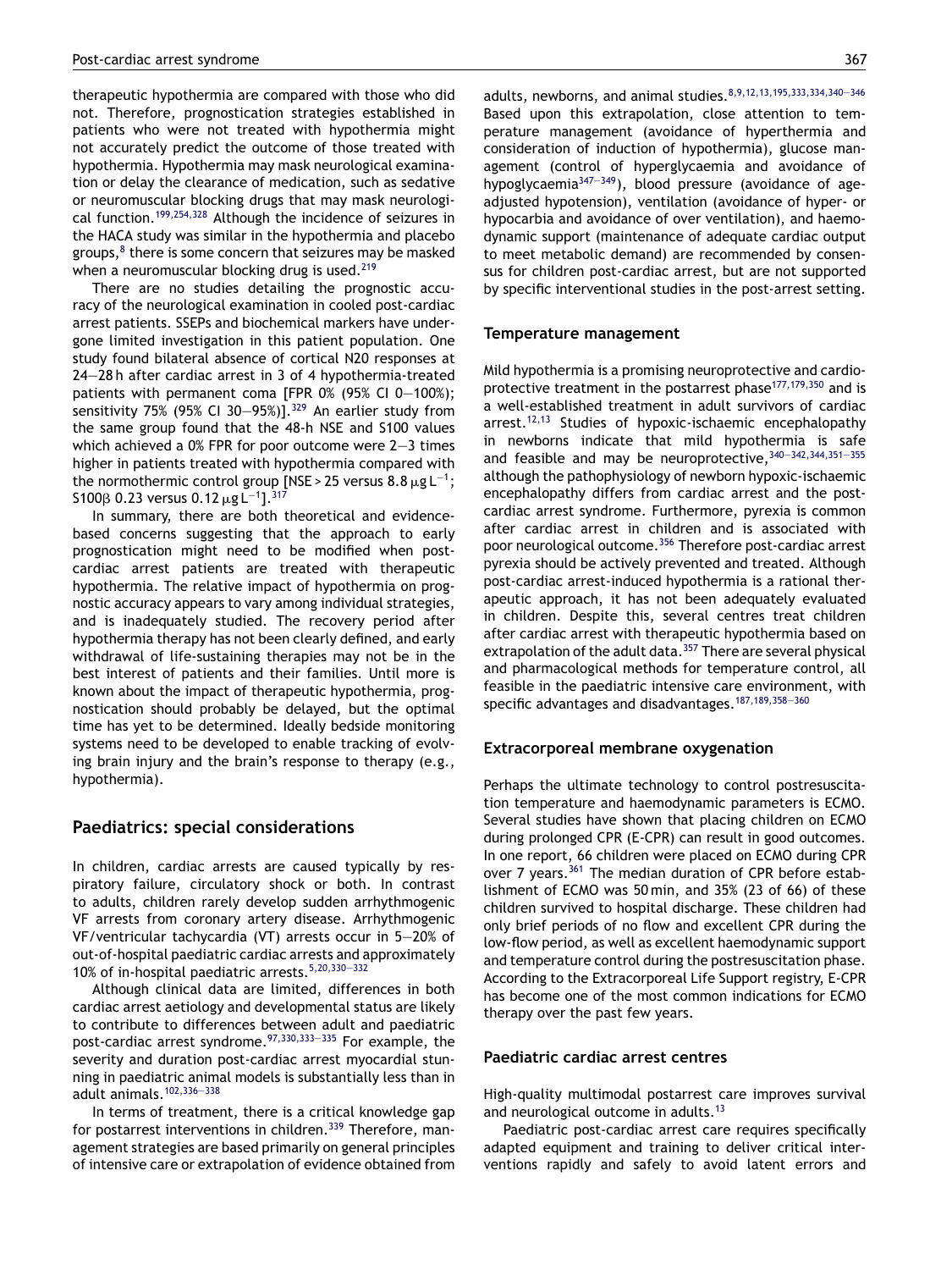|                                                               | <b>Table 3</b> Barriers to implementation.                                                                                                                                                                                   |
|---------------------------------------------------------------|------------------------------------------------------------------------------------------------------------------------------------------------------------------------------------------------------------------------------|
| Structural barriers<br>Organizational<br>Leadership           | Resources $-$ human and financial $-$ often perceived as a<br>major problem but, in reality, it is more frequently a<br>logistical issue<br>Scientific $-$ a low level of evidence may make<br>implementation more difficult |
| Personal barriers                                             | Intellectual $-$ lack of awareness that a guidelines exists<br>Poor attitude - inherent resistance to change<br>Motivation $-$ change requires effort                                                                        |
| <b>Fnvironmental barriers</b><br><b>F</b> conomical<br>Social | Political $-$ a recommendation by one organization may<br>not be adopted by another<br>Cultural $-$ these may impact the extent of treatment<br>deeded appropriate in the postresuscitation phase                            |

preventable morbidity and mortality. Survival of children after in-hospital arrest is greater when they are treated in hospitals that employ specialized paediatric staff.<sup>[362](#page-29-0)</sup> These data suggest that development of regionalized paediatric cardiac arrest centres may improve outcomes after paediatric cardiac arrests, similar to improvements with trauma centres and regionalized neonatal intensive care. For now, stabilization and transfer of paediatric postarrest patients to optimally equipped and staffed specialized paediatric facilities should be encouraged.[363,364](#page-29-0)

# **Challenges to implementation**

Publication of clinical guidelines alone is frequently inadequate to change practice. There are often several barriers to changing clinical practice, and these will need to be identified and overcome before changes can be implemented. The purpose of the following section is to provide insight into the challenges and barriers to implementing optimized post-cardiac arrest care.

## **Existing studies showing poor implementation**

In 2003 the advanced life support task force of the International Liaison Committee on Resuscitation (ILCOR) published an advisory statement on the use of therapeutic hypothermia.[177](#page-24-0) This statement recommended that comatose survivors of out-of-hospital VF cardiac arrest should be cooled to  $32-34$ °C for  $12-24$  h. Despite this recommendation, which was based on the results of 2 randomized controlled trials, implementation of therapeutic hypothermia has been slow. A survey of all ICUs in the United Kingdom showed that by 2006 only 27% of units had ever used mild hypothermia to treat post-cardiac arrest patients.<sup>[365](#page-29-0)</sup> Similar findings were reported in surveys in the United States<sup>[366,367](#page-29-0)</sup> and Germany.<sup>[368](#page-29-0)</sup> Successful implementation has been described by several centres, however.<sup>12-14,132,160,369</sup>

| Table 4<br>Implementation strategies.                                                                                |  |
|----------------------------------------------------------------------------------------------------------------------|--|
| Select a local champion $-$ an influential and enthusiastic<br>person should lead local implementation of guidelines |  |
| Develop a simple, pragmatic protocol $-$ a simple local                                                              |  |
| treatment protocol should be developed with                                                                          |  |
| contributions from all relevant disciplines                                                                          |  |
| Identify weak links in the local system                                                                              |  |
| Prioritize interventions                                                                                             |  |
| Develop educational materials                                                                                        |  |
| Pilot phase                                                                                                          |  |

## **Barriers to implementation**

The numerous barriers to implementation of guidelines have been recently described and may be classified as structural, personal, or environmental (Table 3).<sup>370</sup>

## **Implementation strategies**

Clinical guidelines that are evidence-based and strongly supported by well recognised and respected professional organizations are more likely to be adopted by practicing clinicians. Many strategies to improve implementation have been described (Table 4). 370, 371

## **Monitoring of implementation**

All clinical practices should be audited, especially when change is implemented. By measuring current performance against defined standards (e.g., time to achieve target temperature when using therapeutic hypothermia), it is possible to identify which local protocols and practices need modification. Process as well as clinical factors should be monitored as part of the quality program. The iterative process of reaudit and further change as necessary should enable optimal performance. Ideally the standards against which local practice is audited are established at the national or international level. This type of benchmarking exercise is now common practice throughout many healthcare systems.

## **Resource issues**

Many of the interventions applied in the postresuscitation period do not require expensive equipment. The more expensive cooling systems have some advantages but are by no means essential. Maintenance of an adequate mean arterial blood pressure and control of blood glucose are also relatively inexpensive interventions. In some healthcare systems the lack of 24-h interventional cardiology systems makes it difficult to implement timely PCI, but in most cases it should still be possible to achieve reperfusion with thrombolytic therapy.

## **Practical problems**

Postresuscitation care is delivered by many different groups of healthcare providers in multiple locations. Pre-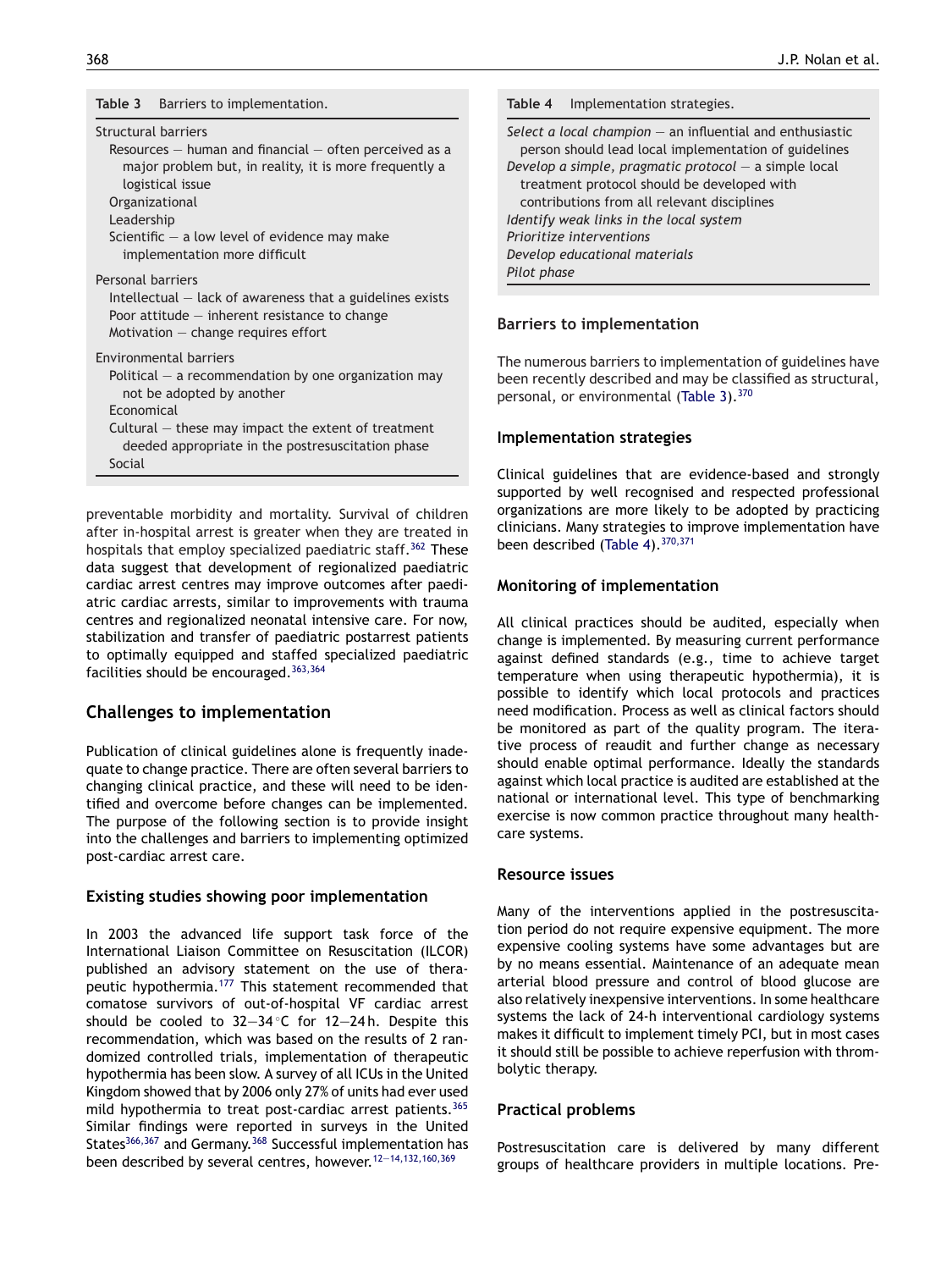### <span id="page-19-0"></span>**Table 5** Critical knowledge gaps related to post-cardiac arrest syndrome.

#### **Epidemiology**

What epidemiological mechanism can be developed to monitor trends in post-cardiac arrest outcomes?

#### Pathophysiology

- What is the mechanism(s) and time course of post-cardiac arrest coma?
- What is the mechanism(s) and time course of post-cardiac arrest delayed neurodegeneration?
- What is the mechanism(s) and time course of post-cardiac arrest myocardial dysfunction?
- What is the mechanism(s) and time course of impaired oxygen delivery and utilisation after cardiac arrest?
- What is the role of intravascular coagulation in post-cardiac arrest organ dysfunction and failure?

What is the mechanism(s), time course, and significance of post-cardiac arrest adrenal insufficiency?

### Therapy

- 1. What is the optimal application of therapeutic hypothermia in the post-cardiac arrest patient? a. Which patients benefit?
- b. What is the optimal target temperature, onset, duration, and rewarming rate?
- c. What is the most effective cooling technique external versus internal?
- d. What are the indications for neuromuscular blockade?
- 2. Which patients should have early PCI?
- 3. What is the optimal therapy for post-cardiac arrest myocardial dysfunction?
- a. Pharmacological
- b. Mechanical
- 4. What is the clinical benefit of controlled reoxygenation?
- 5. What is the clinical benefit of early haemodynamic optimization according to protocol?
- 6. What are the optimal goals (parameters and target ranges) for early haemodynamic optimization?
- a. MAP?
- b. CVP?
- c. Central or mixed venous oxygen saturation?
- d. Haemoglobin concentration and transfusion threshold?
- e. Lactate level or lactate clearance rate?
- f. Urine output
- g. Oxygen delivery?
- h. Other?
- 7. What is the clinical benefit of glucose control and what is the optimal target glucose range?
- 8. What is the clinical benefit of high-volume haemofiltration?
- 9. What is the clinical benefit of early glucocorticoid therapy?
- 10. What is the clinical benefit of prophylactic anticonvulsants?
- 11. What is the clinical benefit of a defined period of sedation and ventilation?
- 12. What is the clinical benefit of neuroprotective agents?

#### Prognosis

What is the optimal decision rule for prognostication of futility?

What is the impact of therapeutic hypothermia on the reliability of prognostication of futility?

### Paediatrics

What is the evidence specific to children for the knowledge gaps listed above?

What is the role of ECMO in paediatric cardiac arrest and postarrest support?

#### Barriers

What is the most effective approach to implement therapeutic hypothermia and optimized post-cardiac arrest care? What is the value of regionalization of post-cardiac arrest care to specialized centres?

PCI indicates percutaneous coronary intevention; MAP, mean arterial pressure; CVP, central venous pressure; and EMCO, extracorporeal membrane oxygenation.

hospital treatment by EMS may involve both paramedics and physicians, and continuation of treatment in-hospital will involve emergency physicians and nurses, cardiologists, neurologists, critical care physicians and nurses,

and cardiac catheter laboratory staff. Treatment guidelines will have to be disseminated across all these specialty groups. Implementation in all these environments may also be challenging; e.g., maintenance of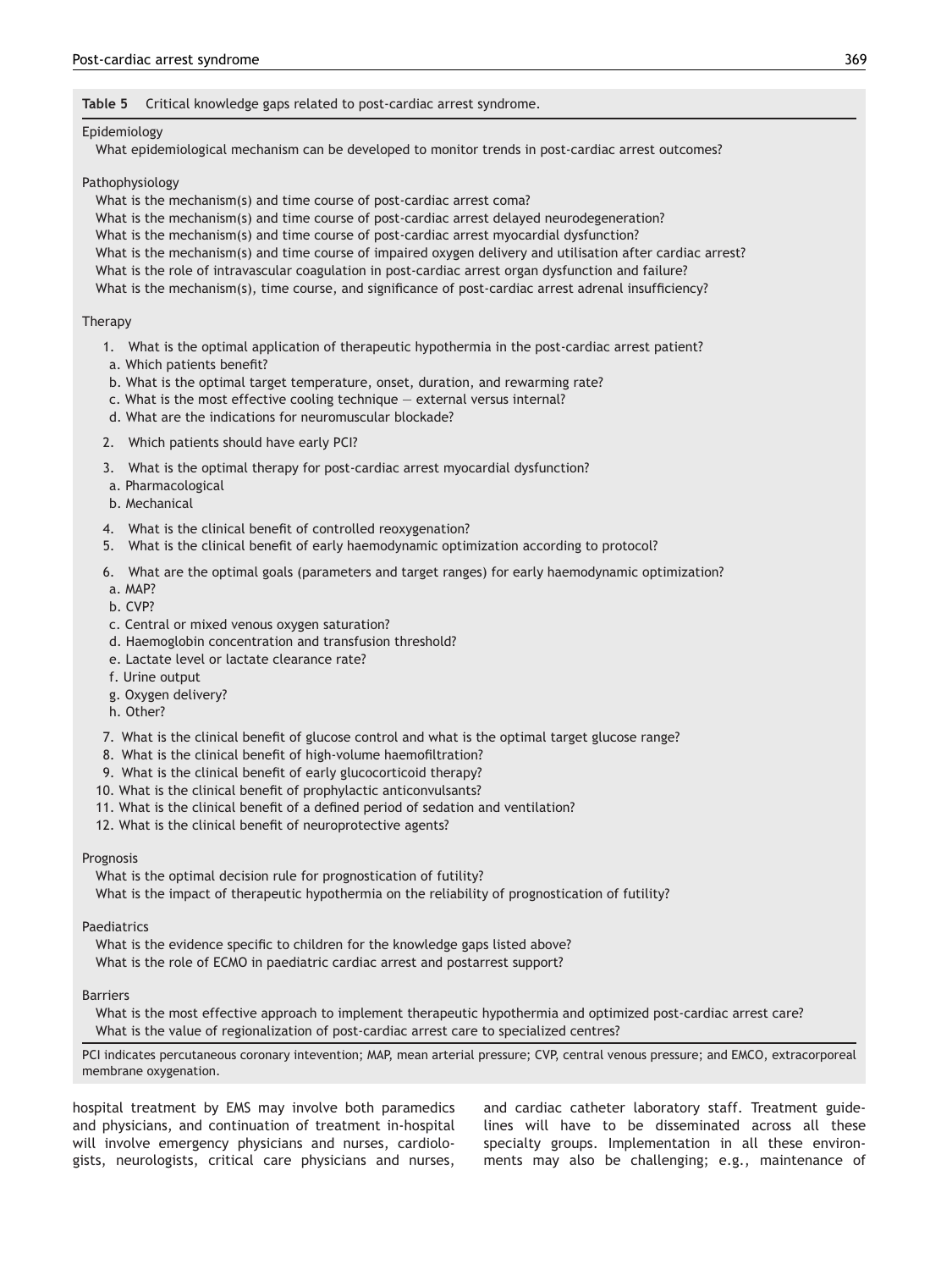<span id="page-20-0"></span>hypothermia during cardiac catheterization may be problematic.

Therapies such as primary PCI and therapeutic hypothermia may not be available 24 h in many hospitals admitting comatose post-cardiac arrest patients. For this reason, the concept of 'regional cardiac arrest centres' (similar in con-cept to level one trauma centres) has been proposed.<sup>[372](#page-29-0)</sup> The concentration of post-cardiac arrest patients in regional centres may improve outcome (this is not yet proven) and should help to facilitate research.

# **Critical knowledge gaps**

In addition to summarizing what is known about the pathophysiology and management of post-cardiac arrest syndrome, a goal of this statement is to highlight what is not known. [Table 5](#page-19-0) outlines the critical knowledge gaps identified by the writing group. The purpose of this list is to stimulate preclinical and clinical research that will lead to evidence-based optimization of post-cardiac arrest care.

## **Appendix A. Disclosures**

Writing group and reviewer disclosures can be found at [doi:10.1016/j.resuscitation.2008.09.017](http://dx.doi.org/10.1016/j.resuscitation.2008.09.017).

## **References**

- 1. Negovsky VA. The second step in resuscitation—–the treatment of the 'post-resuscitation disease'. Resuscitation 1972;1:1—7.
- 2. Negovsky VA. Postresuscitation disease. Crit Care Med 1988;16:942—6.
- 3. Negovsky VA, Gurvitch AM. Post-resuscitation disease-a new nosological entity. Its reality and significance. Resuscitation 1995;30:23—7.
- 4. Stephenson Jr HE, Reid LC, Hinton JW. Some common denominators in 1200 cases of cardiac arrest. Ann Surg 1953;137:731—44.
- 5. Nadkarni VM, Larkin GL, Peberdy MA, et al. First documented rhythm and clinical outcome from in-hospital cardiac arrest among children and adults. JAMA 2006;295:50—7.
- 6. Nolan JP, Laver SR, Welch CA, Harrison DA, Gupta V, Rowan K. Outcome following admission to UK intensive care units after cardiac arrest: a secondary analysis of the ICNARC Case Mix Programme Database. Anaesthesia 2007;62:1207—16.
- 7. Cardiopulmonary resuscitation. JAMA 1966;198:372—9.
- 8. Hypothermia After Cardiac Arrest Study Group. Mild therapeutic hypothermia to improve the neurologic outcome after cardiac arrest. N Engl J Med 2002;346:549—56.
- 9. Bernard SA, Gray TW, Buist MD, et al. Treatment of comatose survivors of out-of-hospital cardiac arrest with induced hypothermia. N Engl J Med 2002;346:557—63.
- 10. Langhelle A, Tyvold SS, Lexow K, Hapnes SA, Sunde K, Steen PA. In-hospital factors associated with improved outcome after out-of-hospital cardiac arrest. A comparison between four regions in Norway. Resuscitation 2003;56:247—63.
- 11. Herlitz J, Engdahl J, Svensson L, Angquist KA, Silfverstolpe J, Holmberg S. Major differences in 1-month survival between hospitals in Sweden among initial survivors of out-of-hospital cardiac arrest. Resuscitation 2006;70:404—9.
- 12. Oddo M, Schaller MD, Feihl F, Ribordy V, Liaudet L. From evidence to clinical practice: effective implementation of therapeutic hypothermia to improve patient outcome after cardiac arrest. Crit Care Med 2006;34:1865—73.
- 13. Sunde K, Pytte M, Jacobsen D, et al. Implementation of a standardised treatment protocol for post resuscitation care after out-of-hospital cardiac arrest. Resuscitation 2007;73:29— 39.
- 14. Knafelj R, Radsel P, Ploj T, Noc M. Primary percutaneous coronary intervention and mild induced hypothermia in comatose survivors of ventricular fibrillation with ST-elevation acute myocardial infarction. Resuscitation 2007;74:227—34.
- 15. Jacobs I, Nadkarni V, Bahr J, et al. Cardiac arrest and cardiopulmonary resuscitation outcome reports: update and simplification of the Utstein templates for resuscitation registries. A statement for healthcare professionals from a task force of the International Liaison Committee on Resuscitation (American Heart Association, European Resuscitation Council, Australian Resuscitation Council, New Zealand Resuscitation Council, Heart and Stroke Foundation of Canada, InterAmerican Heart Foundation, Resuscitation Council of Southern Africa). Resuscitation 2004;63:233—49.
- 16. Langhelle A, Nolan J, Herlitz J, et al. Recommended guidelines for reviewing, reporting, and conducting research on post-resuscitation care: the Utstein style. Resuscitation 2005;66:271—83.
- 17. Stiell IG, Wells GA, Field B, et al. Advanced cardiac life support in out-of-hospital cardiac arrest. N Engl J Med 2004;351:647—56.
- 18. Keenan SP, Dodek P, Martin C, Priestap F, Norena M, Wong H. Variation in length of intensive care unit stay after cardiac arrest: where you are is as important as who you are. Crit Care Med 2007;35:836—41.
- 19. Mashiko K, Otsuka T, Shimazaki S, et al. An outcome study of out-of-hospital cardiac arrest using the Utstein template-a Japanese experience. Resuscitation 2002;55:241—6.
- 20. Young KD, Gausche-Hill M, McClung CD, Lewis RJ. A prospective, population-based study of the epidemiology and outcome of out-of-hospital pediatric cardiopulmonary arrest. Pediatrics 2004;114:157—64.
- 21. Donoghue AJ, Nadkarni V, Berg RA, et al. Out-of-hospital pediatric cardiac arrest: an epidemiologic review and assessment of current knowledge. Ann Emerg Med 2005;46:512—22.
- 22. Peberdy MA, Kaye W, Ornato JP, et al. Cardiopulmonary resuscitation of adults in the hospital: a report of 14720 cardiac arrests from the National Registry of Cardiopulmonary Resuscitation. Resuscitation 2003;58:297—308.
- 23. Adrie C, Haouache H, Saleh M, et al. An underrecognized source of organ donors: patients with brain death after successfully resuscitated cardiac arrest. Intensive Care Med 2008;34:132—7.
- 24. Wilson DJ, Fisher A, Das K, et al. Donors with cardiac arrest: improved organ recovery but no preconditioning benefit in liver allografts. Transplantation 2003;75:1683—7.
- 25. Ali AA, Lim E, Thanikachalam M, et al. Cardiac arrest in the organ donor does not negatively influence recipient survival after heart transplantation. Eur J Cardiothorac Surg 2007;31:929—33.
- 26. Sanchez-Fructuoso AI, Marques M, Prats D, et al. Victims of cardiac arrest occurring outside the hospital: a source of transplantable kidneys. Ann Intern Med 2006;145:157—64.
- 27. Moers C, Leuvenink HG, Ploeg RJ. Non-heart beating organ donation: overview and future perspectives. Transpl Int 2007;20:567—75.
- 28. Opie LH. Reperfusion injury and its pharmacologic modification. Circulation 1989;80:1049—62.
- 29. White BC, Grossman LI, Krause GS. Brain injury by global ischemia and reperfusion: a theoretical perspective on membrane damage and repair. Neurology 1993;43:1656—65.
- 30. Laver S, Farrow C, Turner D, Nolan J. Mode of death after admission to an intensive care unit following cardiac arrest. Intensive Care Med 2004;30:2126—8.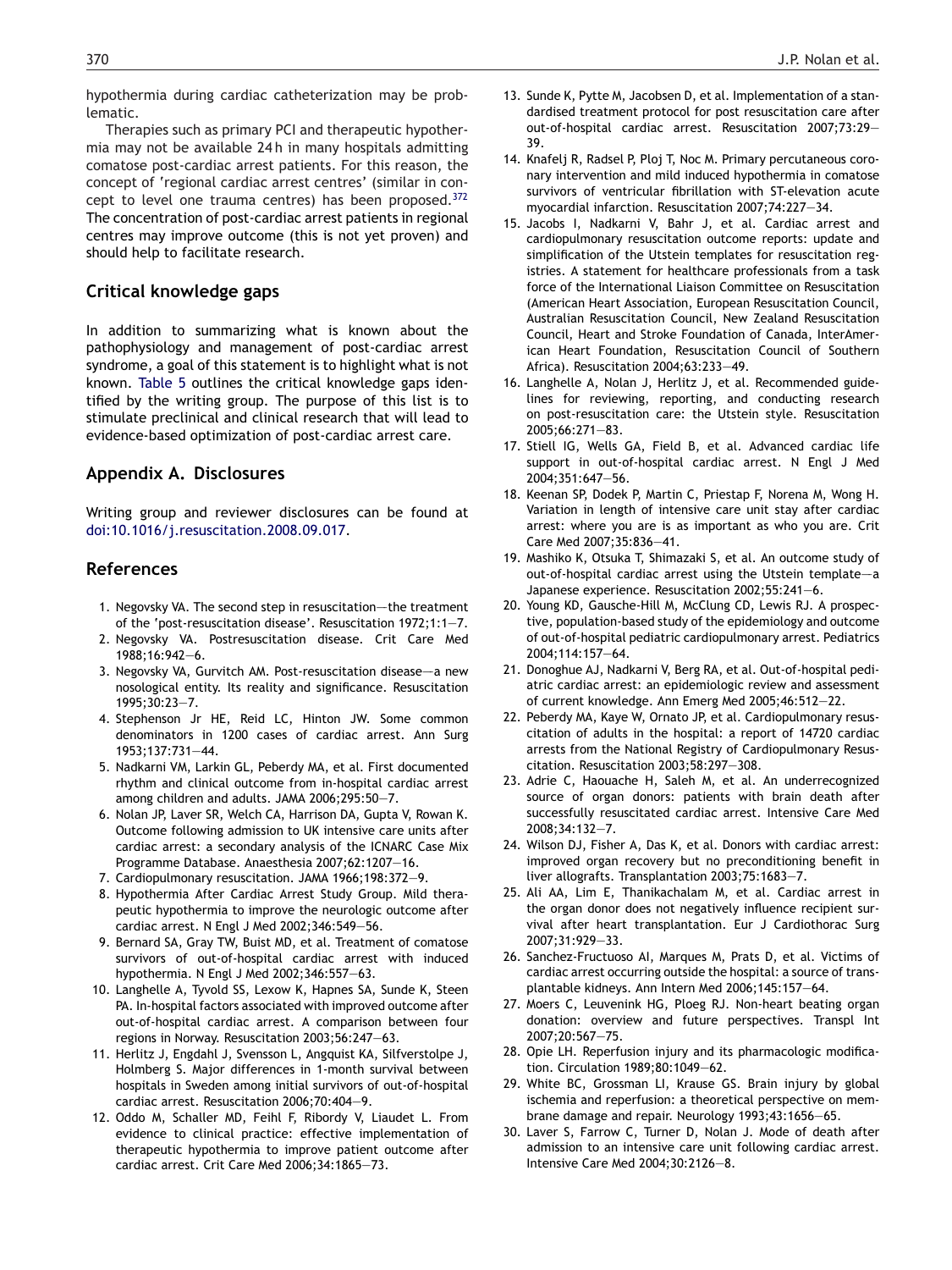- <span id="page-21-0"></span>31. Neumar RW. Molecular mechanisms of ischemic neuronal injury. Ann Emerg Med 2000;36:483—506.
- 32. Lipton P. Ischemic cell death in brain neurons. Physiol Rev 1999;79:1431—568.
- 33. Bano D, Nicotera P.  $Ca^{2+}$  signals and neuronal death in brain ischemia. Stroke 2007;38:674—6.
- 34. Pulsinelli WA. Selective neuronal vulnerability: morphological and molecular characteristics. Prog Brain Res 1985;63:29— 37.
- 35. Brierley JB, Meldrum BS, Brown AW. The threshold and neuropathology of cerebral ''anoxic-ischemic'' cell change. Arch Neurol 1973;29:367—74.
- 36. Blomqvist P, Wieloch T. Ischemic brain damage in rats following cardiac arrest using a long-term recovery model. J Cereb Blood Flow Metab 1985;5:420—31.
- 37. Hossmann KA, Oschlies U, Schwindt W, Krep H. Electron microscopic investigation of rat brain after brief cardiac arrest. Acta Neuropathol (Berl) 2001;101:101-13.
- 38. Taraszewska A, Zelman IB, Ogonowska W, Chrzanowska H. The pattern of irreversible brain changes after cardiac arrest in humans. Folia Neuropathol 2002;40:133—41.
- 39. Martin LJ, Al-Abdulla NA, Brambrink AM, Kirsch JR, Sieber FE, Portera-Cailliau C. Neurodegeneration in excitotoxicity, global cerebral ischemia, and target deprivation: a perspective on the contributions of apoptosis and necrosis. Brain Res Bull 1998;46:281—309.
- 40. Zhang C, Siman R, Xu YA, Mills AM, Frederick JR, Neumar RW. Comparison of calpain and caspase activities in the adult rat brain after transient forebrain ischemia. Neurobiol Dis 2002;10:289—95.
- 41. Blomgren K, Zhu C, Hallin U, Hagberg H. Mitochondria and ischemic reperfusion damage in the adult and in the developing brain. Biochem Biophys Res Commun 2003;304:551—9.
- 42. Ames III A, Wright RL, Kowada M, Thurston JM, Majno G. Cerebral ischemia. II. The no-reflow phenomenon. Am J Pathol 1968;52:437—53.
- 43. Wolfson Jr SK, Safar P, Reich H, et al. Dynamic heterogeneity of cerebral hypoperfusion after prolonged cardiac arrest in dogs measured by the stable xenon/CT technique: a preliminary study. Resuscitation 1992;23:1—20.
- 44. Fischer M, Bottiger BW, Popov-Cenic S, Hossmann KA. Thrombolysis using plasminogen activator and heparin reduces cerebral no-reflow after resuscitation from cardiac arrest: an experimental study in the cat. Intensive Care Med 1996;22:1214—23.
- 45. Bottiger BW, Krumnikl JJ, Gass P, Schmitz B, Motsch J, Martin E. The cerebral 'no-reflow' phenomenon after cardiac arrest in rats—–influence of low-flow reperfusion. Resuscitation 1997;34:79—87.
- 46. Sterz F, Leonov Y, Safar P, et al. Multifocal cerebral blood flow by Xe-CT and global cerebral metabolism after prolonged cardiac arrest in dogs. Reperfusion with open-chest CPR or cardiopulmonary bypass. Resuscitation 1992;24:27—47.
- 47. Sundgreen C, Larsen FS, Herzog TM, Knudsen GM, Boesgaard S, Aldershvile J. Autoregulation of cerebral blood flow in patients resuscitated from cardiac arrest. Stroke 2001;32:128—32.
- 48. Nishizawa H, Kudoh I. Cerebral autoregulation is impaired in patients resuscitated after cardiac arrest. Acta Anaesthesiol Scand 1996;40:1149—53.
- 49. Leonov Y, Sterz F, Safar P, Johnson DW, Tisherman SA, Oku K. Hypertension with hemodilution prevents multifocal cerebral hypoperfusion after cardiac arrest in dogs. Stroke 1992;23:45—53.
- 50. Mullner M, Sterz F, Binder M, et al. Arterial blood pressure after human cardiac arrest and neurological recovery. Stroke 1996;27:59—62.
- 51. Vereczki V, Martin E, Rosenthal RE, Hof PR, Hoffman GE, Fiskum G. Normoxic resuscitation after cardiac arrest protects against

hippocampal oxidative stress, metabolic dysfunction, and neuronal death. J Cereb Blood Flow Metab 2006;26:821—35.

- 52. Richards EM, Fiskum G, Rosenthal RE, Hopkins I, McKenna MC. Hyperoxic reperfusion after global ischemia decreases hippocampal energy metabolism. Stroke 2007;38:1578—84.
- 53. Beckstead JE, Tweed WA, Lee J, MacKeen WL. Cerebral blood flow and metabolism in man following cardiac arrest. Stroke 1978;9:569—73.
- 54. Schaafsma A, de Jong BM, Bams JL, Haaxma-Reiche H, Pruim J, Zijlstra JG. Cerebral perfusion and metabolism in resuscitated patients with severe post-hypoxic encephalopathy. J Neurol Sci 2003;210:23—30.
- 55. Buunk G, van der Hoeven JG, Frolich M, Meinders AE. Cerebral vasoconstriction in comatose patients resuscitated from a cardiac arrest? Intensive Care Med 1996;22:1191—6.
- 56. Forsman M, Aarseth HP, Nordby HK, Skulberg A, Steen PA. Effects of nimodipine on cerebral blood flow and cerebrospinal fluid pressure after cardiac arrest: correlation with neurologic outcome. Anesth Analg 1989;68:436—43.
- 57. Michenfelder JD, Milde JH. Postischemic canine cerebral blood flow appears to be determined by cerebral metabolic needs. J Cereb Blood Flow Metab 1990;10:71—6.
- 58. Oku K, Kuboyama K, Safar P, et al. Cerebral and systemic arteriovenous oxygen monitoring after cardiac arrest. Inadequate cerebral oxygen delivery. Resuscitation 1994;27:141—52.
- 59. Sakabe T, Tateishi A, Miyauchi Y, et al. Intracranial pressure following cardiopulmonary resuscitation. Intensive Care Med 1987;13:256—9.
- 60. Morimoto Y, Kemmotsu O, Kitami K, Matsubara I, Tedo I. Acute brain swelling after out-of-hospital cardiac arrest: pathogenesis and outcome. Crit Care Med 1993;21:104—10.
- 61. Torbey MT, Selim M, Knorr J, Bigelow C, Recht L. Quantitative analysis of the loss of distinction between gray and white matter in comatose patients after cardiac arrest. Stroke 2000;31:2163—7.
- 62. Iida K, Satoh H, Arita K, Nakahara T, Kurisu K, Ohtani M. Delayed hyperemia causing intracranial hypertension after cardiopulmonary resuscitation. Crit Care Med 1997;25:971— 6.
- 63. Takasu A, Saitoh D, Kaneko N, Sakamoto T, Okada Y. Hyperthermia: is it an ominous sign after cardiac arrest? Resuscitation 2001;49:273—7.
- 64. Zeiner A, Holzer M, Sterz F, et al. Hyperthermia after cardiac arrest is associated with an unfavorable neurologic outcome. Arch Intern Med 2001;161:2007—12.
- 65. Longstreth Jr WT, Inui TS. High blood glucose level on hospital admission and poor neurological recovery after cardiac arrest. Ann Neurol 1984;15:59—63.
- 66. Mullner M, Sterz F, Binder M, Schreiber W, Deimel A, Laggner AN. Blood glucose concentration after cardiopulmonary resuscitation influences functional neurological recovery in human cardiac arrest survivors. J Cereb Blood Flow Metab 1997;17:430—6.
- 67. Skrifvars MB, Pettila V, Rosenberg PH, Castren M. A multiple logistic regression analysis of in-hospital factors related to survival at six months in patients resuscitated from out-of-hospital ventricular fibrillation. Resuscitation 2003;59:319—28.
- 68. Longstreth Jr WT, Diehr P, Inui TS. Prediction of awakening after out-of-hospital cardiac arrest. N Engl J Med 1983;308:1378—82.
- 69. Longstreth Jr WT, Copass MK, Dennis LK, Rauch-Matthews ME, Stark MS, Cobb LA. Intravenous glucose after out-of-hospital cardiopulmonary arrest: a community-based randomized trial. Neurology 1993;43:2534—41.
- 70. Calle PA, Buylaert WA, Vanhaute OA. Glycemia in the postresuscitation period. The Cerebral Resuscitation Study Group. Resuscitation 1989;17(Suppl):S181—8 [discussion S99—206].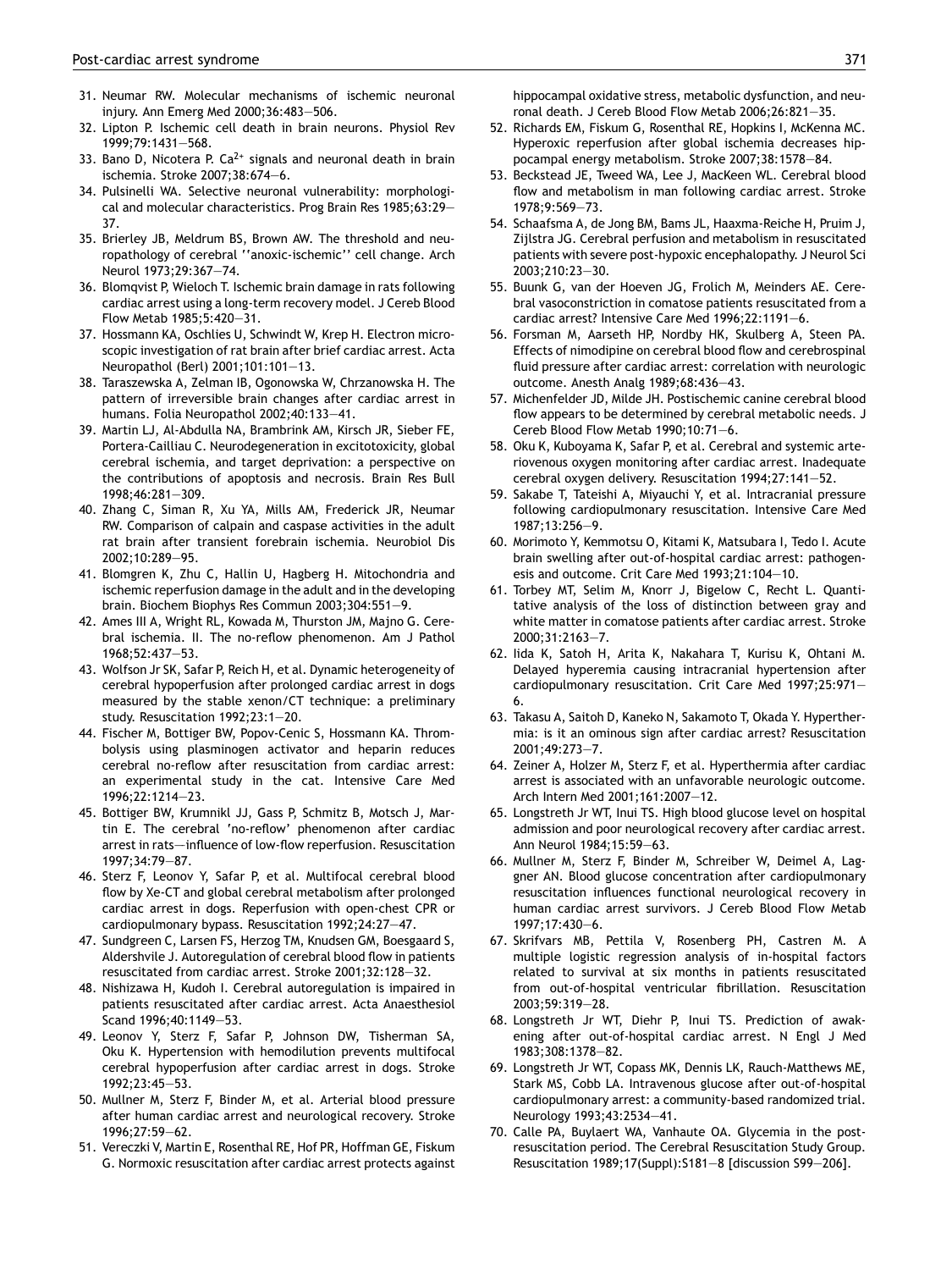- <span id="page-22-0"></span>71. Pulsinelli WA, Waldman S, Rawlinson D, Plum F. Moderate hyperglycemia augments ischemic brain damage: a neuropathologic study in the rat. Neurology 1982;32:1239— 46.
- 72. Auer RN. Insulin, blood glucose levels, and ischemic brain damage. Neurology 1998;51:S39—43.
- 73. Katz LM, Wang Y, Ebmeyer U, Radovsky A, Safar P. Glucose plus insulin infusion improves cerebral outcome after asphyxial cardiac arrest. Neuroreport 1998;9:3363—7.
- 74. Wass CT, Scheithauer BW, Bronk JT, Wilson RM, Lanier WL. Insulin treatment of corticosteroid-associated hyperglycemia and its effect on outcome after forebrain ischemia in rats. Anesthesiology 1996;84:644—51.
- 75. Krumholz A, Stern BJ, Weiss HD. Outcome from coma after cardiopulmonary resuscitation: relation to seizures and myoclonus. Neurology 1988;38:401—5.
- 76. Levy DE, Caronna JJ, Singer BH, Lapinski RH, Frydman H, Plum F. Predicting outcome from hypoxic-ischemic coma. JAMA 1985;253:1420—6.
- 77. Pusswald G, Fertl E, Faltl M, Auff E. Neurological rehabilitation of severely disabled cardiac arrest survivors. Part II. Life situation of patients and families after treatment. Resuscitation 2000;47:241—8.
- 78. de Vos R, de Haes HC, Koster RW, de Haan RJ. Quality of survival after cardiopulmonary resuscitation. Arch Intern Med 1999;159:249—54.
- 79. van Alem AP, de Vos R, Schmand B, Koster RW. Cognitive impairment in survivors of out-of-hospital cardiac arrest. Am Heart J 2004;148:416—21.
- 80. Bass E. Cardiopulmonary arrest. Pathophysiology and neurologic complications. Ann Intern Med 1985;103:920—7.
- 81. Groswasser Z, Cohen M, Costeff H. Rehabilitation outcome after anoxic brain damage. Arch Phys Med Rehabil 1989;70:186—8.
- 82. Fertl E, Vass K, Sterz F, Gabriel H, Auff E. Neurological rehabilitation of severely disabled cardiac arrest survivors. Part I. Course of post-acute inpatient treatment. Resuscitation 2000;47:231—9.
- 83. Caviness JN, Brown P. Myoclonus: current concepts and recent advances. Lancet Neurol 2004;3:598—607.
- 84. Schiff ND, Plum F. The role of arousal and ''gating'' systems in the neurology of impaired consciousness. J Clin Neurophysiol 2000;17:438—52.
- 85. Plum F, Posner J. The diagnosis of coma and stupor. PA, Philadelphia: Davis; 1980.
- 86. Moruzzi G, Magoun HW. Brain stem reticular formation and activation of the EEG. 1949. J Neuropsychiatry Clin Neurosci 1995;7:251—67.
- 87. Parvizi J, Damasio AR. Neuroanatomical correlates of brainstem coma. Brain 2003;126:1524—36.
- 88. Stevens RD, Bhardwaj A. Approach to the comatose patient. Crit Care Med 2006;34:31—41.
- 89. Young GB, Pigott SE. Neurobiological basis of consciousness. Arch Neurol 1999;56:153—7.
- 90. Bricolo A, Turazzi S, Feriotti G. Prolonged posttraumatic unconsciousness: therapeutic assets and liabilities. J Neurosurg 1980;52:625—34.
- 91. Levy DE, Knill-Jones RP, Plum F. The vegetative state and its prognosis following nontraumatic coma. Ann N Y Acad Sci 1978;315:293—306.
- 92. Medical aspects of the persistent vegetative state (1). The Multi-Society Task Force on PVS. N Engl J Med 1994;330:1499—508.
- 93. Giacino JT, Ashwal S, Childs N, et al. The minimally conscious state: definition and diagnostic criteria. Neurology 2002;58:349—53.
- 94. Roine RO, Kajaste S, Kaste M. Neuropsychological sequelae of cardiac arrest. JAMA 1993;269:237—42.
- 95. Khot S, Tirschwell DL. Long-term neurological complications after hypoxic-ischemic encephalopathy. Semin Neurol 2006;26:422—31.
- 96. Herlitz J, Ekstrom L, Wennerblom B, Axelsson A, Bang A, Holmberg S. Hospital mortality after out-of-hospital cardiac arrest among patients found in ventricular fibrillation. Resuscitation 1995;29:11—21.
- 97. Laurent I, Monchi M, Chiche JD, et al. Reversible myocardial dysfunction in survivors of out-of-hospital cardiac arrest. J Am Coll Cardiol 2002;40:2110—6.
- 98. Huang L, Weil MH, Tang W, Sun S, Wang J. Comparison between dobutamine and levosimendan for management of postresuscitation myocardial dysfunction. Crit Care Med 2005;33:487— 91.
- 99. Ruiz-Bailen M, Aguayo de Hoyos E, Ruiz-Navarro S, et al. Reversible myocardial dysfunction after cardiopulmonary resuscitation. Resuscitation 2005;66:175—81.
- 100. Cerchiari EL, Safar P, Klein E, Cantadore R, Pinsky M. Cardiovascular function and neurologic outcome after cardiac arrest in dogs. The cardiovascular post-resuscitation syndrome. Resuscitation 1993;25:9—33.
- 101. Kern KB, Hilwig RW, Berg RA, et al. Postresuscitation left ventricular systolic and diastolic dysfunction. Treatment with dobutamine. Circulation 1997;95:2610—3.
- 102. Kern KB, Hilwig RW, Rhee KH, Berg RA. Myocardial dysfunction after resuscitation from cardiac arrest: an example of global myocardial stunning. J Am Coll Cardiol 1996;28:232—40.
- 103. Rivers EP, Wortsman J, Rady MY, Blake HC, McGeorge FT, Buderer NM. The effect of the total cumulative epinephrine dose administered during human CPR on hemodynamic, oxygen transport, and utilization variables in the postresuscitation period. Chest 1994;106:1499—507.
- 104. Prengel AW, Lindner KH, Ensinger H, Grunert A. Plasma catecholamine concentrations after successful resuscitation in patients. Crit Care Med 1992;20:609—14.
- 105. Rivers EP, Martin GB, Smithline H, et al. The clinical implications of continuous central venous oxygen saturation during human CPR. Ann Emerg Med 1992;21:1094—101.
- 106. Karimova A, Pinsky DJ. The endothelial response to oxygen deprivation: biology and clinical implications. Intensive Care Med 2001;27:19—31.
- 107. Shoemaker WC, Appel PL, Kram HB. Role of oxygen debt in the development of organ failure sepsis, and death in high-risk surgical patients. Chest 1992;102:208—15.
- 108. Shoemaker WC, Appel PL, Kram HB. Tissue oxygen debt as a determinant of lethal and nonlethal postoperative organ failure. Crit Care Med 1988;16:1117—20.
- 109. Cerchiari EL, Safar P, Klein E, Diven W. Visceral, hematologic and bacteriologic changes and neurologic outcome after cardiac arrest in dogs. The visceral post-resuscitation syndrome. Resuscitation 1993;25:119—36.
- 110. Adams JA. Endothelium and cardiopulmonary resuscitation. Crit Care Med 2006;34:S458—65.
- 111. Esmon CT. Coagulation and inflammation. J Endotoxin Res 2003;9:192—8.
- 112. Adrie C, Adib-Conquy M, Laurent I, et al. Successful cardiopulmonary resuscitation after cardiac arrest as a ''sepsis-like'' syndrome. Circulation 2002;106:562—8.
- 113. Adrie C, Laurent I, Monchi M, Cariou A, Dhainaou JF, Spaulding C. Postresuscitation disease after cardiac arrest: a sepsis-like syndrome? Curr Opin Crit Care 2004;10:208—12.
- 114. Gando S, Nanzaki S, Morimoto Y, Kobayashi S, Kemmotsu O. Out-of-hospital cardiac arrest increases soluble vascular endothelial adhesion molecules and neutrophil elastase associated with endothelial injury. Intensive Care Med 2000;26:38—44.
- 115. Geppert A, Zorn G, Karth GD, et al. Soluble selectins and the systemic inflammatory response syndrome after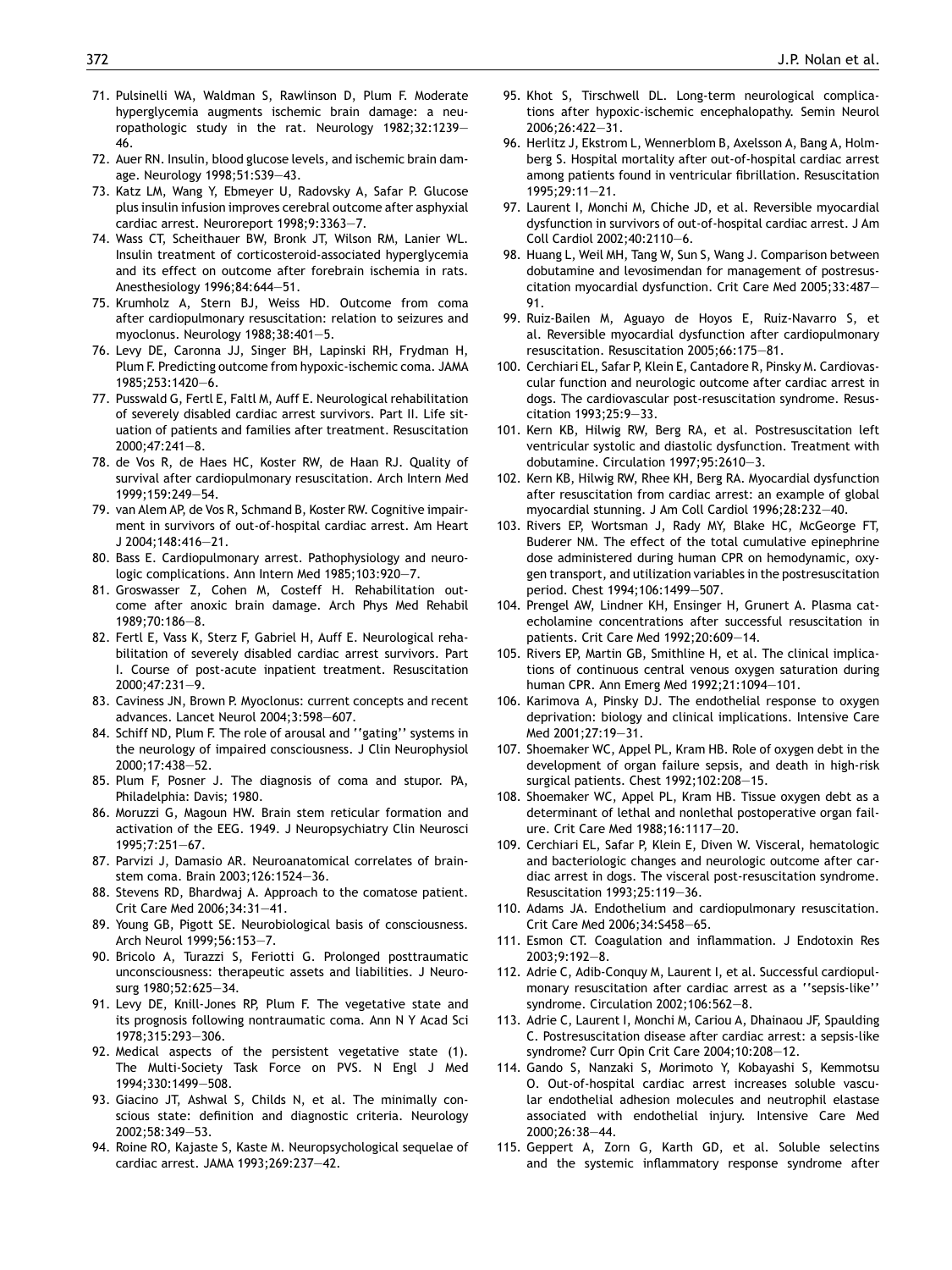<span id="page-23-0"></span>successful cardiopulmonary resuscitation. Crit Care Med 2000;28:2360—5.

- 116. Cavaillon JM, Adrie C, Fitting C, Adib-Conquy M. Endotoxin tolerance: is there a clinical relevance? J Endotoxin Res 2003;9:101—7.
- 117. Bottiger BW, Motsch J, Bohrer H, et al. Activation of blood coagulation after cardiac arrest is not balanced adequately by activation of endogenous fibrinolysis. Circulation 1995;92:2572—8.
- 118. Adrie C, Monchi M, Laurent I, et al. Coagulopathy after successful cardiopulmonary resuscitation following cardiac arrest: implication of the protein C anticoagulant pathway. J Am Coll Cardiol 2005;46:21—8.
- 119. Hekimian G, Baugnon T, Thuong M, et al. Cortisol levels and adrenal reserve after successful cardiac arrest resuscitation. Shock 2004;22:116—9.
- 120. Schultz CH, Rivers EP, Feldkamp CS, et al. A characterization of hypothalamic-pituitary-adrenal axis function during and after human cardiac arrest. Crit Care Med 1993;21:1339—47.
- 121. Bulut S, Aengevaeren WR, Luijten HJ, Verheugt FW. Successful out-of-hospital cardiopulmonary resuscitation: what is the optimal in-hospital treatment strategy? Resuscitation 2000;47:155—61.
- 122. Engdahl J, Abrahamsson P, Bang A, Lindqvist J, Karlsson T, Herlitz J. Is hospital care of major importance for outcome after out-of-hospital cardiac arrest? Experience acquired from patients with out-of-hospital cardiac arrest resuscitated by the same Emergency Medical Service and admitted to one of two hospitals over a 16-year period in the municipality of Goteborg. Resuscitation 2000;43:201—11.
- 123. Spaulding CM, Joly LM, Rosenberg A, et al. Immediate coronary angiography in survivors of out-of-hospital cardiac arrest. N Engl J Med 1997;336:1629—33.
- 124. Lai CS, Hostler D, D'Cruz BJ, Callaway CW. Prevalence of troponin-T elevation during out-of-hospital cardiac arrest. Am J Cardiol 2004;93:754—6.
- 125. Mullner M, Hirschl MM, Herkner H, et al. Creatine kinase-mb fraction and cardiac troponin T to diagnose acute myocardial infarction after cardiopulmonary resuscitation. J Am Coll Cardiol 1996;28:1220—5.
- 126. Sandler DA, Martin JF. Autopsy proven pulmonary embolism in hospital patients: are we detecting enough deep vein thrombosis? J R Soc Med 1989;82:203—5.
- 127. Courtney DM, Kline JA. Prospective use of a clinical decision rule to identify pulmonary embolism as likely cause of outpatient cardiac arrest. Resuscitation 2005;65:57—64.
- 128. Kuisma M, Alaspaa A. Out-of-hospital cardiac arrests of non-cardiac origin. Epidemiology and outcome. Eur Heart J 1997;18:1122—8.
- 129. Kurkciyan I, Meron G, Sterz F, et al. Pulmonary embolism as a cause of cardiac arrest: presentation and outcome. Arch Intern Med 2000;160:1529—35.
- 130. Ornato JP, Ryschon TW, Gonzalez ER, Bredthauer JL. Rapid change in pulmonary vascular hemodynamics with pulmonary edema during cardiopulmonary resuscitation. Am J Emerg Med 1985;3:137—42.
- 131. Vaagenes P, Safar P, Moossy J, et al. Asphyxiation versus ventricular fibrillation cardiac arrest in dogs. Differences in cerebral resuscitation effects-a preliminary study. Resuscitation 1997;35:41—52.
- 132. Busch M, Soreide E, Lossius HM, Lexow K, Dickstein K. Rapid implementation of therapeutic hypothermia in comatose outof-hospital cardiac arrest survivors. Acta Anaesthesiol Scand 2006;50:1277—83.
- 133. Rivers E, Nguyen B, Havstad S, et al. Early goal-directed therapy in the treatment of severe sepsis and septic shock. N Engl J Med 2001;345:1368—77.
- 134. Polonen P, Ruokonen E, Hippelainen M, Poyhonen M, Takala J. A prospective, randomized study of goal-oriented hemodynamic therapy in cardiac surgical patients. Anesth Analg 2000;90:1052—9.
- 135. Pearse R, Dawson D, Fawcett J, Rhodes A, Grounds RM, Bennett ED. Early goal-directed therapy after major surgery reduces complications and duration of hospital stay. A randomised, controlled trial [ISRCTN38797445]. Crit Care 2005;9:R687—93.
- 136. Shaffner DH, Eleff SM, Brambrink AM, et al. Effect of arrest time and cerebral perfusion pressure during cardiopulmonary resuscitation on cerebral blood flow, metabolism, adenosine triphosphate recovery, and pH in dogs. Crit Care Med 1999;27:1335—42.
- 137. Krep H, Breil M, Sinn D, Hagendorff A, Hoeft A, Fischer M. Effects of hypertonic versus isotonic infusion therapy on regional cerebral blood flow after experimental cardiac arrest cardiopulmonary resuscitation in pigs. Resuscitation 2004;63:73—83.
- 138. Breil M, Krep H, Sinn D, et al. Hypertonic saline improves myocardial blood flow during CPR, but is not enhanced further by the addition of hydroxy ethyl starch. Resuscitation 2003;56:307—17.
- 139. Rivers EP, Rady MY, Martin GB, et al. Venous hyperoxia after cardiac arrest. Characterization of a defect in systemic oxygen utilization. Chest 1992;102:1787—93.
- 140. Kliegel A, Losert H, Sterz F, et al. Serial lactate determinations for prediction of outcome after cardiac arrest. Medicine (Baltimore) 2004;83:274—9.
- 141. Donnino MW, Miller J, Goyal N, et al. Effective lactate clearance is associated with improved outcome in post-cardiac arrest patients. Resuscitation 2007;75:229—34.
- 142. McIntyre LA, Fergusson DA, Hutchison JS, et al. Effect of a liberal versus restrictive transfusion strategy on mortality in patients with moderate to severe head injury. Neurocrit Care 2006;5:4—9.
- 143. Zwemer CF, Whitesall SE, D'Alecy LG. Cardiopulmonarycerebral resuscitation with 100% oxygen exacerbates neurological dysfunction following nine minutes of normothermic cardiac arrest in dogs. Resuscitation 1994;27:159—70.
- 144. Liu Y, Rosenthal RE, Haywood Y, Miljkovic-Lolic M, Vanderhoek JY, Fiskum G. Normoxic ventilation after cardiac arrest reduces oxidation of brain lipids and improves neurological outcome. Stroke 1998;29:1679—86.
- 145. Balan IS, Fiskum G, Hazelton J, Cotto-Cumba C, Rosenthal RE. Oximetry-guided reoxygenation improves neurological outcome after experimental cardiac arrest. Stroke 2006;37:3008—13.
- 146. Roine RO, Launes J, Nikkinen P, Lindroth L, Kaste M. Regional cerebral blood flow after human cardiac arrest. A hexamethylpropyleneamine oxime single photon emission computed tomographic study. Arch Neurol 1991;48:625—9.
- 147. Buunk G, van der Hoeven JG, Meinders AE. Cerebrovascular reactivity in comatose patients resuscitated from a cardiac arrest. Stroke 1997;28:1569—73.
- 148. Muizelaar JP, Marmarou A, Ward JD, et al. Adverse effects of prolonged hyperventilation in patients with severe head injury: a randomized clinical trial. J Neurosurg 1991;75:731—9.
- 149. Steiner LA, Balestreri M, Johnston AJ, et al. Sustained moderate reductions in arterial  $CO<sub>2</sub>$  after brain trauma time-course of cerebral blood flow velocity and intracranial pressure. Intensive Care Med 2004;30:2180—7.
- 150. Coles JP, Fryer TD, Coleman MR, et al. Hyperventilation following head injury: effect on ischemic burden and cerebral oxidative metabolism. Crit Care Med 2007;35:568—78.
- 151. Aufderheide TP, Sigurdsson G, Pirrallo RG, et al. Hyperventilation-induced hypotension during cardiopulmonary resuscitation. Circulation 2004;109:1960—5.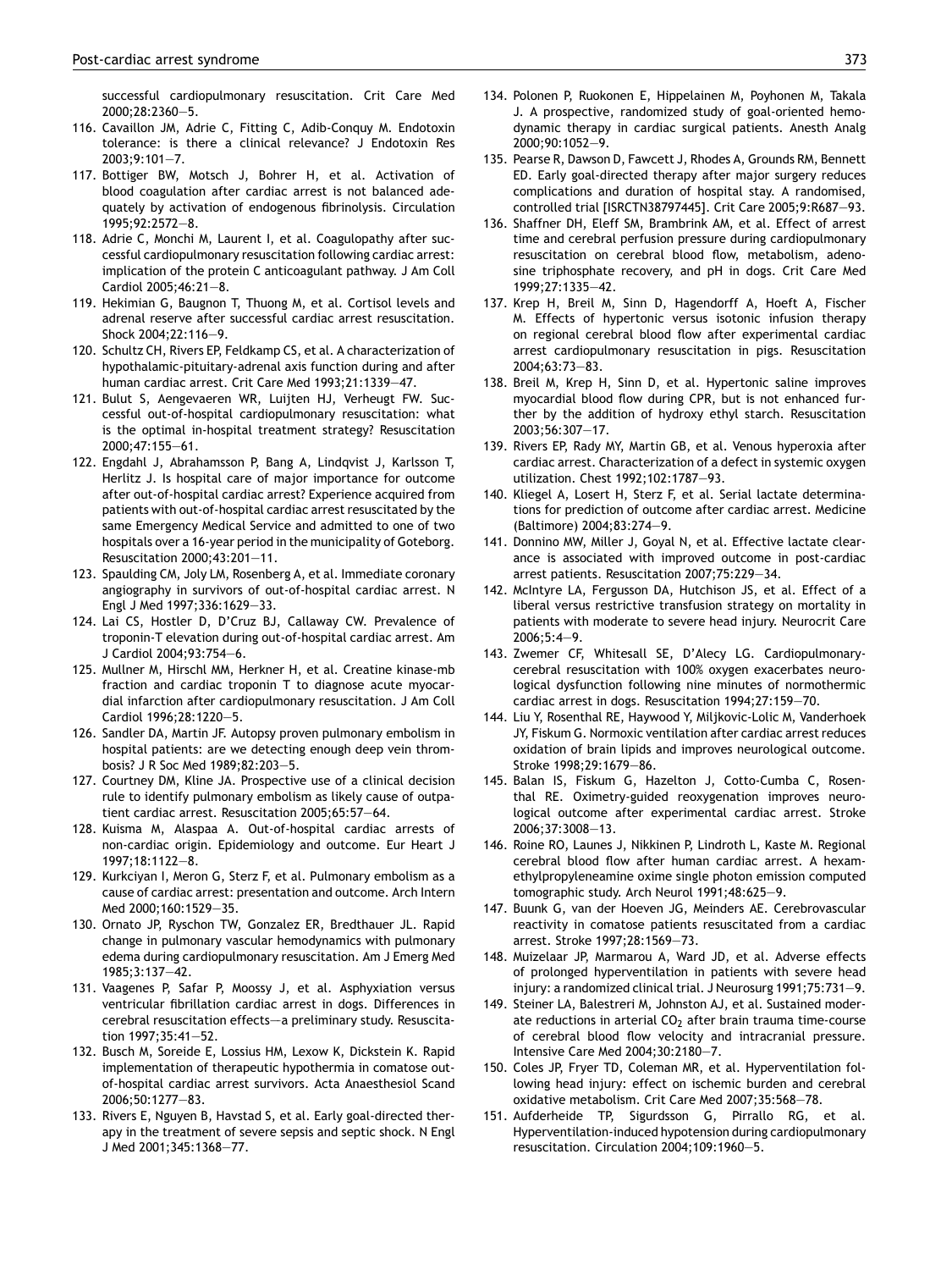- <span id="page-24-0"></span>152. Aufderheide TP, Lurie KG. Death by hyperventilation: a common and life-threatening problem during cardiopulmonary resuscitation. Crit Care Med 2004;32:S345—51.
- 153. The Acute Respiratory Distress Syndrome Network. Ventilation with lower tidal volumes as compared with traditional tidal volumes for acute lung injury and the acute respiratory distress syndrome. N Engl J Med 2000;342:1301—8.
- 154. Plotz FB, Slutsky AS, van Vught AJ, Heijnen CJ. Ventilatorinduced lung injury and multiple system organ failure: a critical review of facts and hypotheses. Intensive Care Med 2004;30:1865—72.
- 155. Dellinger RP, Levy MM, Carlet JM, et al. Surviving Sepsis Campaign: International guidelines for management of severe sepsis and septic shock: 2008. Crit Care Med 2008;36:296—327.
- 156. Gazmuri RJ, Weil MH, Bisera J, Tang W, Fukui M, McKee D. Myocardial dysfunction after successful resuscitation from cardiac arrest. Crit Care Med 1996;24:992—1000.
- 157. Vasquez A, Kern KB, Hilwig RW, Heidenreich J, Berg RA, Ewy GA. Optimal dosing of dobutamine for treating post-resuscitation left ventricular dysfunction. Resuscitation 2004;61:199—207.
- 158. Massetti M, Tasle M, Le Page O, et al. Back from irreversibility: extracorporeal life support for prolonged cardiac arrest. Ann Thorac Surg 2005;79:178—83 [discussion 83—4].
- 159. Kurusz M, Zwischenberger JB. Percutaneous cardiopulmonary bypass for cardiac emergencies. Perfusion 2002;17:269— 77.
- 160. Hovdenes J, Laake JH, Aaberge L, Haugaa H, Bugge JF. Therapeutic hypothermia after out-of-hospital cardiac arrest: experiences with patients treated with percutaneous coronary intervention and cardiogenic shock. Acta Anaesthesiol Scand 2007;51:137—42.
- 161. Sung K, Lee YT, Park PW, et al. Improved survival after cardiac arrest using emergent autopriming percutaneous cardiopulmonary support. Ann Thorac Surg 2006;82:651—6.
- 162. Nichol G, Karmy-Jones R, Salerno C, Cantore L, Becker L. Systematic review of percutaneous cardiopulmonary bypass for cardiac arrest or cardiogenic shock states. Resuscitation 2006;70:381—94.
- 163. Zheng ZJ, Croft JB, Giles WH, Mensah GA. Sudden cardiac death in the United States 1989 to 1998. Circulation 2001;104:2158—63.
- 164. Pell JP, Sirel JM, Marsden AK, Ford I, Walker NL, Cobbe SM. Presentation, management, and outcome of out of hospital cardiopulmonary arrest: comparison by underlying aetiology. Heart 2003;89:839—42.
- 165. Huikuri HV, Castellanos A, Myerburg RJ. Sudden death due to cardiac arrhythmias. N Engl J Med 2001;345:1473—82.
- 166. Davies MJ, Thomas A. Thrombosis and acute coronary-artery lesions in sudden cardiac ischemic death. N Engl J Med 1984;310:1137—40.
- 167. Zipes DP, Wellens HJ. Sudden cardiac death. Circulation 1998;98:2334—51.
- 168. Bendz B, Eritsland J, Nakstad AR, et al. Long-term prognosis after out-of-hospital cardiac arrest and primary percutaneous coronary intervention. Resuscitation 2004;63:49—53.
- 169. Keelan PC, Bunch TJ, White RD, Packer DL, Holmes Jr DR. Early direct coronary angioplasty in survivors of out-of-hospital cardiac arrest. Am J Cardiol 2003;91:1461—3 [A6].
- 170. Quintero-Moran B, Moreno R, Villarreal S, et al. Percutaneous coronary intervention for cardiac arrest secondary to ST-elevation acute myocardial infarction. Influence of immediate paramedical/medical assistance on clinical outcome. J Invasive Cardiol 2006;18:269—72.
- 171. Garot P, Lefevre T, Eltchaninoff H, et al. Six-month outcome of emergency percutaneous coronary intervention in resuscitated patients after cardiac arrest complicating ST-elevation myocardial infarction. Circulation 2007;115:1354—62.
- 172. Nagao K, Hayashi N, Kanmatsuse K, et al. Cardiopulmonary cerebral resuscitation using emergency cardiopulmonary bypass, coronary reperfusion therapy and mild hypothermia in patients with cardiac arrest outside the hospital. J Am Coll Cardiol 2000;36:776—83.
- 173. Antman EM, Anbe DT, Armstrong PW, et al. ACC/AHA guidelines for the management of patients with ST-elevation myocardial infarction—executive summary. A report of the American College of Cardiology/American Heart Association Task Force on Practice Guidelines (Writing Committee to revise the 1999 guidelines for the management of patients with acute myocardial infarction). J Am Coll Cardiol 2004;44:671—719.
- 174. Richling N, Herkner H, Holzer M, Riedmueller E, Sterz F, Schreiber W. Thrombolytic therapy vs primary percutaneous intervention after ventricular fibrillation cardiac arrest due to acute ST-segment elevation myocardial infarction and its effect on outcome. Am J Emerg Med 2007;25:545—50.
- 175. Schreiber W, Gabriel D, Sterz F, et al. Thrombolytic therapy after cardiac arrest and its effect on neurological outcome. Resuscitation 2002;52:63—9.
- 176. Kurkciyan I, Meron G, Sterz F, et al. Major bleeding complications after cardiopulmonary resuscitation: impact of thrombolytic treatment. J Intern Med 2003;253:128—35.
- 177. Nolan JP, Morley PT, Vanden Hoek TL, Hickey RW. Therapeutic hypothermia after cardiac arrest. An advisory statement by the Advancement Life support Task Force of the International Liaison committee on Resuscitation. Resuscitation 2003;57:231—5.
- 178. Soar J, Nolan JP. Mild hypothermia for post cardiac arrest syndrome. BMJ 2007;335:459—60.
- 179. Holzer M, Bernard SA, Hachimi-Idrissi S, Roine RO, Sterz F, Mullner M. Hypothermia for neuroprotection after cardiac arrest: systematic review and individual patient data meta-analysis. Crit Care Med 2005;33:414—8.
- 180. Bernard SA, Jones BM, Horne MK. Clinical trial of induced hypothermia in comatose survivors of out-of-hospital cardiac arrest. Ann Emerg Med 1997;30:146—53.
- 181. Arrich J. Clinical application of mild therapeutic hypothermia after cardiac arrest. Crit Care Med 2007;35:1041—7.
- 182. Holzer M, Mullner M, Sterz F, et al. Efficacy and safety of endovascular cooling after cardiac arrest: cohort study and Bayesian approach. Stroke 2006;37:1792—7.
- 183. Kuboyama K, Safar P, Radovsky A, Tisherman SA, Stezoski SW, Alexander H. Delay in cooling negates the beneficial effect of mild resuscitative cerebral hypothermia after cardiac arrest in dogs: a prospective, randomized study. Crit Care Med 1993;21:1348—58.
- 184. Abella BS, Zhao D, Alvarado J, Hamann K, Vanden Hoek TL, Becker LB. Intra-arrest cooling improves outcomes in a murine cardiac arrest model. Circulation 2004;109:2786—91.
- 185. Hicks SD, DeFranco DB, Callaway CW. Hypothermia during reperfusion after asphyxial cardiac arrest improves functional recovery and selectively alters stress-induced protein expression. J Cereb Blood Flow Metab 2000;20:520—30.
- 186. Colbourne F, Sutherland GR, Auer RN. Electron microscopic evidence against apoptosis as the mechanism of neuronal death in global ischemia. J Neurosci 1999;19:4200—10.
- 187. Kliegel A, Losert H, Sterz F, et al. Cold simple intravenous infusions preceding special endovascular cooling for faster induction of mild hypothermia after cardiac arrest-a feasibility study. Resuscitation 2005;64:347—51.
- 188. Bernard S, Buist M, Monteiro O, Smith K. Induced hypothermia using large volume, ice-cold intravenous fluid in comatose survivors of out-of-hospital cardiac arrest: a preliminary report. Resuscitation 2003;56:9—13.
- 189. Virkkunen I, Yli-Hankala A, Silfvast T. Induction of therapeutic hypothermia after cardiac arrest in prehospital patients using ice-cold Ringer's solution: a pilot study. Resuscitation 2004;62:299—302.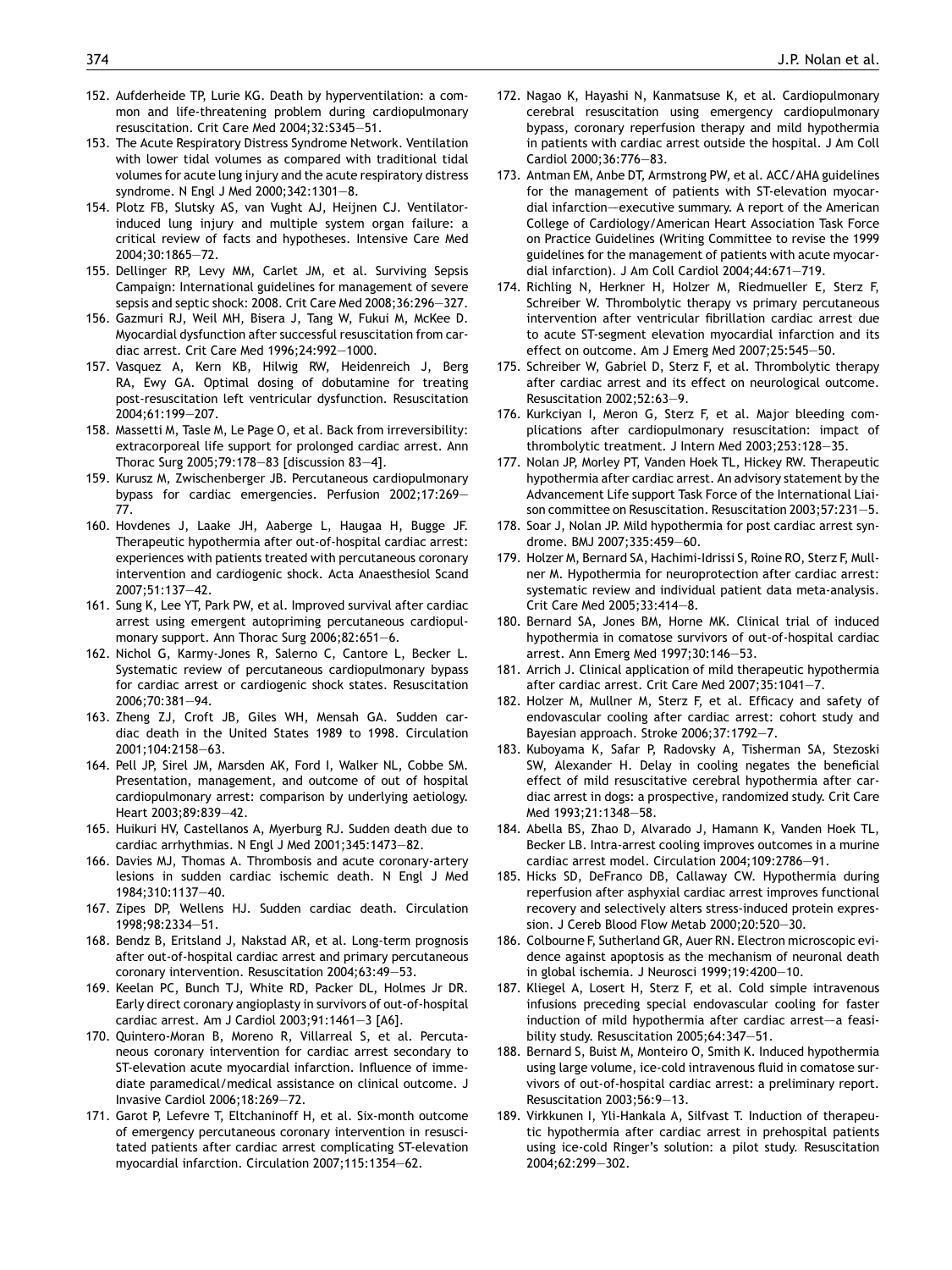- <span id="page-25-0"></span>190. Kim F, Olsufka M, Longstreth Jr WT, et al. Pilot randomized clinical trial of prehospital induction of mild hypothermia in out-of-hospital cardiac arrest patients with a rapid infusion of 4 degrees C normal saline. Circulation 2007;115:3064— 70.
- 191. Polderman KH, Rijnsburger ER, Peerdeman SM, Girbes AR. Induction of hypothermia in patients with various types of neurologic injury with use of large volumes of ice-cold intravenous fluid. Crit Care Med 2005;33:2744—51.
- 192. Haugk M, Sterz F, Grassberger M, et al. Feasibility and efficacy of a new non-invasive surface cooling device in post-resuscitation intensive care medicine. Resuscitation 2007;75:76—81.
- 193. Merchant RM, Abella BS, Peberdy MA, et al. Therapeutic hypothermia after cardiac arrest: unintentional overcooling is common using ice packs and conventional cooling blankets. Crit Care Med 2006;34:S490—4.
- 194. Kliegel A, Janata A, Wandaller C, et al. Cold infusions alone are effective for induction of therapeutic hypothermia but do not keep patients cool after cardiac arrest. Resuscitation 2007;73:46—53.
- 195. Polderman KH. Application of therapeutic hypothermia in the intensive care unit. Opportunities and pitfalls of a promising treatment modality—–Part 2: practical aspects and side effects. Intensive Care Med 2004;30:757—69.
- 196. Mahmood MA, Zweifler RM. Progress in shivering control. J Neurol Sci 2007;261:47—54.
- 197. Polderman KH, Peerdeman SM, Girbes AR. Hypophosphatemia and hypomagnesemia induced by cooling in patients with severe head injury. J Neurosurg 2001;94:697—705.
- 198. Sessler DI. Complications and treatment of mild hypothermia. Anesthesiology 2001;95:531—43.
- 199. Tortorici MA, Kochanek PM, Poloyac SM. Effects of hypothermia on drug disposition, metabolism, and response: a focus of hypothermia-mediated alterations on the cytochrome P450 enzyme system. Crit Care Med 2007;35:2196—204.
- 200. Wadhwa A, Sengupta P, Durrani J, et al. Magnesium sulphate only slightly reduces the shivering threshold in humans. Br J Anaesth 2005;94:756—62.
- 201. Zweifler RM, Voorhees ME, Mahmood MA, Parnell M. Magnesium sulfate increases the rate of hypothermia via surface cooling and improves comfort. Stroke 2004;35:2331—4.
- 202. Zhu H, Meloni BP, Moore SR, Majda BT, Knuckey NW. Intravenous administration of magnesium is only neuroprotective following transient global ischemia when present with post-ischemic mild hypothermia. Brain Res 2004;1014:53—60.
- 203. Cheng C, Matsukawa T, Sessler DI, et al. Increasing mean skin temperature linearly reduces the core-temperature thresholds for vasoconstriction and shivering in humans. Anesthesiology 1995;82:1160—8.
- 204. Guluma KZ, Hemmen TM, Olsen SE, Rapp KS, Lyden PD. A trial of therapeutic hypothermia via endovascular approach in awake patients with acute ischemic stroke: methodology. Acad Emerg Med 2006;13:820—7.
- 205. Takino M, Okada Y. Hyperthermia following cardiopulmonary resuscitation. Intensive Care Med 1991;17:419—20.
- 206. Hickey RW, Kochanek PM, Ferimer H, Alexander HL, Garman RH, Graham SH. Induced hyperthermia exacerbates neurologic neuronal histologic damage after asphyxial cardiac arrest in rats. Crit Care Med 2003;31:531—5.
- 207. Ely EW, Truman B, Shintani A, et al. Monitoring sedation status over time in ICU patients: reliability and validity of the Richmond Agitation-Sedation Scale (RASS). JAMA 2003;289:2983—91.
- 208. De Jonghe B, Cook D, Appere-De-Vecchi C, Guyatt G, Meade M, Outin H. Using and understanding sedation scoring systems: a systematic review. Intensive Care Med 2000;26:275— 85.
- 209. Rundgren M, Rosen I, Friberg H. Amplitude-integrated EEG (aEEG) predicts outcome after cardiac arrest and induced hypothermia. Intensive Care Med 2006;32:836—42.
- 210. Snyder BD, Hauser WA, Loewenson RB, Leppik IE, Ramirez-Lassepas M, Gumnit RJ. Neurologic prognosis after cardiopulmonary arrest: III. Seizure activity. Neurology 1980;30:1292— 7.
- 211. Zandbergen EG, Hijdra A, Koelman JH, et al. Prediction of poor outcome within the first 3 days of postanoxic coma. Neurology 2006;66:62—8.
- 212. Ingvar M. Cerebral blood flow and metabolic rate during seizures. Relationship to epileptic brain damage. Ann N Y Acad Sci 1986;462:194—206.
- 213. Ebmeyer U, Safar P, Radovsky A, et al. Thiopental combination treatments for cerebral resuscitation after prolonged cardiac arrest in dogs. Exploratory outcome study. Resuscitation 2000;45:119—31.
- 214. Imaizumi S, Kurosawa K, Kinouchi H, Yoshimoto T. Effect of phenytoin on cortical  $Na(+)-K(+)$ -ATPase activity in global ischemic rat brain. J Neurotrauma 1995;12:231—4.
- 215. Taft WC, Clifton GL, Blair RE, DeLorenzo RJ. Phenytoin protects against ischemia-produced neuronal cell death. Brain Res 1989;483:143—8.
- 216. Randomized clinical study of thiopental loading in comatose survivors of cardiac arrest. Brain Resuscitation Clinical Trial I Study Group. N Engl J Med 1986;314:397—403.
- 217. Wijdicks EF. Propofol in myoclonus status epilepticus in comatose patients following cardiac resuscitation. J Neurol Neurosurg Psychiatry 2002;73:94—5.
- 218. Sunde K, Dunlop O, Rostrup M, Sandberg M, Sjoholm H, Jacobsen D. Determination of prognosis after cardiac arrest may be more difficult after introduction of therapeutic hypothermia. Resuscitation 2006;69:29—32.
- 219. Hovland A, Nielsen EW, Kluver J, Salvesen R. EEG should be performed during induced hypothermia. Resuscitation 2006;68:143—6.
- 220. van den Berghe G, Wouters P, Weekers F, et al. Intensive insulin therapy in the critically ill patients. N Engl J Med 2001;345:1359—67.
- 221. Van den Berghe G, Schoonheydt K, Becx P, Bruyninckx F, Wouters PJ. Insulin therapy protects the central and peripheral nervous system of intensive care patients. Neurology 2005;64:1348—53.
- 222. Van den Berghe G, Wilmer A, Hermans G, et al. Intensive insulin therapy in the medical ICU. N Engl J Med 2006;354:449—61.
- 223. Oksanen T, Skrifvars MB, Varpula T, et al. Strict versus moderate glucose control after resuscitation from ventricular fibrillation. Intensive Care Med 2007.
- 224. Losert H, Sterz F, Roine RO, et al. Strict normoglycaemic blood glucose levels in the therapeutic management of patients within 12 h after cardiac arrest might not be necessary. Resuscitation 2008;76:214—20.
- 225. Finney SJ, Zekveld C, Elia A, Evans TW. Glucose control and mortality in critically ill patients. JAMA 2003;290:2041—7.
- 226. Brunkhorst FM, Engel C, Bloos F, et al. Intensive insulin therapy and pentastarch resuscitation in severe sepsis. N Engl J Med 2008;358:125—39.
- 227. Marik PE, Varon J. Intensive insulin therapy in the ICU: is it now time to jump off the bandwagon? Resuscitation 2007;74:191—3.
- 228. Watkinson P, Barber VS, Young JD. Strict glucose control in the critically ill. BMJ 2006;332:865—6.
- 229. Brain Resuscitation Clinical Trial II Stuudy Group. A randomized clinical study of a calcium-entry blocker (lidoflazine) in the treatment of comatose survivors of cardiac arrest. N Engl J Med 1991;324:1225—31.
- 230. Longstreth Jr WT, Fahrenbruch CE, Olsufka M, Walsh TR, Copass MK, Cobb LA. Randomized clinical trial of magnesium,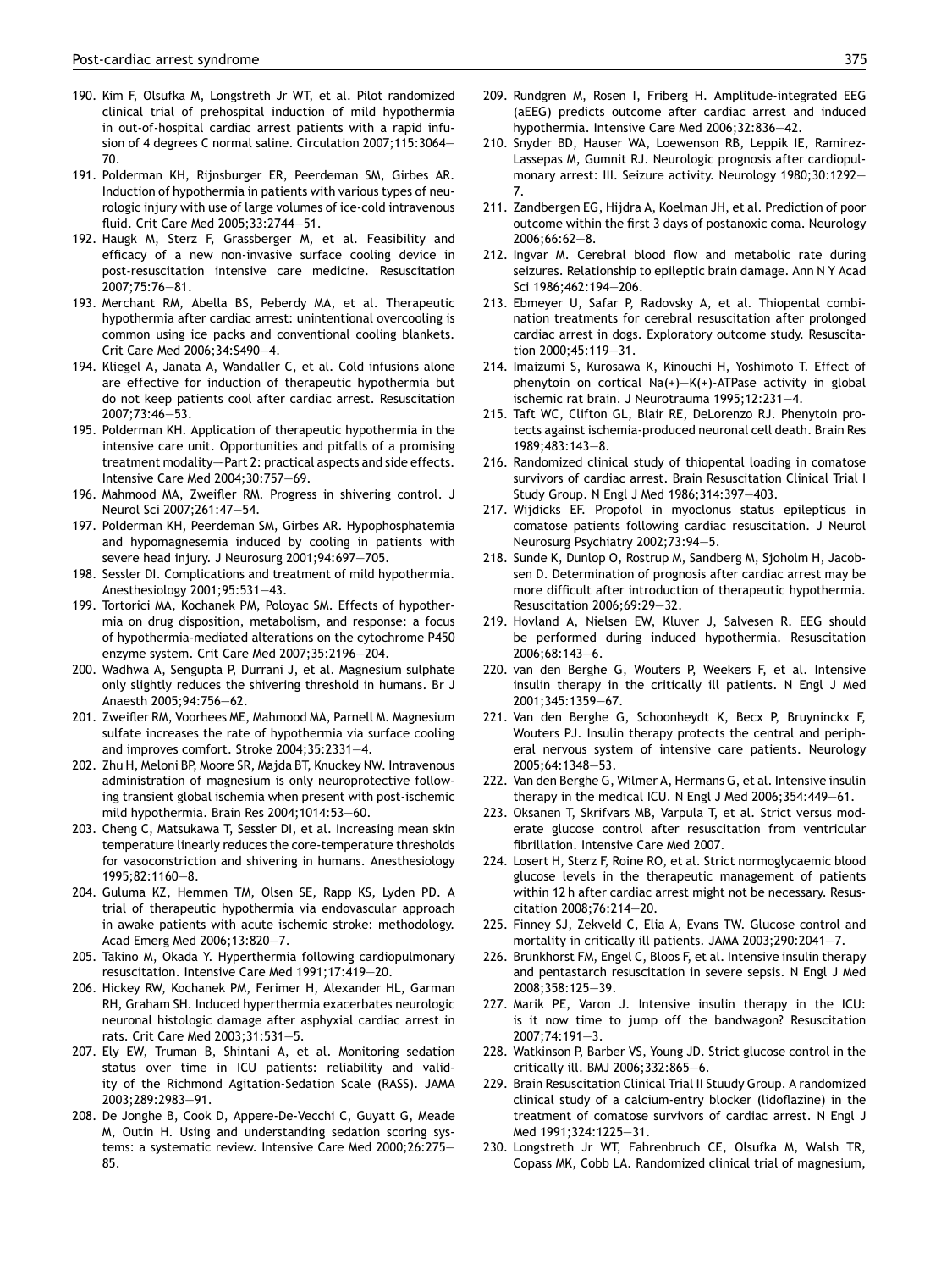<span id="page-26-0"></span>diazepam, or both after out-of-hospital cardiac arrest. Neurology 2002;59:506—14.

- 231. Roine RO, Kaste M, Kinnunen A, Nikki P, Sarna S, Kajaste S. Nimodipine after resuscitation from out-of-hospital ventricular fibrillation. A placebo-controlled, double-blind, randomized trial. JAMA 1990;264:3171—7.
- 232. Fisher M, Hanley DF, Howard G, Jauch EC, Warach S. Recommendations from the STAIR V meeting on acute stroke trials, technology and outcomes. Stroke 2007;38:245—8.
- 233. Lees KR, Zivin JA, Ashwood T, et al. NXY-059 for acute ischemic stroke. N Engl J Med 2006;354:588—600.
- 234. Warach S, Kaufman D, Chiu D, et al. Effect of the Glycine Antagonist Gavestinel on cerebral infarcts in acute stroke patients, a randomized placebo-controlled trial: the GAIN MRI Substudy. Cerebrovasc Dis 2006;21:106—11.
- 235. Clark WM, Williams BJ, Selzer KA, Zweifler RM, Sabounjian LA, Gammans RE. A randomized efficacy trial of citicoline in patients with acute ischemic stroke. Stroke 1999;30:2592— 7.
- 236. Pene F, Hyvernat H, Mallet V, et al. Prognostic value of relative adrenal insufficiency after out-of-hospital cardiac arrest. Intensive Care Med 2005;31:627—33.
- 237. Tsai MS, Huang CH, Chang WT, et al. The effect of hydrocortisone on the outcome of out-of-hospital cardiac arrest patients: a pilot study. Am J Emerg Med 2007;25:318—25.
- 238. Meyer NJ, Hall JB. Relative adrenal insufficiency in the ICU: can we at least make the diagnosis? Am J Respir Crit Care Med 2006;174:1282—4.
- 239. Zeiner A, Sunder-Plassmann G, Sterz F, et al. The effect of mild therapeutic hypothermia on renal function after cardiopulmonary resuscitation in men. Resuscitation 2004;60:253—61.
- 240. Lameire N, Van Biesen W, Vanholder R. Acute renal failure. Lancet 2005;365:417—30.
- 241. Rello J, Diaz E, Roque M, Valles J. Risk factors for developing pneumonia within 48 hours of intubation. Am J Respir Crit Care Med 1999;159:1742—6.
- 242. A comparison of antiarrhythmic-drug therapy with implantable defibrillators in patients resuscitated from near-fatal ventricular arrhythmias. The Antiarrhythmics versus Implantable Defibrillators (AVID) Investigators. N Engl J Med 1997;337:1576—83.
- 243. Connolly SJ, Gent M, Roberts RS, et al. Canadian implantable defibrillator study (CIDS): a randomized trial of the implantable cardioverter defibrillator against amiodarone. Circulation 2000;101:1297—302.
- 244. Connolly SJ, Hallstrom AP, Cappato R, et al. Meta-analysis of the implantable cardioverter defibrillator secondary prevention trials. AVID, CASH and CIDS studies. Antiarrhythmics vs Implantable Defibrillator study. Cardiac Arrest Study Hamburg. Canadian Implantable Defibrillator Study. Eur Heart J 2000;21:2071—8.
- 245. Kuck KH, Cappato R, Siebels J, Ruppel R. Randomized comparison of antiarrhythmic drug therapy with implantable defibrillators in patients resuscitated from cardiac arrest: the Cardiac Arrest Study Hamburg (CASH). Circulation 2000;102:748—54.
- 246. Moss AJ, Zareba W, Hall WJ, et al. Prophylactic implantation of a defibrillator in patients with myocardial infarction and reduced ejection fraction. N Engl J Med 2002;346:877— 83.
- 247. Zipes DP, Camm AJ, Borggrefe M, et al. ACC/AHA/ESC 2006 guidelines for management of patients with ventricular arrhythmias and the prevention of sudden cardiac death: a report of the American College of Cardiology/American Heart Association Task Force and the European Society of Cardiology Committee for Practice Guidelines (Writing Committee to Develop Guidelines for Management of Patients With Ventricular Arrhythmias and the Prevention of Sudden Cardiac Death). J Am Coll Cardiol 2006;48:e247—346.
- 248. Bardy GH, Lee KL, Mark DB, et al. Amiodarone or an implantable cardioverter-defibrillator for congestive heart failure. N Engl J Med 2005;352:225—37.
- 249. Ezekowitz JA, Armstrong PW, McAlister FA. Implantable cardioverter defibrillators in primary and secondary prevention: a systematic review of randomized, controlled trials. Ann Intern Med 2003;138:445—52.
- 250. Goldberger Z, Lampert R. Implantable cardioverterdefibrillators: expanding indications and technologies. JAMA 2006;295:809—18.
- 251. Gray WA, Capone RJ, Most AS. Unsuccessful emergency medical resuscitation—are continued efforts in the emergency department justified? N Engl J Med 1991;325:1393—8.
- 252. Hamel MB, Phillips R, Teno J, et al. Cost effectiveness of aggressive care for patients with nontraumatic coma. Crit Care Med 2002;30:1191—6.
- 253. Geocadin RG, Buitrago MM, Torbey MT, Chandra-Strobos N, Williams MA, Kaplan PW. Neurologic prognosis and withdrawal of life support after resuscitation from cardiac arrest. Neurology 2006;67:105—8.
- 254. Wijdicks EF, Hijdra A, Young GB, Bassetti CL, Wiebe S. Practice parameter: prediction of outcome in comatose survivors after cardiopulmonary resuscitation (an evidence-based review): report of the Quality Standards Subcommittee of the American Academy of Neurology. Neurology 2006;67:203—10.
- 255. Booth CM, Boone RH, Tomlinson G, Detsky AS. Is this patient dead, vegetative, or severely neurologically impaired? Assessing outcome for comatose survivors of cardiac arrest. JAMA 2004;291:870—9.
- 256. Zandbergen EG, de Haan RJ, Stoutenbeek CP, Koelman JH, Hijdra A. Systematic review of early prediction of poor outcome in anoxic-ischaemic coma. Lancet 1998;352:1808—12.
- 257. Sandroni C, Nolan J, Cavallaro F, Antonelli M. In-hospital cardiac arrest: incidence, prognosis and possible measures to improve survival. Intensive Care Med 2007;33:237—45.
- 258. Skogvoll E, Isern E, Sangolt GK, Gisvold SE. In-hospital cardiopulmonary resuscitation. 5 years' incidence and survival according to the Utstein template. Acta Anaesthesiol Scand 1999;43:177—84.
- 259. Skrifvars MB, Castren M, Aune S, Thoren AB, Nurmi J, Herlitz J. Variability in survival after in-hospital cardiac arrest depending on the hospital level of care. Resuscitation 2007;73:73— 81.
- 260. Rogove HJ, Safar P, Sutton-Tyrrell K, Abramson NS. Old age does not negate good cerebral outcome after cardiopulmonary resuscitation: analyses from the brain resuscitation clinical trials. The Brain Resuscitation Clinical Trial I and II Study Groups. Crit Care Med 1995;23:18—25.
- 261. Chu K, Swor R, Jackson R, et al. Race and survival after outof-hospital cardiac arrest in a suburban community. Ann Emerg Med 1998;31:478—82.
- 262. Ebell MH, Smith M, Kruse JA, Drader-Wilcox J, Novak J. Effect of race on survival following in-hospital cardiopulmonary resuscitation. J Fam Pract 1995;40:571—7.
- 263. Becker LB, Han BH, Meyer PM, et al. Racial differences in the incidence of cardiac arrest and subsequent survival. The CPR Chicago Project. N Engl J Med 1993;329:600—6.
- 264. De Groote P, Lamblin N, Mouquet F, et al. Impact of diabetes mellitus on long-term survival in patients with congestive heart failure. Eur Heart J 2004;25:656—62.
- 265. Ballew KA, Philbrick JT, Caven DE, Schorling JB. Predictors of survival following in-hospital cardiopulmonary resuscitation. A moving target. Arch Intern Med 1994;154:2426—32.
- 266. Ebell MH. Prearrest predictors of survival following in-hospital cardiopulmonary resuscitation: a meta-analysis. J Fam Pract 1992;34:551—8.
- 267. de Vos R, Koster RW, De Haan RJ, Oosting H, van der Wouw PA, Lampe-Schoenmaeckers AJ. In-hospital cardiopulmonary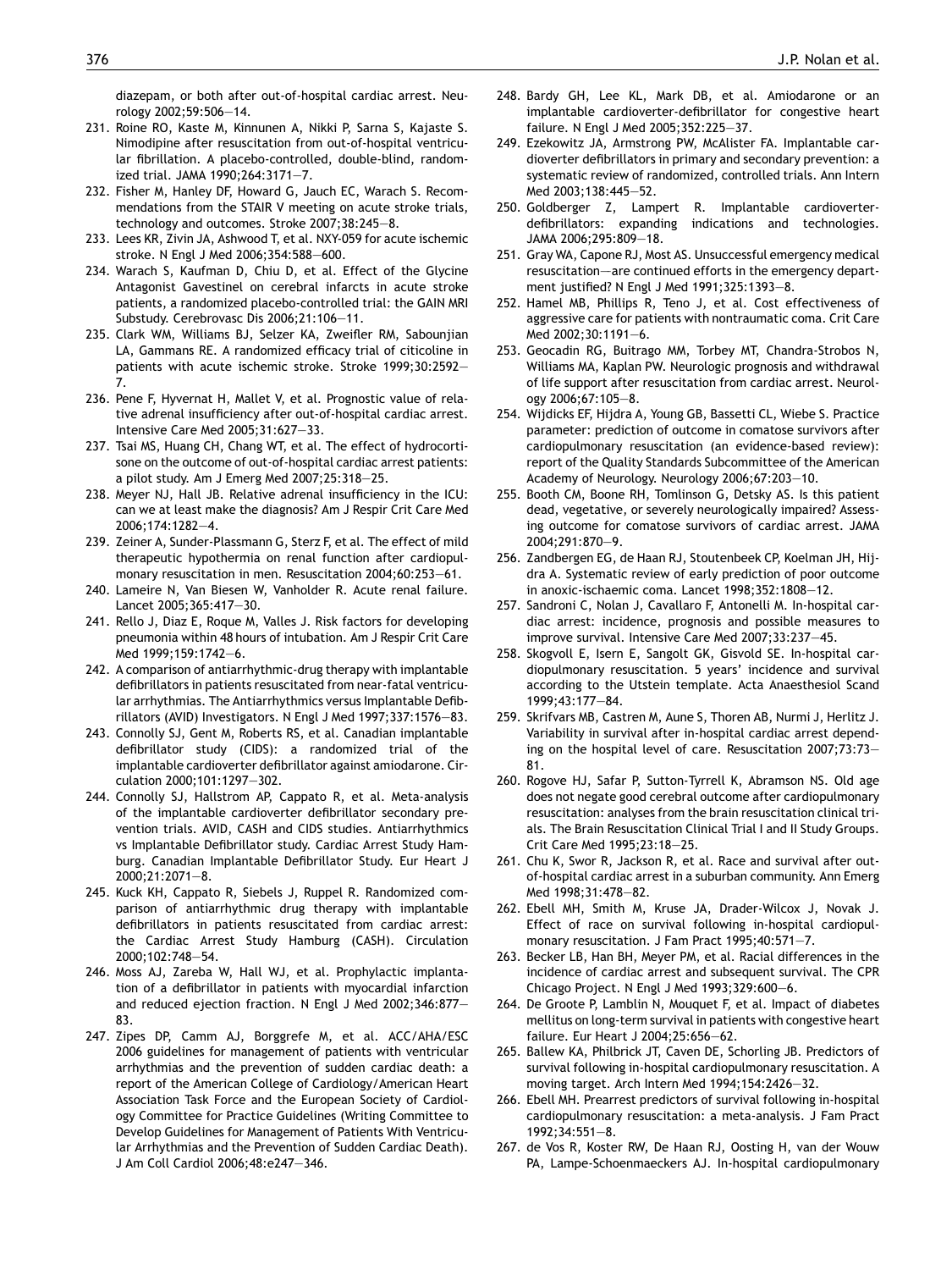<span id="page-27-0"></span>resuscitation: prearrest morbidity and outcome. Arch Intern Med 1999;159:845—50.

- 268. Ebell MH, Preston PS. The effect of the APACHE II score and selected clinical variables on survival following cardiopulmonary resuscitation. Fam Med 1993;25:191—6.
- 269. Berek K, Jeschow M, Aichner F. The prognostication of cerebral hypoxia after out-of-hospital cardiac arrest in adults. Eur Neurol 1997;37:135—45.
- 270. Abella BS, Alvarado JP, Myklebust H, et al. Quality of cardiopulmonary resuscitation during in-hospital cardiac arrest. JAMA 2005;293:305—10.
- 271. Ko PC, Ma MH, Yen ZS, Shih CL, Chen WJ, Lin FY. Impact of community-wide deployment of biphasic waveform automated external defibrillators on out-of-hospital cardiac arrest in Taipei. Resuscitation 2004;63:167—74.
- 272. Wik L, Kramer-Johansen J, Myklebust H, et al. Quality of cardiopulmonary resuscitation during out-of-hospital cardiac arrest. JAMA 2005;293:299—304.
- 273. Morrison LJ, Visentin LM, Kiss A, et al. Validation of a rule for termination of resuscitation in out-of-hospital cardiac arrest. N Engl J Med 2006;355:478—87.
- 274. Ahrens T, Schallom L, Bettorf K, et al. End-tidal carbon dioxide measurements as a prognostic indicator of outcome in cardiac arrest. Am J Crit Care 2001;10:391—8.
- 275. Cantineau JP, Lambert Y, Merckx P, et al. End-tidal carbon dioxide during cardiopulmonary resuscitation in humans presenting mostly with asystole: a predictor of outcome. Crit Care Med 1996;24:791—6.
- 276. Grmec S, Klemen P. Does the end-tidal carbon dioxide (EtCO<sub>2</sub>) concentration have prognostic value during out-of-hospital cardiac arrest? Eur J Emerg Med 2001;8:263—9.
- 277. Grmec S, Kupnik D. Does the Mainz Emergency Evaluation Scoring (MEES) in combination with capnometry (MEESc) help in the prognosis of outcome from cardiopulmonary resuscitation in a prehospital setting? Resuscitation 2003;58:89—96.
- 278. Levine RL, Wayne MA, Miller CC. End-tidal carbon dioxide and outcome of out-of-hospital cardiac arrest. N Engl J Med 1997;337:301—6.
- 279. Wayne MA, Levine RL, Miller CC. Use of end-tidal carbon dioxide to predict outcome in prehospital cardiac arrest. Ann Emerg Med 1995;25:762—7.
- 280. Pepe PE, Levine RL, Fromm Jr RE, Curka PA, Clark PS, Zachariah BS. Cardiac arrest presenting with rhythms other than ventricular fibrillation: contribution of resuscitative efforts toward total survivorship. Crit Care Med 1993;21:1838—43.
- 281. Wright D, Bannister J, Ryder M, Mackintosh AF. Resuscitation of patients with cardiac arrest by ambulance staff with extended training in West Yorkshire. BMJ 1990;301:600—2.
- 282. Van Hoeyweghen R, Mullie A, Bossaert L. Decision making to cease or to continue cardiopulmonary resuscitation (CPR). The Cerebral Resuscitation Study Group. Resuscitation 1989;17(Suppl):S137—47 [discussion S99—206].
- 283. Jorgensen EO. Course of neurological recovery and cerebral prognostic signs during cardio-pulmonary resuscitation. Resuscitation 1997;35:9—16.
- 284. Auer R, Sutherland G. Hypoxia and related conditions. In: Graham D, Lantos P, editors. Greenfield's neuropathology. London, England: Arnold, Hodder Headline Group; 2002.
- 285. Wijdicks EF, Parisi JE, Sharbrough FW. Prognostic value of myoclonus status in comatose survivors of cardiac arrest. Ann Neurol 1994;35:239—43.
- 286. Teasdale G, Jennett B. Assessment of coma and impaired consciousness. A practical scale. Lancet 1974;2:81—4.
- 287. Sacco RL, VanGool R, Mohr JP, Hauser WA. Nontraumatic coma, Glasgow coma score and coma etiology as predictors of 2-week outcome. Arch Neurol 1990;47:1181—4.
- 288. Urban P, Cereda JM. Glasgow coma score 1 hour after cardiac arrest. Lancet 1985;2:1012.
- 289. Mullie A, Verstringe P, Buylaert W, et al. Predictive value of Glasgow coma score for awakening after out-of-hospital cardiac arrest. Cerebral Resuscitation Study Group of the Belgian Society for Intensive Care. Lancet 1988;1:137—40.
- 290. Wijdicks EF, Bamlet WR, Maramattom BV, Manno EM, McClelland RL. Validation of a new coma scale: the FOUR score. Ann Neurol 2005;58:585—93.
- 291. Young GB. The EEG in coma. J Clin Neurophysiol 2000;17:473—85.
- 292. Rothstein TL. The role of evoked potentials in anoxicischemic coma and severe brain trauma. J Clin Neurophysiol 2000;17:486—97.
- 293. Bassetti C, Bomio F, Mathis J, Hess CW. Early prognosis in coma after cardiac arrest: a prospective clinical, electrophysiological, and biochemical study of 60 patients. J Neurol Neurosurg Psychiatry 1996;61:610—5.
- 294. Rothstein TL, Thomas EM, Sumi SM. Predicting outcome in hypoxic-ischemic coma. A prospective clinical and electrophysiologic study. Electroencephalogr Clin Neurophysiol 1991;79:101—7.
- 295. Zandbergen EG, de Haan RJ, Hijdra A. Systematic review of prediction of poor outcome in anoxic-ischaemic coma with biochemical markers of brain damage. Intensive Care Med 2001;27:1661—7.
- 296. Zandbergen EG, Koelman JH, de Haan RJ, Hijdra A. SSEPs and prognosis in postanoxic coma: only short or also long latency responses? Neurology 2006;67:583—6.
- 297. Sohmer H, Freeman S, Gafni M, Goitein K. The depression of the auditory nerve-brain-stem evoked response in hypoxaemia—mechanism and site of effect. Electroencephalogr Clin Neurophysiol 1986;64:334—8.
- 298. Fischer C, Luaute J, Nemoz C, Morlet D, Kirkorian G, Mauguiere F. Improved prediction of awakening or nonawakening from severe anoxic coma using tree-based classification analysis. Crit Care Med 2006;34:1520—4.
- 299. Madl C, Kramer L, Domanovits H, et al. Improved outcome prediction in unconscious cardiac arrest survivors with sensory evoked potentials compared with clinical assessment. Crit Care Med 2000;28:721—6.
- 300. Chen R, Bolton CF, Young B. Prediction of outcome in patients with anoxic coma: a clinical and electrophysiologic study. Crit Care Med 1996;24:672—8.
- 301. Scollo-Lavizzari G, Bassetti C. Prognostic value of EEG in postanoxic coma after cardiac arrest. Eur Neurol 1987;26:161—70.
- 302. Synek VM. Value of a revised EEG coma scale for prognosis after cerebral anoxia and diffuse head injury. Clin Electroencephalogr 1990;21:25—30.
- 303. Edgren E, Hedstrand U, Nordin M, Rydin E, Ronquist G. Prediction of outcome after cardiac arrest. Crit Care Med 1987;15:820—5.
- 304. Koenig MA, Kaplan PW, Thakor NV. Clinical neurophysiologic monitoring and brain injury from cardiac arrest. Neurol Clin 2006;24:89—106.
- 305. Torbey MT, Geocadin R, Bhardwaj A. Brain arrest neurological outcome scale (BrANOS): predicting mortality and severe disability following cardiac arrest. Resuscitation 2004;63:55—63.
- 306. Wijdicks EF, Campeau NG, Miller GM. MR imaging in comatose survivors of cardiac resuscitation. AJNR Am J Neuroradiol 2001;22:1561—5.
- 307. Martin GB, Paradis NA, Helpern JA, Nowak RM, Welch KM. Nuclear magnetic resonance spectroscopy study of human brain after cardiac resuscitation. Stroke 1991;22:462—8.
- 308. Kano H, Houkin K, Harada K, et al. Neuronal cell injury in patients after cardiopulmonary resuscitation: evaluation by diffusion-weighted imaging and magnetic resonance spectroscopy. Neurosurg Rev 2006;29:88—92.
- 309. Gueugniaud PY, Garcia-Darennes F, Gaussorgues P, Bancalari G, Petit P, Robert D. Prognostic significance of early intracranial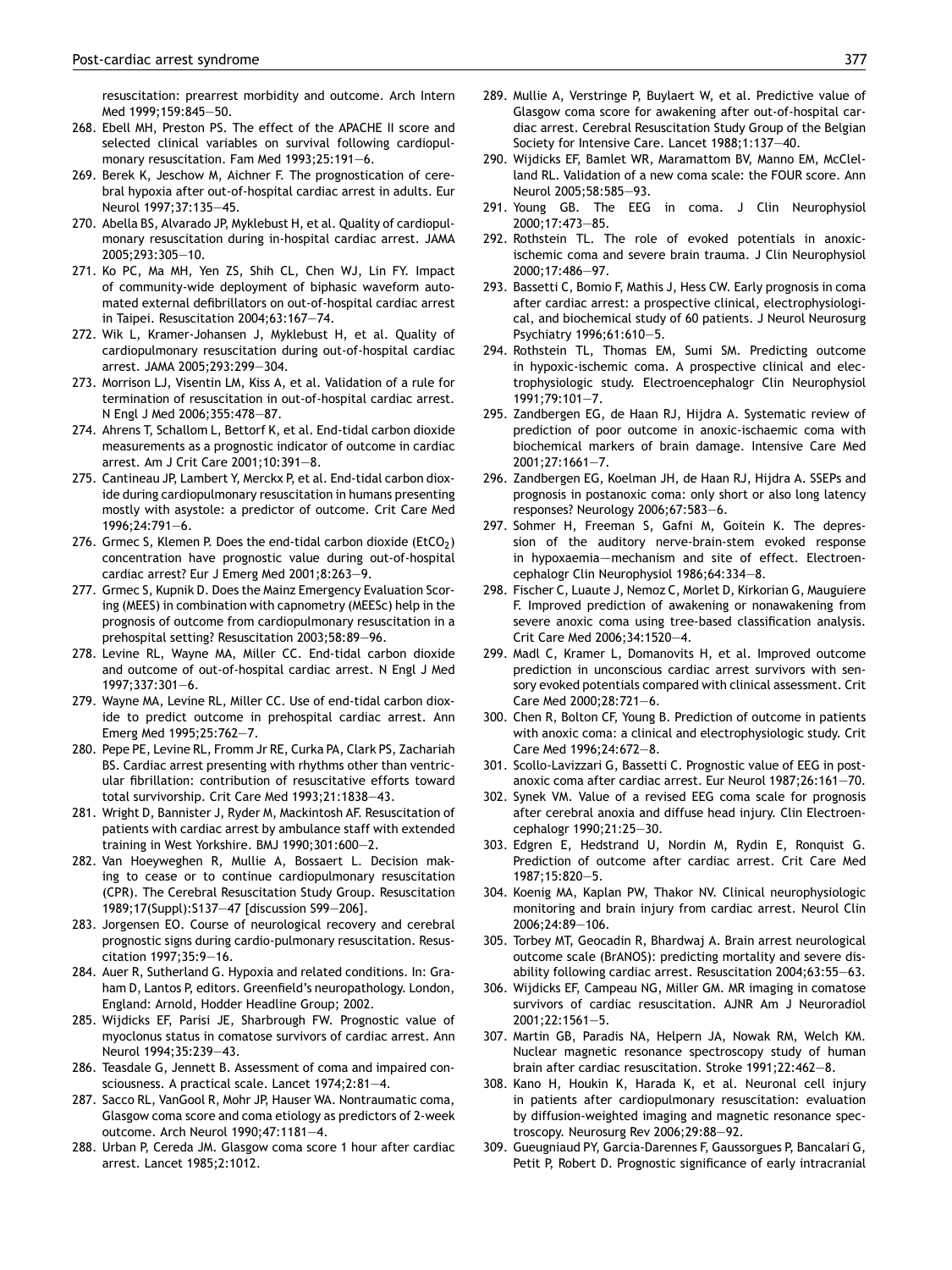<span id="page-28-0"></span>and cerebral perfusion pressures in post-cardiac arrest anoxic coma. Intensive Care Med 1991;17:392—8.

- 310. Ducasse JL, Marc-Vergnes JP, Cathala B, Genestal M, Lareng L. Early cerebral prognosis of anoxic encephalopathy using brain energy metabolism. Crit Care Med 1984;12:897—900.
- 311. Inoue Y, Shiozaki T, Irisawa T, et al. Acute cerebral blood flow variations after human cardiac arrest assessed by stable xenon enhanced computed tomography. Curr Neurovasc Res 2007;4:49—54.
- 312. Buunk G, van der Hoeven JG, Meinders AE. Prognostic significance of the difference between mixed venous and jugular bulb oxygen saturation in comatose patients resuscitated from a cardiac arrest. Resuscitation 1999;41:257—62.
- 313. Tirschwell DL, Longstreth Jr WT, Rauch-Matthews ME, et al. Cerebrospinal fluid creatine kinase BB isoenzyme activity and neurologic prognosis after cardiac arrest. Neurology 1997;48:352—7.
- 314. Longstreth Jr WT, Clayson KJ, Sumi SM. Cerebrospinal fluid and serum creatine kinase BB activity after out-of-hospital cardiac arrest. Neurology 1981;31:455—8.
- 315. Grubb NR, Simpson C, Sherwood R, et al. Prediction of cognitive dysfunction after resuscitation from out-of-hospital cardiac arrest using serum neuron-specific enolase and protein S-100. Heart 2007.
- 316. Usui A, Kato K, Murase M, et al. Neural tissue-related proteins (NSE, G0 alpha, 28-kDa calbindin-D. S100b and CK-BB) in serum and cerebrospinal fluid after cardiac arrest. J Neurol Sci 1994;123:134—9.
- 317. Tiainen M, Roine RO, Pettila V, Takkunen O. Serum neuronspecific enolase and S-100B protein in cardiac arrest patients treated with hypothermia. Stroke 2003;34:2881—6.
- 318. Roine RO, Somer H, Kaste M, Viinikka L, Karonen SL. Neurological outcome after out-of-hospital cardiac arrest. Prediction by cerebrospinal fluid enzyme analysis. Arch Neurol 1989;46:753—6.
- 319. Prohl J, Rother J, Kluge S, et al. Prediction of short-term and long-term outcomes after cardiac arrest: a prospective multivariate approach combining biochemical, clinical, electrophysiological, and neuropsychological investigations. Crit Care Med 2007;35:1230—7.
- 320. Martens P, Raabe A, Johnsson P. Serum S-100 and neuronspecific enolase for prediction of regaining consciousness after global cerebral ischemia. Stroke 1998;29:2363—6.
- 321. Martens P. Serum neuron-specific enolase as a prognostic marker for irreversible brain damage in comatose cardiac arrest survivors. Acad Emerg Med 1996;3:126—31.
- 322. Karkela J, Bock E, Kaukinen S. CSF and serum brain-specific creatine kinase isoenzyme (CK-BB), neuron-specific enolase (NSE) and neural cell adhesion molecule (NCAM) as prognostic markers for hypoxic brain injury after cardiac arrest in man. J Neurol Sci 1993;116:100—9.
- 323. Hachimi-Idrissi S, Van der Auwera M, Schiettecatte J, Ebinger G, Michotte Y, Huyghens L. S-100 protein as early predictor of regaining consciousness after out of hospital cardiac arrest. Resuscitation 2002;53:251—7.
- 324. Mussack T, Biberthaler P, Kanz KG, et al. Serum S-100B and interleukin-8 as predictive markers for comparative neurologic outcome analysis of patients after cardiac arrest and severe traumatic brain injury. Crit Care Med 2002;30:2669—74.
- 325. Pfeifer R, Borner A, Krack A, Sigusch HH, Surber R, Figulla HR. Outcome after cardiac arrest: predictive values and limitations of the neuroproteins neuron-specific enolase and protein S-100 and the Glasgow Coma Scale. Resuscitation 2005;65:49— 55.
- 326. Piazza O, Cotena S, Esposito G, De Robertis E, Tufano R. S100B is a sensitive but not specific prognostic index in comatose patients after cardiac arrest. Minerva Chir 2005;60:477— 80.
- 327. Zandbergen EG, Hijdra A, de Haan RJ, et al. Interobserver variation in the interpretation of SSEPs in anoxic-ischaemic coma. Clin Neurophysiol 2006;117:1529—35.
- 328. Fukuoka N, Aibiki M, Tsukamoto T, Seki K, Morita S. Biphasic concentration change during continuous midazolam administration in brain-injured patients undergoing therapeutic moderate hypothermia. Resuscitation 2004;60:225—30.
- 329. Tiainen M, Kovala TT, Takkunen OS, Roine RO. Somatosensory and brainstem auditory evoked potentials in cardiac arrest patients treated with hypothermia. Crit Care Med 2005;33:1736—40.
- 330. Samson RA, Nadkarni VM, Meaney PA, Carey SM, Berg MD, Berg RA. Outcomes of in-hospital ventricular fibrillation in children. N Engl J Med 2006;354:2328—39.
- 331. Herlitz J, Engdahl J, Svensson L, Young M, Angquist KA, Holmberg S. Characteristics and outcome among children suffering from out of hospital cardiac arrest in Sweden. Resuscitation 2005;64:37—40.
- 332. Tibballs J, Kinney S. A prospective study of outcome of in-patient paediatric cardiopulmonary arrest. Resuscitation 2006;71:310—8.
- 333. Morris MC, Nadkarni VM. Pediatric cardiopulmonary-cerebral resuscitation: an overview and future directions. Crit Care Clin 2003;19:337—64.
- 334. Hickey RW, Painter MJ. Brain injury from cardiac arrest in children. Neurol Clin 2006;24:147—58 [viii].
- 335. Rodriguez-Nunez A, Lopez-Herce J, Garcia C, Dominguez P, Carrillo A, Bellon JM. Pediatric defibrillation after cardiac arrest: initial response and outcome. Crit Care 2006;10:R113.
- 336. Berg RA, Samson RA, Berg MD, et al. Better outcome after pediatric defibrillation dosage than adult dosage in a swine model of pediatric ventricular fibrillation. J Am Coll Cardiol 2005;45:786—9.
- 337. Killingsworth CR, Melnick SB, Chapman FW, et al. Defibrillation threshold and cardiac responses using an external biphasic defibrillator with pediatric and adult adhesive patches in pediatric-sized piglets. Resuscitation 2002;55:177—85.
- 338. Berg RA, Chapman FW, Berg MD, et al. Attenuated adult biphasic shocks compared with weight-based monophasic shocks in a swine model of prolonged pediatric ventricular fibrillation. Resuscitation 2004;61:189—97.
- 339. Gazmuri RJ, Nolan JP, Nadkarni VM, et al. Scientific knowledge gaps and clinical research priorities for cardiopulmonary resuscitation and emergency cardiovascular care identified during the 2005 International Consensus Conference on ECC and CPR Science with Treatment Recommendations. A Consensus Statement from the International Liaison Committee on Resuscitation; the American Heart Association Emergency Cardiovascular Care Committee; the Stroke Council; and the Cardiovascular Nursing Council. Resuscitation 2007;75:400—11.
- 340. Azzopardi D, Robertson NJ, Cowan FM, Rutherford MA, Rampling M, Edwards AD. Pilot study of treatment with whole body hypothermia for neonatal encephalopathy. Pediatrics 2000;106:684—94.
- 341. Gluckman PD, Wyatt JS, Azzopardi D, et al. Selective head cooling with mild systemic hypothermia after neonatal encephalopathy: multicentre randomised trial. Lancet 2005;365:663—70.
- 342. Wyatt JS, Gluckman PD, Liu PY, et al. Determinants of outcomes after head cooling for neonatal encephalopathy. Pediatrics 2007;119:912—21.
- 343. Wiklund L, Sharma HS, Basu S. Circulatory arrest as a model for studies of global ischemic injury and neuroprotection. Ann N Y Acad Sci 2005;1053:205—19.
- 344. Gunn AJ, Gluckman PD, Gunn TR. Selective head cooling in newborn infants after perinatal asphyxia: a safety study. Pediatrics 1998;102:885—92.